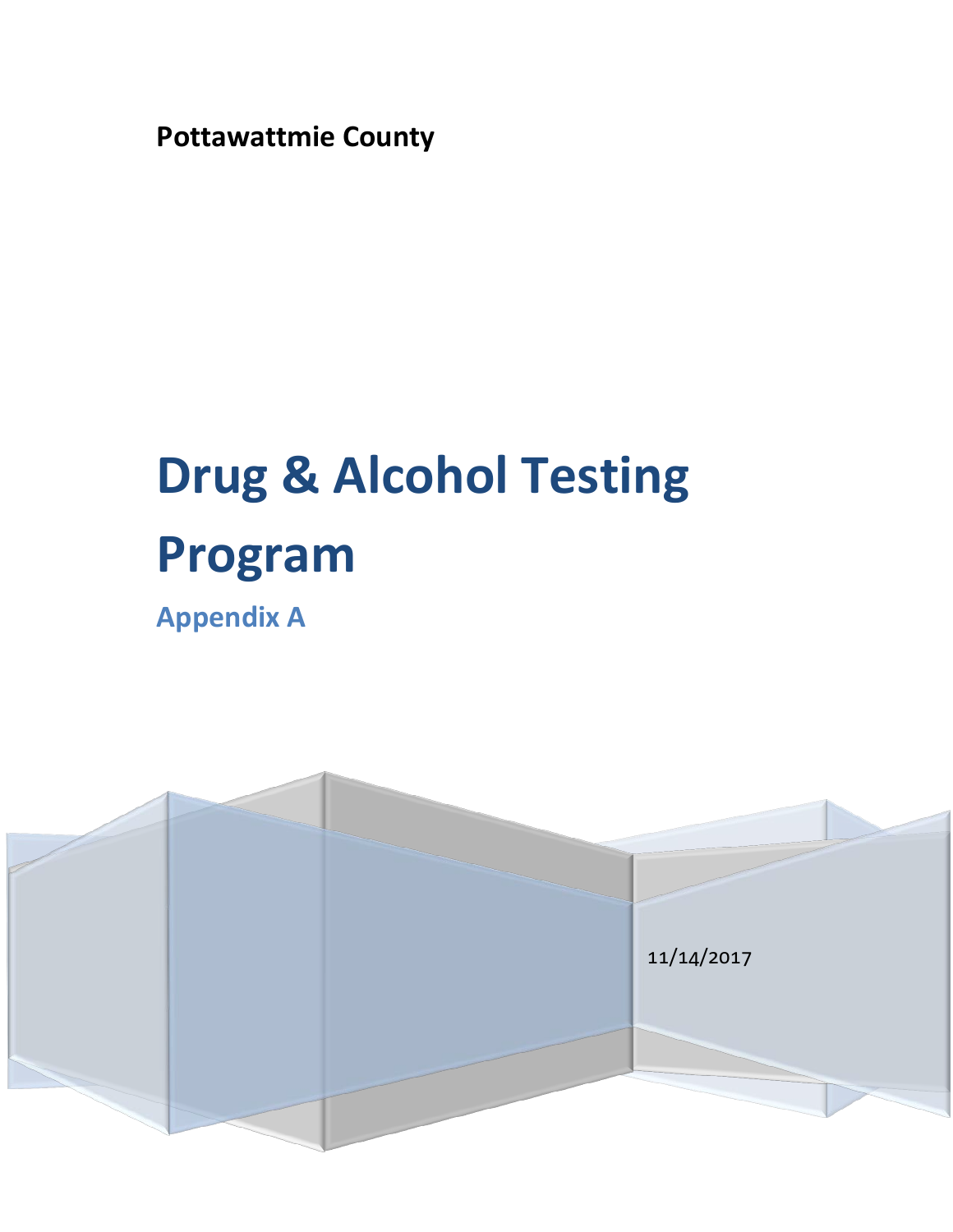# **Table of Contents**

|       | EMPLOYEE ADMISSION OF ALCOHOL AND CONTROLLED SUBSTANCE USE: (49 CFR Part 382.121) 6 |  |
|-------|-------------------------------------------------------------------------------------|--|
|       |                                                                                     |  |
|       |                                                                                     |  |
|       |                                                                                     |  |
|       |                                                                                     |  |
| Α.    |                                                                                     |  |
| Β.    |                                                                                     |  |
| $C$ . | Post-Accident Testing - Required for Commercial Drivers (CDL) Only  15              |  |
| D.    |                                                                                     |  |
| Е.    |                                                                                     |  |
|       | REFUSAL TO SUBMIT TO A DRUG OR ALCOHOL TEST (49 CFR, Part 40 & 382) 19              |  |
|       |                                                                                     |  |
| А.    |                                                                                     |  |
| В.    |                                                                                     |  |
| C.    |                                                                                     |  |
| D.    |                                                                                     |  |
| Е.    |                                                                                     |  |
| F.    |                                                                                     |  |
| G.    | Medical Review Officer (MRO): (49 CFR, Part 40, Subpart G & Part 382)28             |  |
|       |                                                                                     |  |
|       |                                                                                     |  |
|       |                                                                                     |  |
|       |                                                                                     |  |
|       |                                                                                     |  |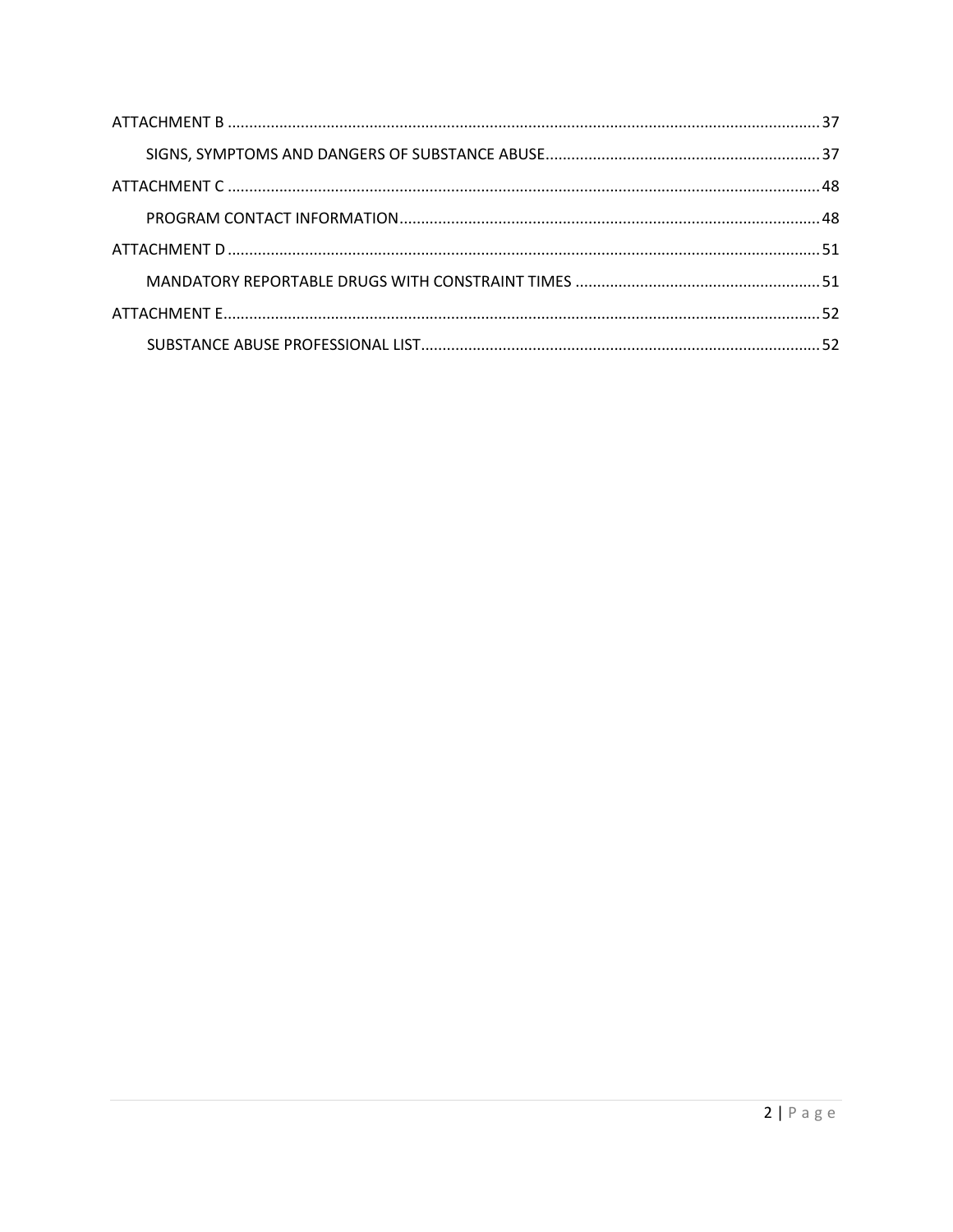## <span id="page-3-0"></span>**POLICY STATEMENT**

Pottawattamie County is subject to the Drug-Free Workplace Act of 1988, Public Law 100- 690, and any amendments thereof and as a result has a longstanding commitment to providing a safe, quality-oriented and productive work environment while balancing respect for individual privacy. Alcohol and drug abuse pose a threat to our employees, citizens and to the security of our equipment and facilities. When an employee is required to drive a county vehicle or perform safety sensitive functions and that employee has used controlled substances or abused alcohol, the risk to the employee and public increases significantly. Part of our mission is to ensure that our services are delivered safely, efficiently, and effectively by establishing a drug and alcohol free work environment, and to ensure that the workplace remains free from the adverse effects of drugs and alcohol. In keeping with this mission, Pottawattamie County declares that the unlawful use, possession, manufacture, distribution and dispensing of controlled substances or misuse or abuse of alcohol is prohibited for all employees. Employee participation is required, there are no exceptions.

The United States Congress recognized the need for a drug and alcohol free transportation industry, and in 1991 passed the Omnibus Transportation Employee Testing Act, requiring DOT agencies to implement drug and alcohol testing for safety-sensitive transportation employees. Title 49 Code of Federal Regulations (CFR) Parts 40, is a DOT-wide regulation that states how to conduct testing for DOT employees. The Federal Motor Carrier Safety Administration (FMCSA), 49 CFR, Part 382 requires a drug and alcohol testing program for safety-sensitive individuals, who drive or are available to drive commercial motor vehicles. This policy is intended to comply with 49 CFR Parts 40 & 382, governing drug and alcohol testing and shall be considered incorporated herein by reference and is available to review by employees upon request.

This policy defines serious consequences required by both federal regulations, and Pottawattamie County for all employees including commercial drivers who violate the Drug & Alcohol Free Workplace policy (#707 of the Employee Handbook) and Appendix A, The Drug and Alcohol Testing program. The DOT or FMCSA does not mandate disciplinary action for policy violations. Disciplinary actions resulting from policy violations are established by Pottawattamie County.

*Pottawattamie County shall adhere to the DOT & FMCSA drug and alcohol testing requirements found in 49 CFR Parts 40 & 382 for all county employees, except where noted. Pottawattamie County has the authority to establish certain policies related to the use of drugs and/or alcohol in the workplace for ALL county employees including our commercial drivers and those performing safety sensitive functions. Any provisions set forth in this policy that are based on the sole authority of Pottawattamie County, rather than 49 CFR Parts 40 & 382, as amended or other Federal regulations have been italicized and underlined.*

<span id="page-3-1"></span>*Whenever the provisions of this policy are in conflict with the Code of Iowa, or with a collectively-bargained agreement between the County and a certified bargaining unit, the provisions of the collectively-bargained agreement and/or the Code of Iowa will prevail.*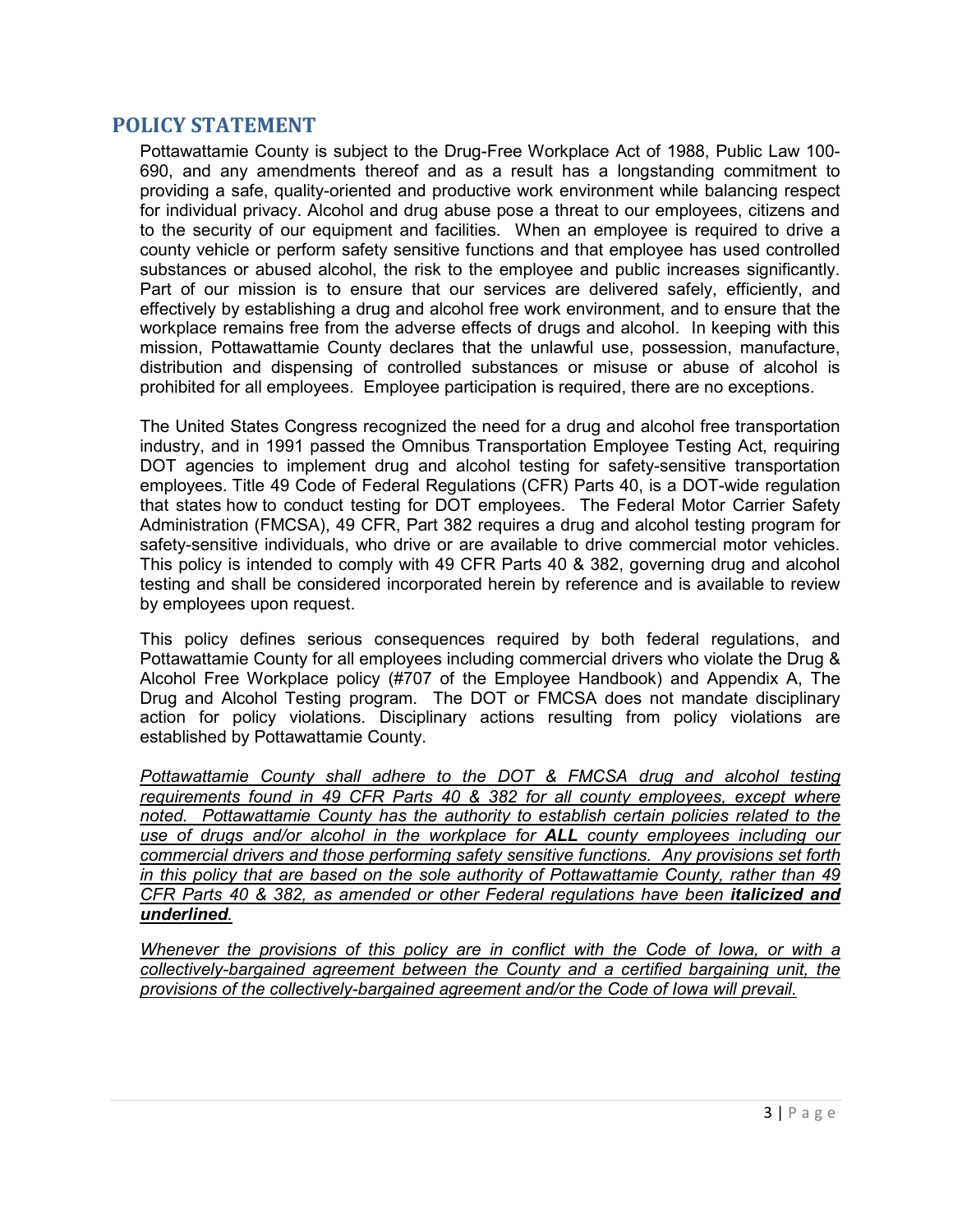## **SCOPE**

This Drug & Alcohol testing program applies to Pottawattamie County employees who perform, including an applicant or transferee who will perform safety sensitive functions.

In accordance with 49 CFR, Part 382.107, a safety-sensitive function is any duty related to the operation of a commercial motor vehicle which requires a commercial driver's license (CDL). This includes:

- Driving a commercial motor vehicle which requires a CDL
- Waiting to be dispatched to operate a commercial motor vehicle
- Inspecting, servicing, or conditioning any commercial motor vehicle
- Performing all other functions in or upon a commercial motor vehicle
- Loading or unloading a commercial motor vehicle, supervising or assisting in the loading or unloading, attending a vehicle being loaded or unloading, remaining in readiness to operate the vehicle, or giving or receiving receipts for shipments being loaded or unloaded
- Repairing, obtaining assistance, or remaining in attendance upon a disabled vehicle

A listing of safety-sensitive positions can be found at Attachment A.

*All Pottawattamie County employees and applicants for employment are also covered under this policy.*

## <span id="page-4-0"></span>**EDUCATION AND TRAINING**

*All employees shall receive a copy of the county's Drug & Alcohol Free Workplace policy, #707* and a copy of this Drug & Alcohol Testing program. Commercial Drivers will also have ready access to the corresponding federal regulations including 49 CFR Parts 40 and 382. In addition, Pottawattamie County has established an employee education and training program for all employees.

All employees must undergo a minimum of 60 minutes of training on the signs and symptoms of drug use including the effects and consequences of drug use on personal health, safety, and the work environment. The training shall also include manifestations and behavioral cues that may indicate prohibited drug use.

All supervisory personnel who are in a position to determine employee fitness for duty and authorized by Pottawattamie County to make reasonable suspicion determinations shall receive two (2) hours of mandatory training, sixty (60) minutes of training on the physical, behavioral, and performance indicators of probable drug use and sixty (60) minutes of training on the physical, behavioral, speech, and performance indicators of probable alcohol misuse. *Supervisory personnel shall be required to receive an additional sixty (60) minutes of drug and alcohol training on an annual basis.* 

Information on the signs and symptoms, immediate and long term effects, of substance abuse and alcohol misuse is included in Attachment B of this policy.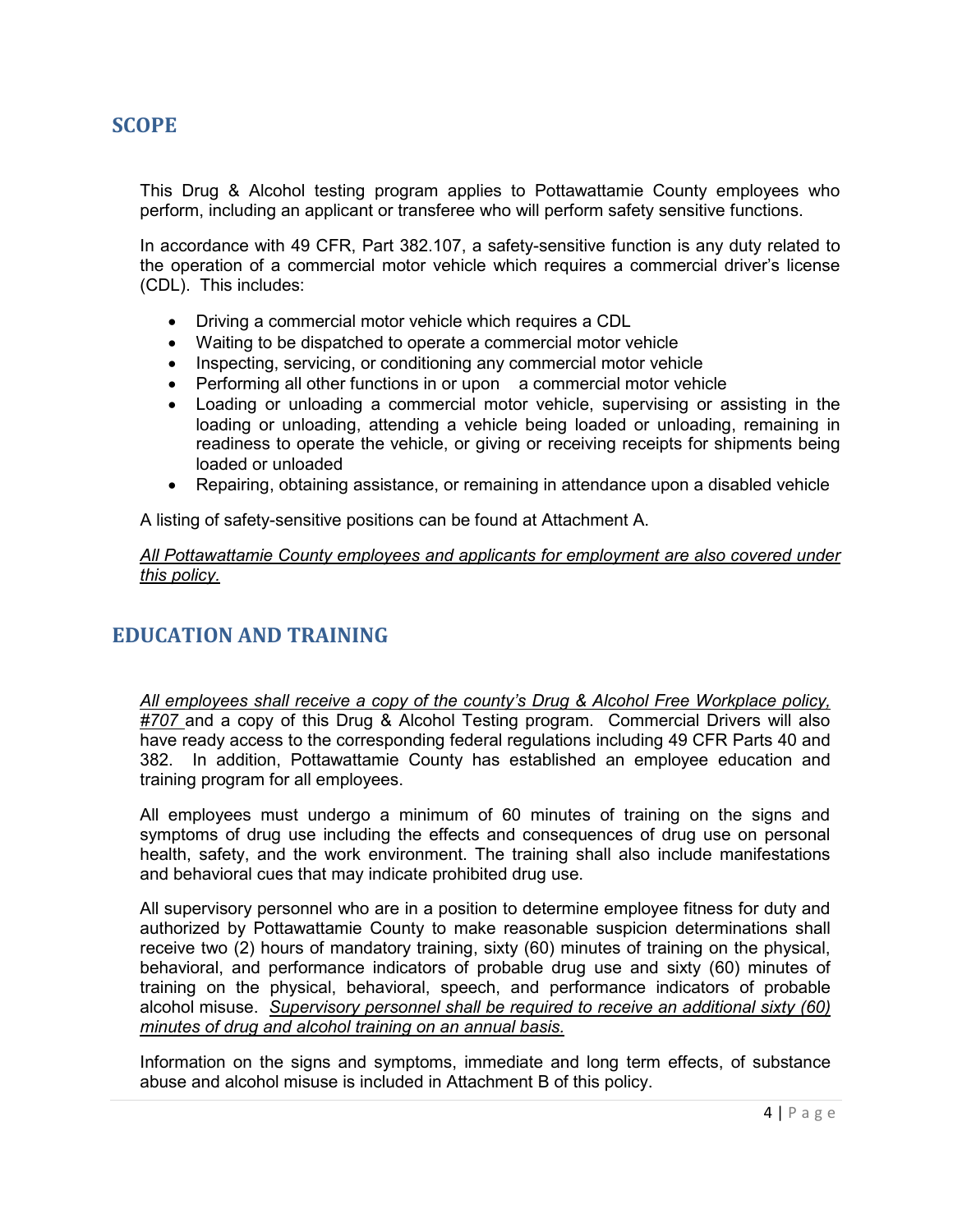## <span id="page-5-0"></span>**DESIGNATED EMPLOYER REPRESENTATIVE (DER):**

A designated employer representative, hereinafter referred to as DER, is an individual who has been designated to represent a County department on issues covered by this policy. This includes answering employee questions concerning *the Drug and Alcohol Free Workplace policy #707*, *and* the Drug & Alcohol Testing Program manual. The DER is also responsible for receiving information on drug and alcohol test results and taking required action, such as causing an employee to be removed from performing job duties or from the performance of safety sensitive functions. Collection site personnel shall contact the DER with any problems or issues that may arise during the testing process. Detailed contact information for department DER's can be found at Attachment C of this policy.

# <span id="page-5-1"></span>**DUTY TO COOPERATE**

An employee who fails to cooperate in the administration of this policy *will face disciplinary action, up to and including termination and* is in violation of §49 CFR Part 40. This includes such things as:

- Refusing to consent to testing, to submit a sample, or to sign required forms.
- Refusing to cooperate in any way. For example, refusing to courteously and candidly cooperate in any interview or investigation, including any form of untruthfulness, misrepresentation or misleading statements or omissions.
- Any form of dishonesty in the investigation or testing process.
- x *Failure of commercial drivers to notify the supervisor of the results of a random alcohol test if the alcohol concentration was greater than 0.02 but less than 0.04 upon return to work.*
- Refusing to test again, at a time of the County's choosing, whenever any test results in a finding of a dilute sample or when requested for reasonable suspicion.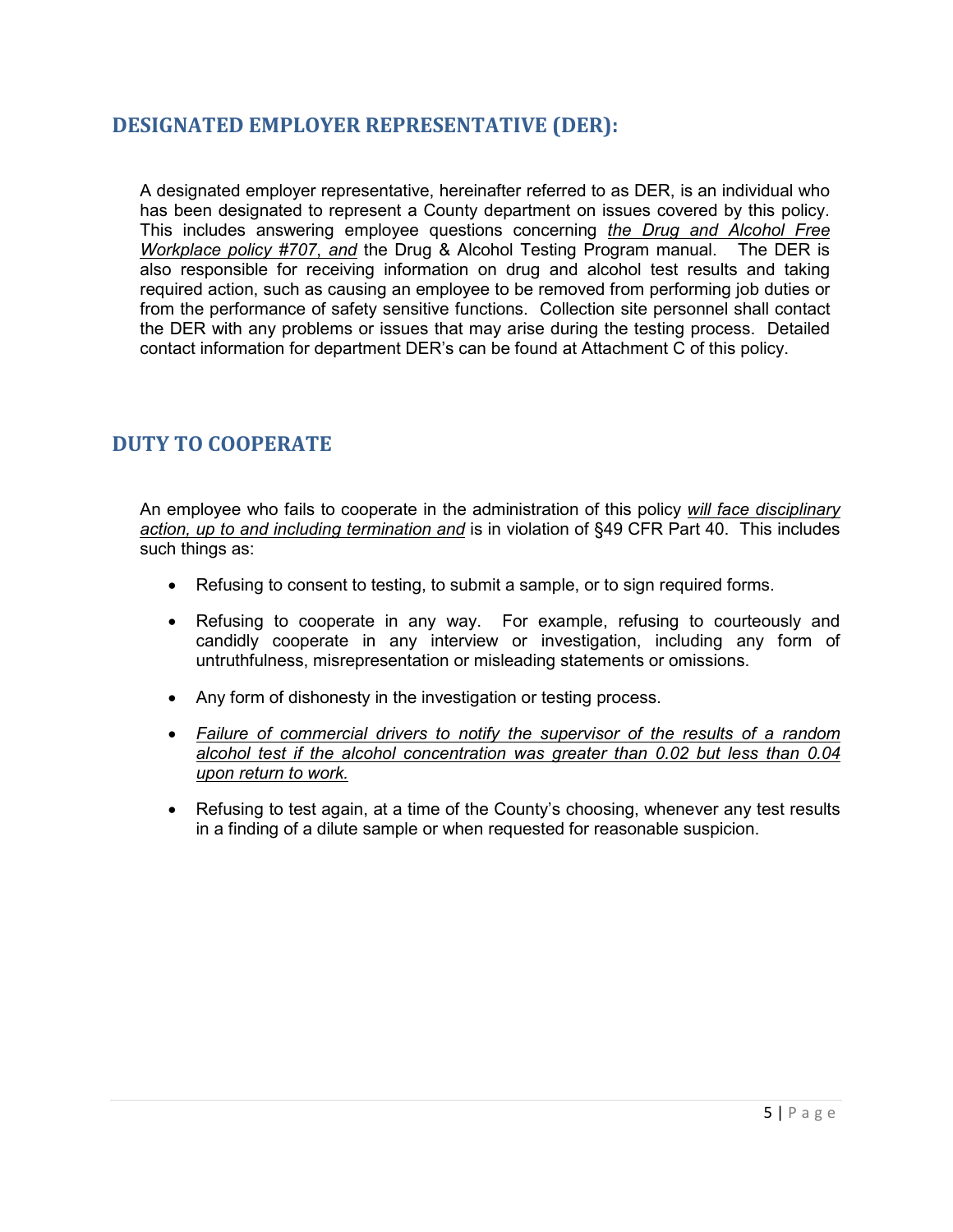## <span id="page-6-0"></span>**EMPLOYEE ADMISSION OF ALCOHOL AND CONTROLLED SUBSTANCE**

## **USE: (49 CFR Part 382.121)**

- A. Pottawattamie County will not take adverse action against any employee that makes a voluntary admission of alcohol misuse or controlled substance use provided that:
	- 1. The employee does not self-identify in order to avoid testing under the requirements of this policy.
	- 2. The employee makes the admission prior to performing a safety sensitive function or prior to reporting for duty; and
	- 3. The employee does not perform a safety sensitive job function *or other job duties* until the employer is satisfied that the employee has been evaluated and has successfully completed education or treatment requirements as outlined by a drug and alcohol abuse evaluation expert.
- *B.* After the voluntary admission, Pottawattamie County will allow the employee sufficient opportunity to seek evaluation, education or treatment to establish control over the employee's drug or alcohol problem. *The employee will be allowed to use vacation or compensatory time off until they have been evaluated by a drug and alcohol abuse evaluation expert (i.e. employee assistance professional (EAP), substance abuse professional (SAP) or qualified drug and alcohol counselor). Sick leave usage will be determined on a case by case basis, however, the employee will be allowed to utilize sick leave for any inpatient treatment program. In order to participate in the voluntary admission program, the employee is required to sign a release of information for the County and will not be allowed to return to work until released by the drug and alcohol abuse evaluation expert.*
- *C.* For Commercial Drivers, prior to participating in a safety sensitive function, the employee is required to undergo a DOT return-to-duty alcohol test with an alcohol concentration of less than 0.02; and/or a DOT return-to-duty drug test with a negative test result for controlled substance use. Commercial drivers who have a voluntary admission may be subject to monitoring which may include non-DOT follow-up testing.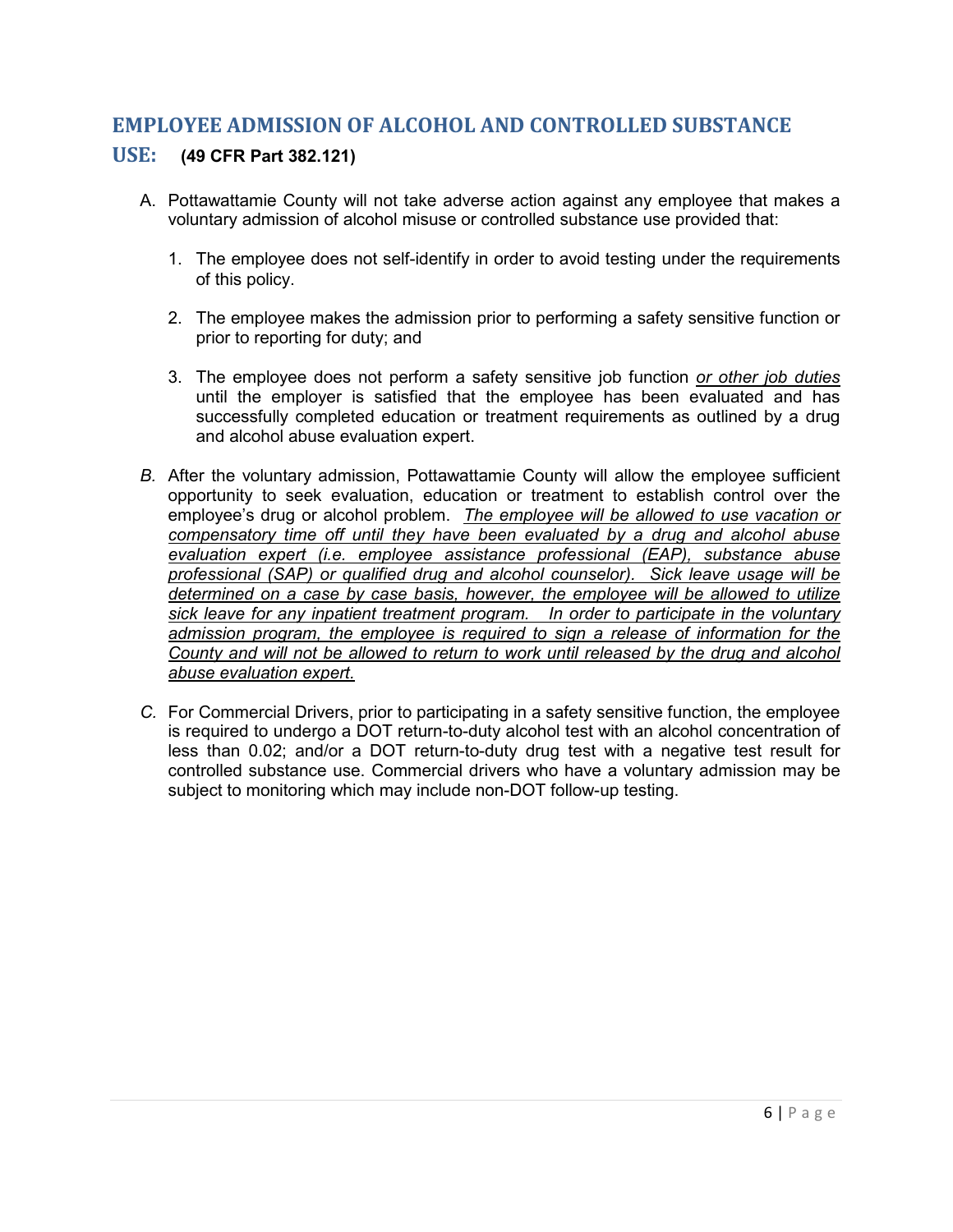# <span id="page-7-0"></span>**PROHIBITED DRUGS AND ILLEGALLY USED CONTROLLED SUBSTANCES:**

Prohibited drugs addressed by this policy include the following:

A. **Illegal Drugs:** The use of drugs is prohibited at all times. Employees are prohibited from reporting for duty or remaining on duty any time there is a quantifiable presence of prohibited drug in the body above the minimum thresholds defined in U.S. DOT 49 CFR Part 40. Prohibited drugs include: marijuana (THC metabolite), cocaine, opioids (including heroin), amphetamines, and phencyclidine (PCP). The medical use of marijuana, or the use of hemp related products, which cause drug or drug metabolites to be present in the body above the minimum thresholds is a violation of this policy.

*Pottawattamie County prohibits the use of any illegal drug which includes* marijuana (THC metabolite), cocaine, opioids (including heroin), amphetamines, and phencyclidine (PCP) *and the illegal use of benzodiazepines, barbiturates, methadone, and propoxyphene for all employees including commercial drivers. Illegal drug use includes use of any of the specified illegal drugs, misuse of legally prescribed drugs or over-the-counter medication, and use of illegally obtained prescription drugs.* 

B. **Prescription and Over-the-Counter Medications:** The appropriate use of legally prescribed drugs and non-prescription medications is not prohibited under this policy. *However, not taking the medication as prescribed; not having a prescription for the medication or excessive use or abuse of such drugs shall be considered to be the same as use of illegal drugs under this policy.* 

Commercial drivers are required to notify their supervisor of any medications prescribed which have a warning with respect to the operation of machinery or vehicles. *All employees must report their use of over-the-counter or prescribed medications to their supervisor if the use of such medications might impair their ability to perform their job safely and effectively. If it is determined that the employee is unable to perform the job safely and properly, the employee will be required to utilize sick leave until they are released to return to work by a medical professional.* 

*Pottawattamie County reserves the right to take appropriate action if the use of a prescribed or an over-the-counter drug is impairing or is deemed likely to impair the employee's ability to perform his/her job.* 

A list of mandatory reportable drugs with constraint times for commercial drivers are listed in Attachment D of this policy. If a commercial driver performs safety sensitive functions within the constraint time, they are in violation of DOT and FCMSA drug and alcohol regulations.

C. **Alcohol:** Employees are prohibited from performing or continuing to perform safetysensitive functions while having an alcohol concentration of 0.04 or greater. *Pottawattamie County prohibits all employees from reporting for duty, performing or continuing to perform job duties while having an alcohol concentration of 0.02 or greater.*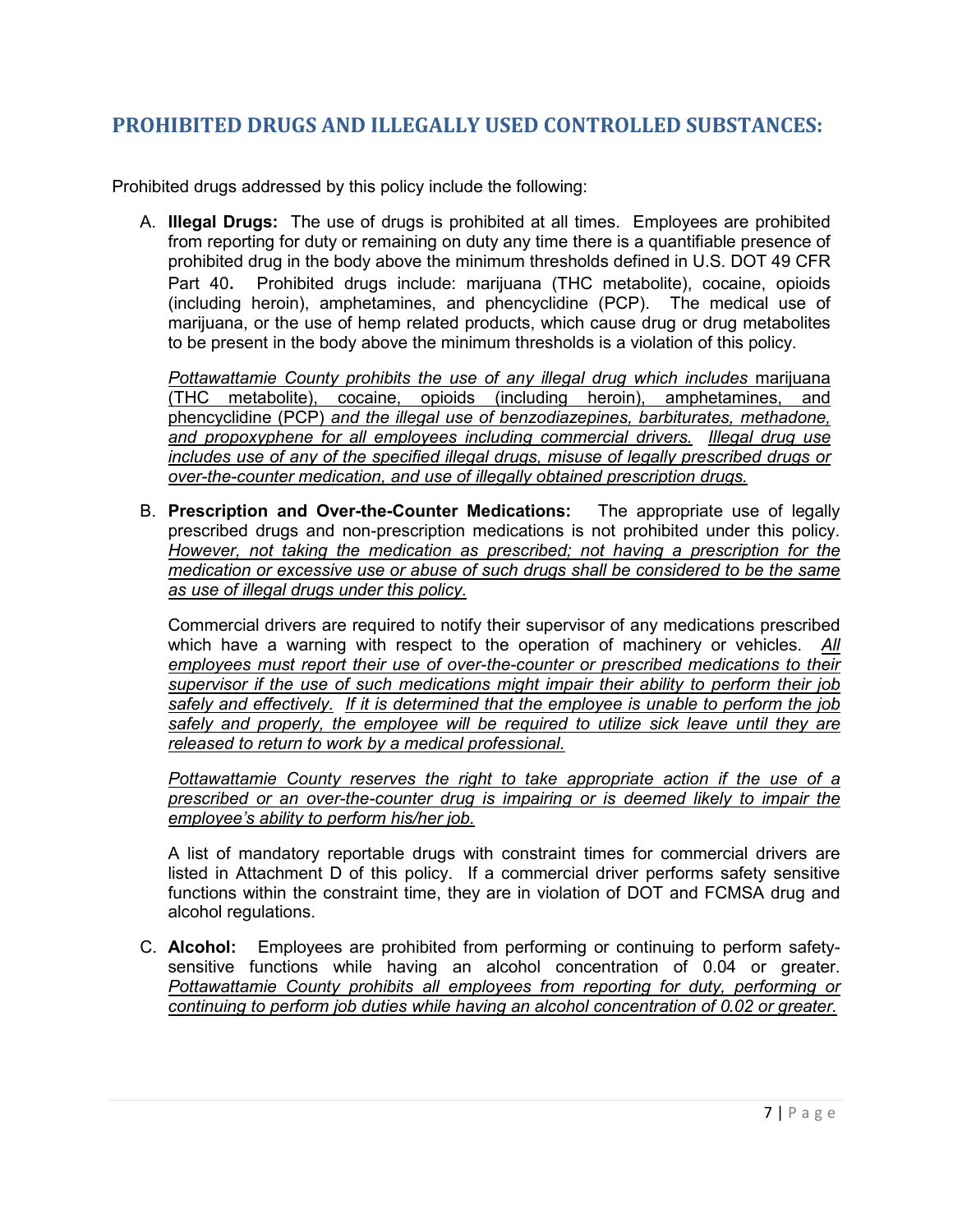# <span id="page-8-0"></span>**PROHIBITED BEHAVIOR AND CONDUCT:**

The following is prohibited conduct and employees who engage in this conduct will be subject to termination of employment and may in addition, suffer legal consequences:

- *A. The use, sale, offering for sale, storing, distribution or possession of illegal drugs, including controlled substances, imitation controlled substances, counterfeit controlled substances on the job, County property or in County vehicles is prohibited.*
- *B. The illegal use, sale, offering for sale, storing, distribution or possession of prescription medications or over-the-counter medication on the job, on county property, or in county vehicles is prohibited.*
- *C. The use of alcohol in the workplace, or the sale, offering for sale, distribution or illegal possession of beer, wine, liquor, or other alcoholic beverages or medicines containing alcohol on the job, on county property or in county vehicles is prohibited.*
- D. Commercial drivers are prohibited from reporting for duty or remaining on duty anytime there is a quantifiable presence of a prohibited drug in the body above the minimum thresholds defined in 49 CFR Part 40, as amended. *All employees are prohibited from reporting for duty or remaining on duty anytime there is a presence of a prohibited illegal drug in the body.*
- E. Commercial drivers are prohibited from consuming alcohol within four (4) hours prior to the performance of safety sensitive job functions. Commercial drivers are prohibited from reporting to work or remaining on duty requiring the performance of safety-sensitive functions while having an alcohol concentration level of 0.04 or greater regardless of when the alcohol was consumed. *All employees are prohibited from reporting for duty or remaining on duty if they are under the influence of alcohol.*
- F. Positive Drug & Alcohol Test Results:
	- a. A commercial driver has engaged in prohibited conduct if they have a positive alcohol test result which means that their alcohol concentration level is 0.04 or greater. 49 CFR, Part 382.201)
	- b. A commercial driver has engaged in prohibited conduct if they have a positive test result with an alcohol concentration level of 0.02 or greater but less than 0.04 and had been performing safety sensitive functions under the influence. (49 CFR, Part 382.505)
	- c. A commercial driver has engaged in prohibited conduct if they have a positive drug test result which means that there is a quantifiable presence of a prohibited drug in the body above the minimum thresholds defined in U.S. DOT 49 CFR Part 40.87.
	- *d. All employees, including commercial drivers have engaged in prohibited conduct if they have a positive alcohol test which means that their alcohol concentration level is 0.02 or greater.*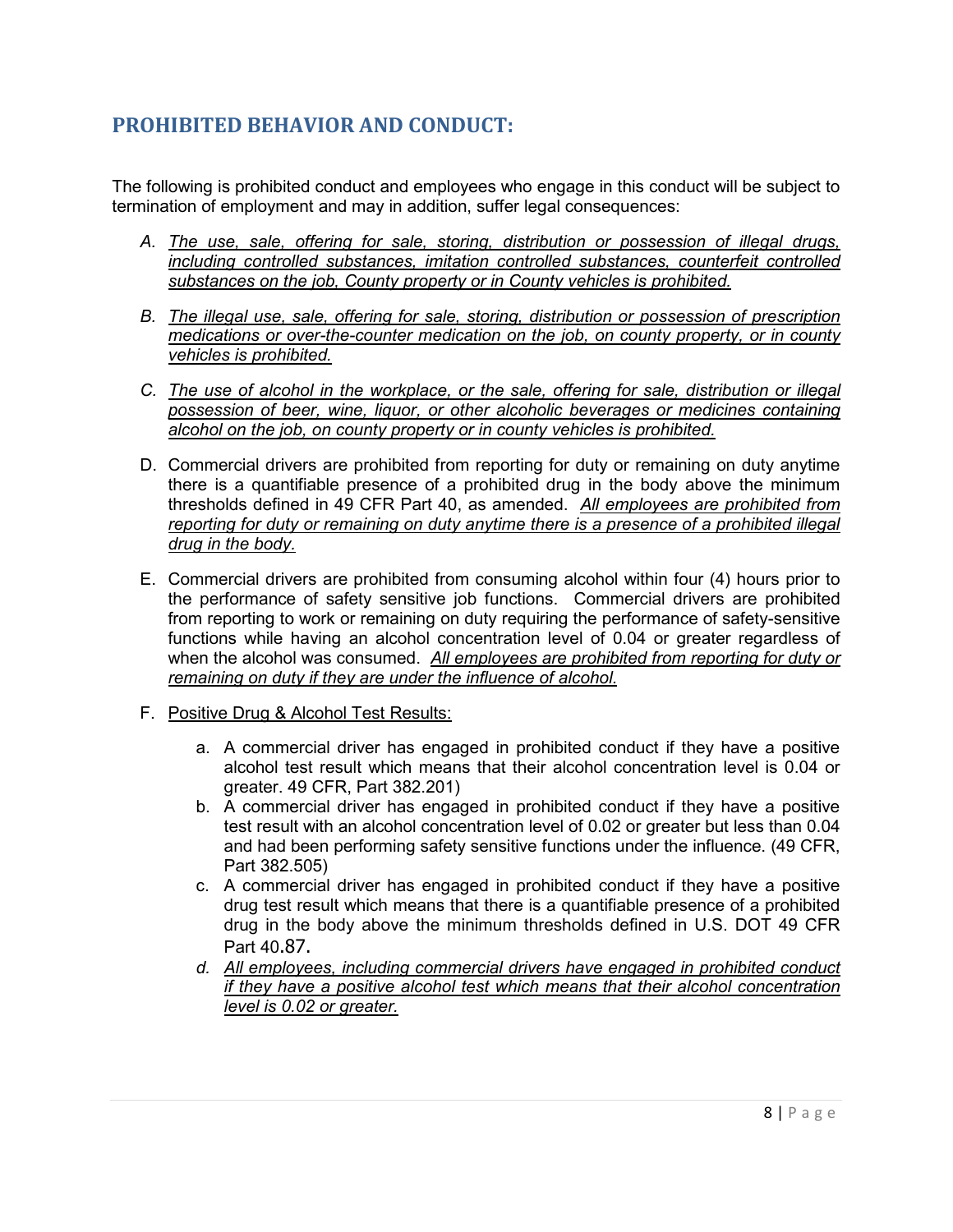- *e. All employees have engaged in prohibited conduct if they have a positive drug test result which means that there is a detectable presence of a prohibited drug in the body.*
- G. Employees are required to notify their supervisor of any prescribed medication that may impair their ability to operate machinery or vehicles.

*Being under the influence of a prescription or over-the-counter medication that affects the employees ability to safety perform ANY of their job functions is prohibited.* 

- *H. This policy prohibits all employees from reporting for duty or remaining on duty when the employee uses any controlled substance, except when the use is pursuant to the instructions of a physician who has advised the employee that the substance does not adversely affect the employee's ability to safely perform their duties.*
- I. Commercial drivers are prohibited from consuming alcohol for eight (8) hours following involvement in an accident or until he/she submits to a required post-accident drug and alcohol test, whichever occurs first.
- J. Employees who refuse to test for drugs or alcohol when required by the employer or any conduct that results in a test refusal as outlined in Section X of this policy is prohibited conduct.
- K. Commercial drivers are prohibited from consuming alcohol with four (4) hours of performing safety-sensitive job functions. If an on-call employee has consumed alcohol, they must acknowledge the use of alcohol at the time that they are called to report for duty. If the on-call employee claims the ability to perform his or her safety-sensitive function, he or she must take an alcohol test with a result of 0.02 prior to performing.

*All employees who are off duty and under the influence of alcohol or illegal drugs, are obligated to refuse any emergency calls or call outs. Reporting for work under the influence of alcohol or drugs is prohibited conduct.*

L. As required by law, it is a condition of continued employment that any employee who is convicted of any criminal drug violation for conduct in the workplace is required to notify their Elected Official or Department Head of this fact no later than five (5) calendar days after such conviction. (A conviction means a finding of guilt, including a plea of "nolo contendere" or "no contest", of the imposition of a sentence, or both, by any judicial body charged with the responsibility of determining violations of federal, or state criminal drug statutes.) Employees who violate this provision will be subject to disciplinary action up to and including termination of employment.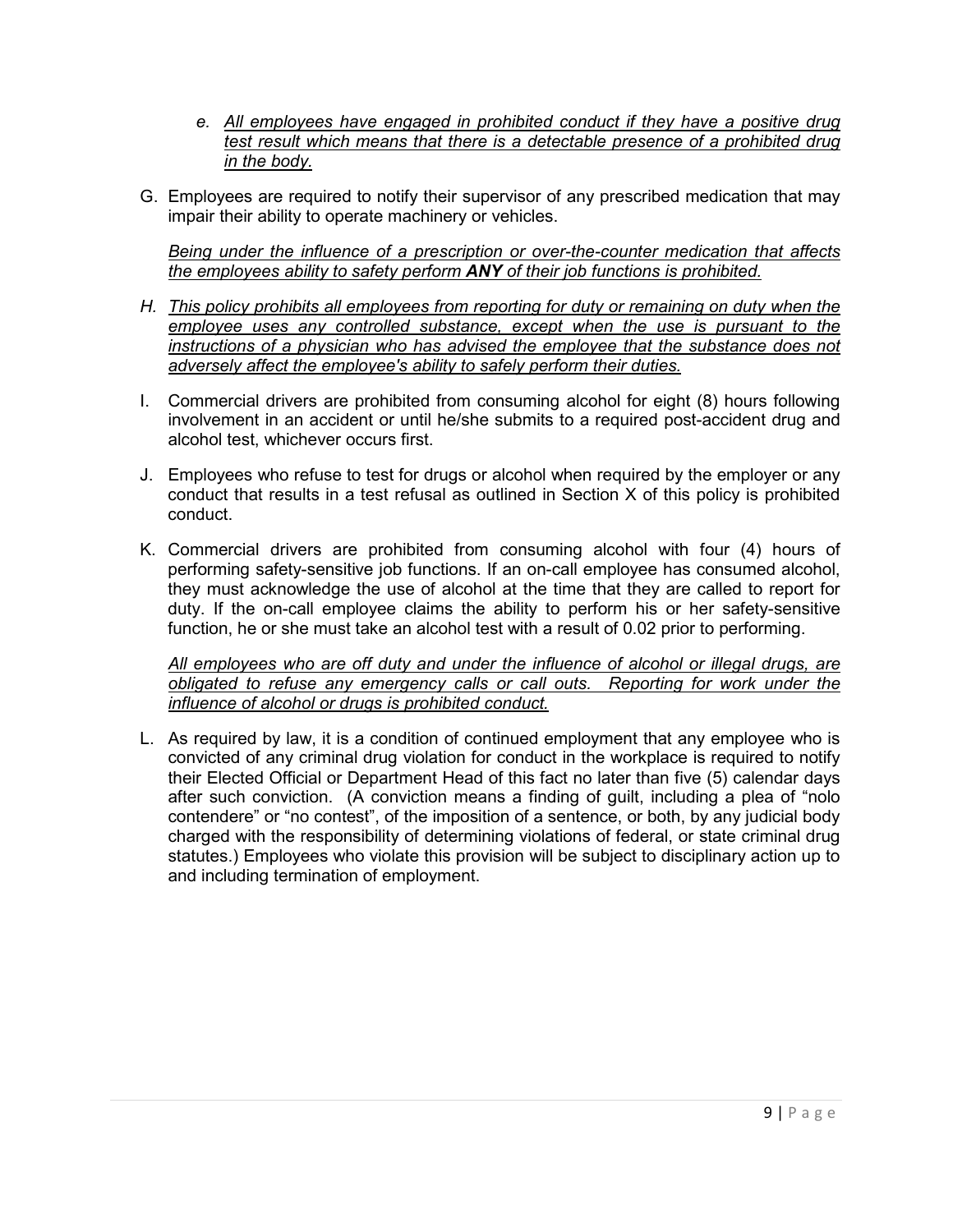## <span id="page-10-0"></span>**DRUG & ALCOHOL TESTING REQUIREMENTS (49 CFR, Part 40 & 382)**

- A. 49 CFR Part 40 & 382 as amended requires that commercial drivers be tested for drugs and alcohol under the following conditions: Pre-Employment, Reasonable Suspicion, Random and Post-Accident. Commercial drivers who voluntarily admit to alcohol misuse or controlled substance use will also be subject to return-to-duty testing and may also be required to employee monitoring and non-DOT (County) follow-up testing.
- B. In accordance with 49 CFR Part 40 & 382 as amended, commercial drivers performing safety sensitive functions will be tested for five (5) substances: marijuana (THC metabolite), cocaine, amphetamines, opioids (including heroin), and phencyclidine (PCP). For the purpose of this policy, this shall be hereinafter referred to as a DOT drug test. A list of job classifications required to participate in DOT drug testing is listed in Attachment A of this policy.

A DOT drug test can be performed any time a commercial driver is on duty. A DOT alcohol test can be performed just before, during, or after the performance of a safety sensitive job function.

- *C. All employees will be tested for drugs and alcohol under the following conditions: Pre-Employment and Reasonable Suspicion. The County drug test will test for nine (9) substances which include: marijuana (THC metabolite), cocaine, amphetamines, opioids (including heroin), phencyclidine (PCP), Benzodiazepines, Barbiturates, Methadone, and Propoxyphene. For the purpose of this policy, this shall be hereinafter referred to as a County drug test. The county reserves the right to add additional drugs as they become available for testing.*
	- *1. County Pre-Employment Testing Requirements: Applicants for employment shall be required to pass a pre-employment urine County drug test with a negative test result. For commercial driver applicants, the prospective employee will be required to pass two (2) drug tests. The applicant will be required to provide a urine specimen for a DOT pre-employment drug test first and after that has been completed will be required to provide a second urine specimen for the County pre-employment drug test. The two (2) drug tests are separate and independent of one another. Under no circumstances will one urine or breath specimen be used for both the DOT and County tests.*
	- *2. County Reasonable Suspicion Testing Requirements: All employees are subject to reasonable suspicion testing. If reasonable suspicion testing is required, commercial drivers will be required to submit to and pass two (2) reasonable suspicion drug and/or alcohol tests. The employee will be required to provide a urine specimen for a DOT reasonable suspicion drug test or breath for the alcohol test first and after that has been completed will be required to provide a second urine specimen for a County reasonable suspicion drug test or breath for the alcohol test. The two (2) drug and/or alcohol tests are separate and independent of one another. Under no circumstances will one urine or breath specimen be used for both the DOT and County tests. A reasonable suspicion county alcohol or drug test can be performed any time a covered employee is on duty.*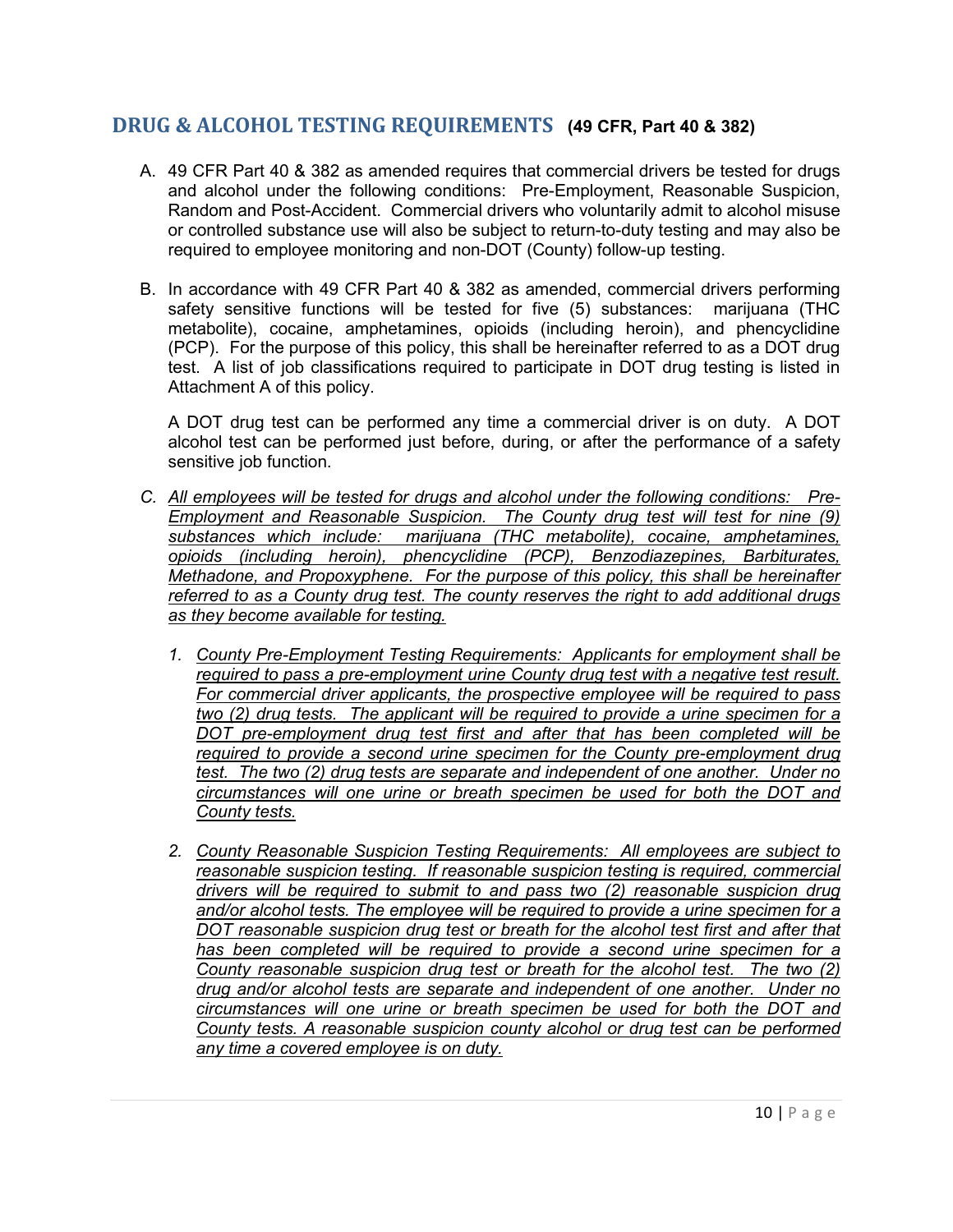*3. A list of job classifications required to participate in both DOT and County preemployment drug testing is listed in Attachment A of this policy. All other job classifications shall be required to participate in County drug testing only.*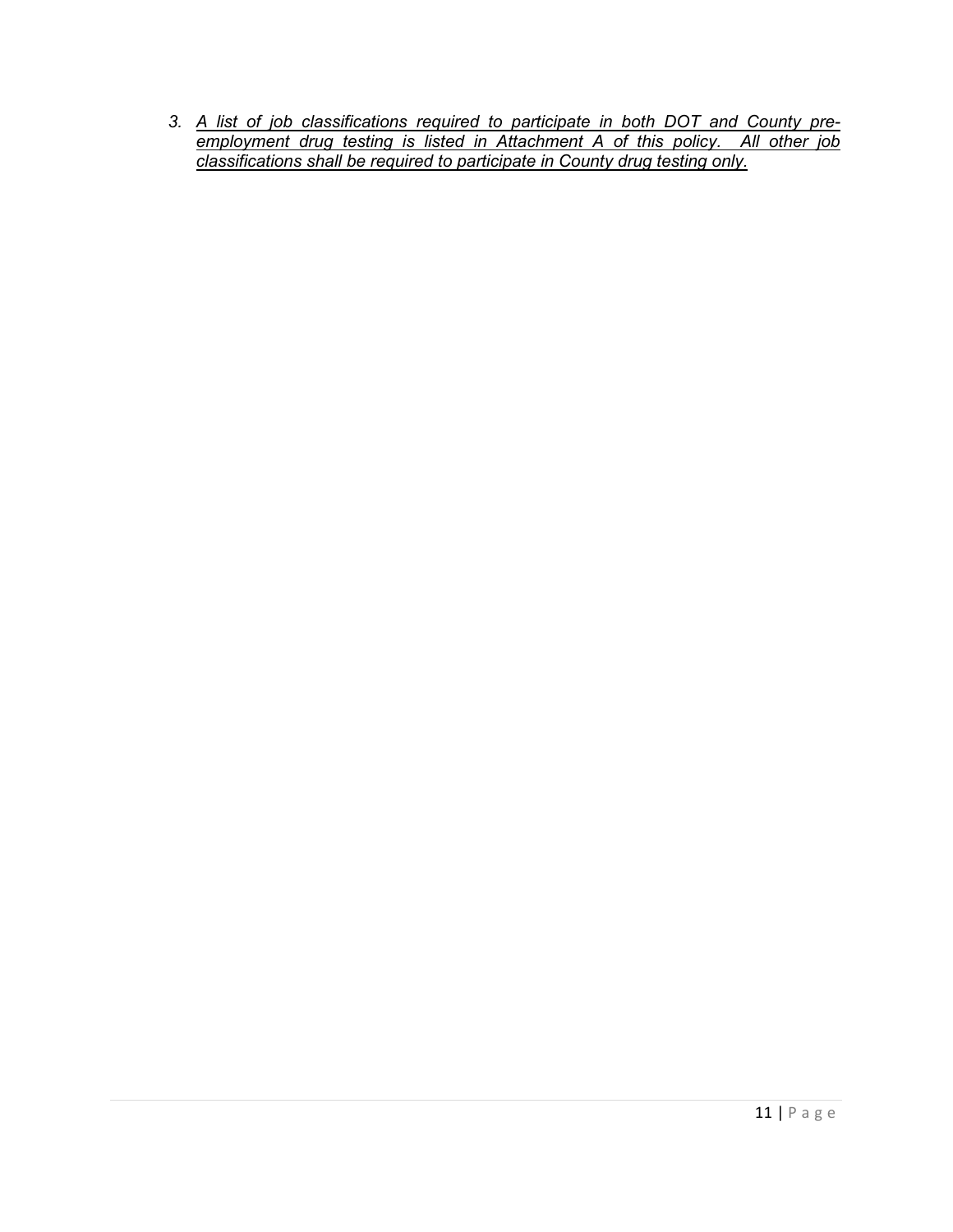## <span id="page-12-0"></span>**DRUG & ALCOHOL TESTING CIRCUMSTANCES (49 CFR Part 40 & 382)**

## <span id="page-12-1"></span>**A. Pre-Employment Testing:**

1. Commercial driver applicants that are offered a safety-sensitive position with Pottawattamie County shall be required to pass a pre-employment urine DOT drug test with a verified negative result. This includes current employees who transfer from a non-safety sensitive position (no CDL required) to a safety-sensitive position (CDL required).

*All applicants for county employment shall be required to pass a pre-employment County urine drug test with a negative result. Commercial driver applicants will be required to pass a DOT pre-employment drug test and a County pre-employment drug test.* 

- 2. No one shall perform a safety-sensitive function, until a pre-employment drug test has been administered with a verified negative drug test result. *Commercial driver applicants shall not be allowed to start employment until they have passed both the DOT drug test and the County drug test.*
- 3. If an applicant refuses or fails a pre-employment drug test *(whether DOT or County), the conditional offer of employment shall be rescinded and the applicant will be disqualified for consideration of employment for a period of at least three (3) years.* Pottawattamie County shall also provide the applicant a list of Substance Abuse Professionals (SAP's) for referral.
- 4. In the event that the pre-employment test is determined to be a dilute specimen, the applicant will be allowed to re-submit provided the dilute specimen was negative. However, if the dilute specimen was positive, the test will stand as a positive test.
- 5. If a pre-employment test was cancelled, the employee, in cases of transfers, or applicant shall be required to take another pre-employment drug test with a verified negative result.
- 6. When a commercial driver applicant has previously failed or refused a preemployment drug test administered under DOT and FMCSA requirements, the applicant must provide Pottawattamie County proof of having successfully completed a referral, evaluation and treatment plan meeting DOT and FMCSA requirements. Evidence of the absence of drug dependency from a substance abuse professional that meets DOT and FMCSA requirements and a negative pre-employment drug test will be required prior to further consideration of employment.
- 7. *When a pre-employment DOT drug test for an employee being transferred from a non-safety-sensitive position (No CDL required) to a safety-sensitive position (CDL required) results in a verified positive test result, the employee will be subject to disciplinary action in accordance with Section XIV of this policy*.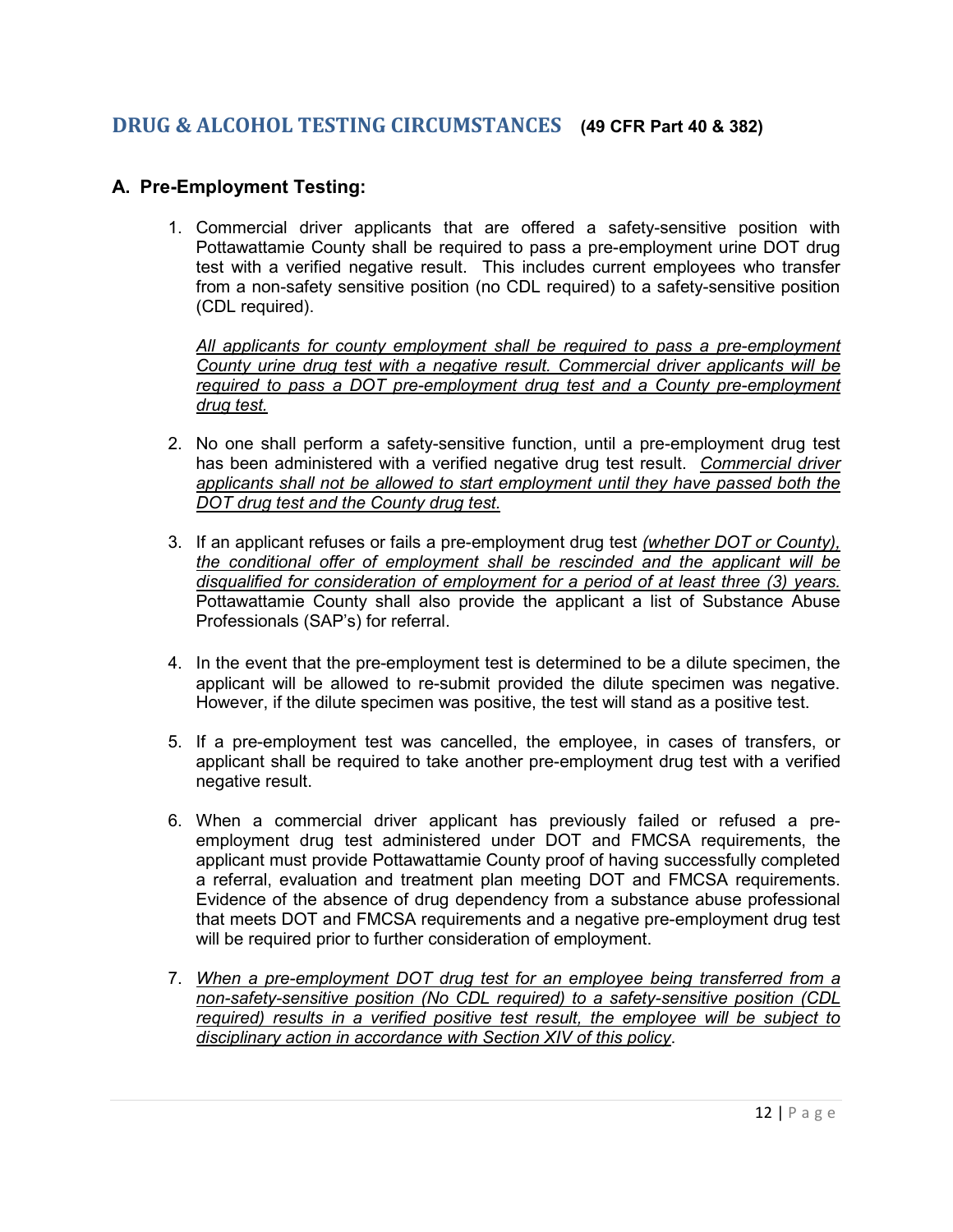8. As an employer, Pottawattamie County, shall request applicants or any employee transferring into a safety-sensitive position to sign a written consent for Pottawattamie County to obtain specific information from any DOT regulated employer of the applicant, or employee, during any period within the three (3) years prior to the date of the employees application or transfer. Any applicant that refuses to provide this written consent shall not be permitted to perform safety-sensitive functions *and the conditional offer shall be rescinded.*

Information requested shall consist of the following:

- a. Alcohol tests with a result of 0.04 or higher alcohol concentration
- b. Verified positive drug tests
- c. Refusals to be tested (including adulterated or substituted drug test results)
- d. Other violation of the DOT agency drug and alcohol testing regulations
- e. With respect to any employee who violated a DOT drug and alcohol regulation, documentation of the employee's successful completion of DOT return-to-duty requirements (including follow-up tests).

Information concerning an applicant who has tested positive on a pre-employment test will be requested from the applicant directly if unavailable from the employer. The applicant or employee will be asked whether he or she as tested positive, or refused to test, on any pre-employment drug or alcohol test administered by an employer to which the employee applied for, but did not obtain, safety-sensitive transportation work covered by DOT agency drug and alcohol testing rules during the past three (3) years. Any applicant or employee acknowledging that he or she had a positive test or refused to test shall not be allowed to perform a safety-sensitive function for Pottawattamie County until and unless the applicant or employee documents successful completion of the return-to-duty process.

As an employer from whom information is requested under the U.S.DOT rules, Pottawattamie County will maintain a written record of any information released, including the date, the party to whom it was released, and a summary of the information provided. Any information received from previous DOT regulated employers or the employee shall be kept confidential as well as good faith efforts made to obtain this information. This information shall be retained from three (3) years from the date of the employee's first performance of safety-sensitive duties for Pottawattamie County.

*If Pottawattamie County learns that within the previous three (3) years an alcohol or controlled substances test resulted in the driver being prohibited from driving, the conditional offer of employment may be rescinded.*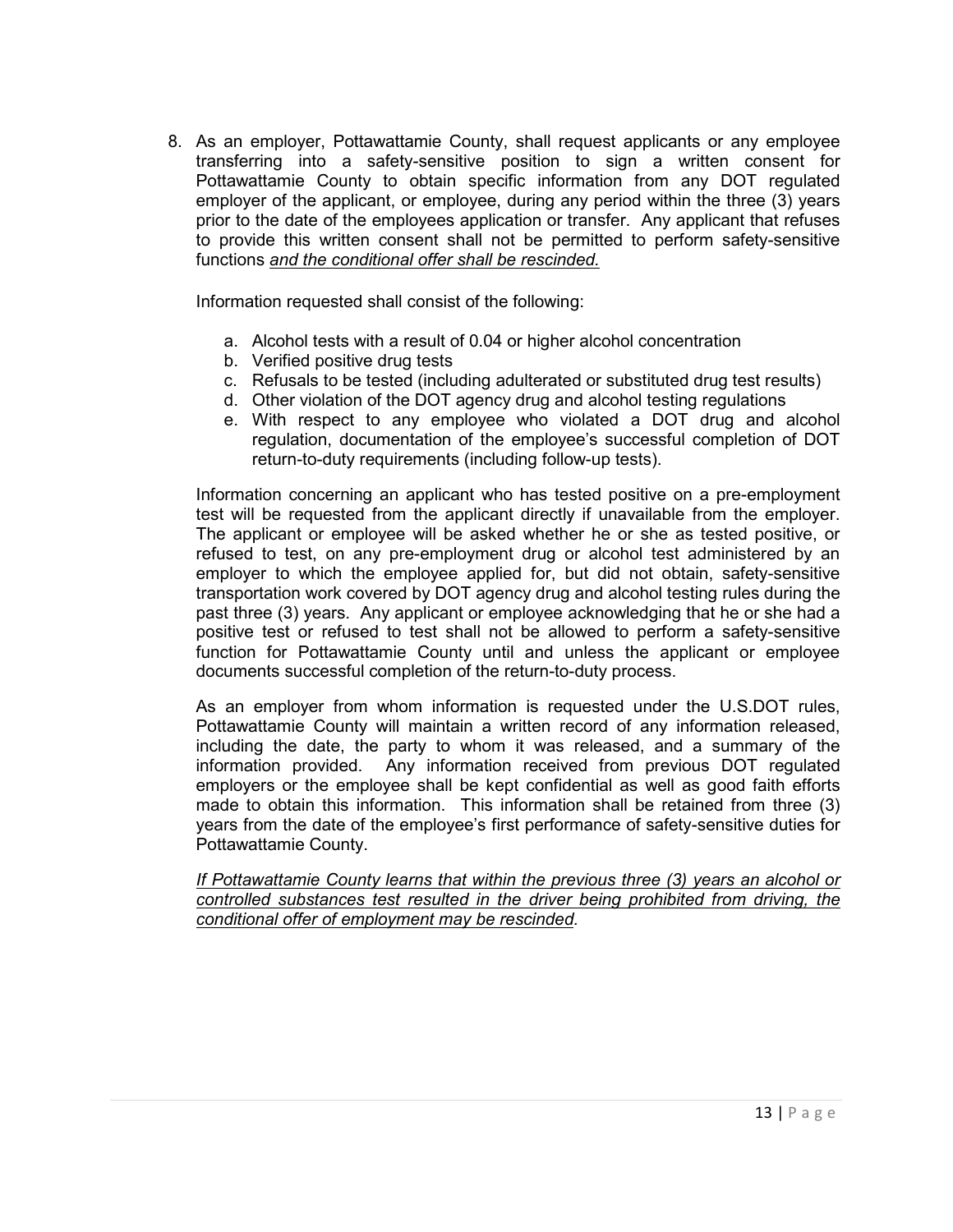## <span id="page-14-0"></span>**B. Reasonable Suspicion Testing:**

- 1. All Pottawattamie County employees will be subject to a reasonable suspicion drug and/or alcohol test when the employer has reasonable suspicion to believe that the employee has used a prohibited drug and/or engaged in alcohol misuse. *Commercial drivers will be subject to a DOT reasonable suspicion drug and/or alcohol test and a County reasonable suspicion drug and/or alcohol test.*
- 2. Reasonable suspicion referrals must be made by a supervisor who is trained to detect the signs and symptoms of drug use and alcohol misuse, and who reasonably concludes that an employee may be adversely affected or impaired in his/her work performance due to possible prohibited substance abuse or alcohol misuse.
- 3. Reasonable suspicion shall mean that there is objective evidence, based upon specific, contemporaneous, articulable observations of the employee's appearance, behavior, speech or body odor that are consistent with possible drug use and/or alcohol misuse. This includes but is not limited to:
	- a. Observable symptoms or unusual behavior.
	- b. The odor or smell of alcohol or drugs on the employee's breath or clothes or in an area (such as in a vehicle, office, work area, or restroom) immediately controlled or occupied by the employee.
	- c. Alcohol, alcohol containers, illegal drugs or drug paraphernalia in the employee's possession or in an area controlled or occupied by the employee (vehicle, office, desk restroom).
	- d. Evidence that the employee may have tampered with a previous drug test.
	- e. Employee admissions regarding drug or alcohol use.
	- f. Criminal citations, arrests or convictions involving drugs and alcohol.
- 4. A reasonable suspicion drug test can be performed any time an employee is on duty. A reasonable suspicion DOT alcohol test can only be conducted just before, during, or just after the performance of a safety-sensitive function for Commercial drivers. *A reasonable suspicion county alcohol test may be performed anytime the employee is on duty.*
- 5. Employees who are believed to be under the influence will not be allowed to operate a motor vehicle under any circumstances. *Pottawattamie County will be responsible for transporting the employee to the collection site. The Supervisor will avoid placing themselves and/or others into a situation that might endanger the physical safety of those present. The employee will be placed on administrative leave without pay pending test results and shall be escorted home or other arrangements shall be made to ensure the employee gets home safely.*
- 6. *An employee who refuses an order to submit to a reasonable suspicion drug and/or alcohol test shall be immediately placed on administrative leave without pay and escorted home or other arrangements shall be made to ensure the employee gets home safely.*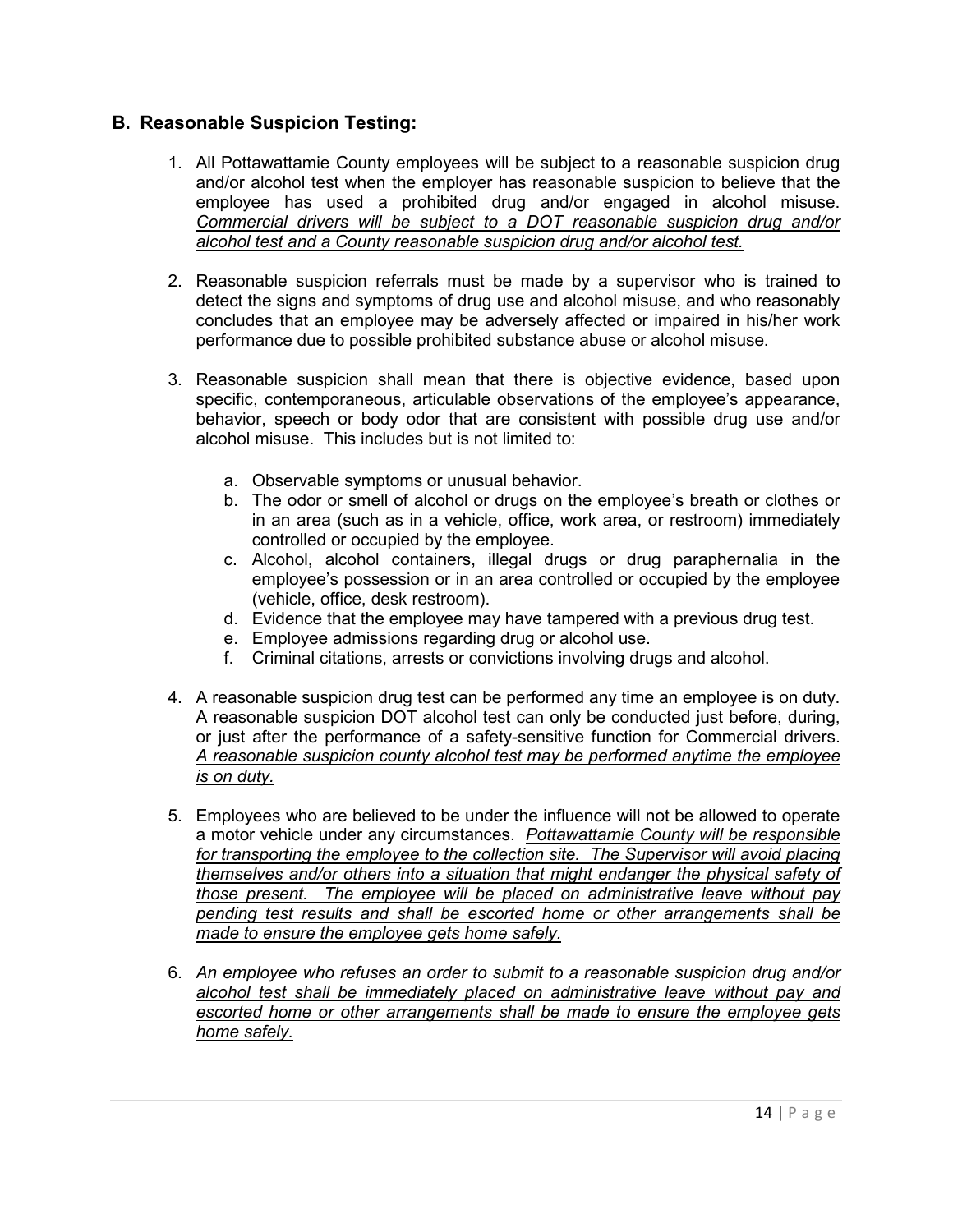- 7. A written record of the observations that led to a drug or alcohol test based on reasonable suspicion shall be prepared and signed by the supervisor making the observation. This record shall be forwarded to the DER and retained in the confidential drug and alcohol program files.
- 8. Employees with a dilute negative, reasonable suspicion test result will be required to retest.
- *9. If the reasonable suspicion test has a negative result, the employee shall be reimbursed for the unpaid administrative leave and shall report to work as directed or shall be placed on administrative leave with pay pending an investigation into what caused the supervisor to believe the employee was under the influence of drugs and/or alcohol.*
- *10.* If the reasonable suspicion drug or alcohol test is positive, *the employee shall be placed on administrative leave without pay pending final disciplinary action and* the employee shall be provided with a list of Substance Abuse Professionals (SAP) by the employer for referral. See Section VII, F for definition of positive test results.
- *11. Commercial drivers will not be allowed to return to employment until they have passed both the DOT reasonable suspicion drug test and the County reasonable suspicion drug test. If the employee fails either the DOT or the County drug test, the test shall be considered a positive test and the employee shall be placed on administrative leave without pay pending final disciplinary action.*

## <span id="page-15-0"></span>**C. Post-Accident Testing – Required for Commercial Drivers (CDL) Only**

Commercial drivers are subject to post-accident testing regulations. *Employees without CDLs or otherwise engaged in safety sensitive work are exempt from Post Accident Testing, unless performed under the authority of a law enforcement agency.*

1. **Fatal Accidents:** In the event of an accident involving a commercial vehicle that results in the loss of human life, all DOT covered employees involved will be required to undergo drug and alcohol testing. This includes any surviving commercial driver that was operating the vehicle at the time of the accident and any other DOT covered employee(s) (i.e. mechanics, operators) who were performing safety-sensitive functions with respect to the vehicle, as determined by the Supervisor, using the best information available at the time of the decision.

## 2. **Non-Fatal Accidents:**

a. In the case of nonfatal accidents, in which a commercial vehicle is involved, post-accident alcohol testing will be conducted if the driver of the commercial motor vehicle received a citation within eight (8) hours of the occurrence under State or local law for a moving traffic violation arising from the accident, if the accident involved: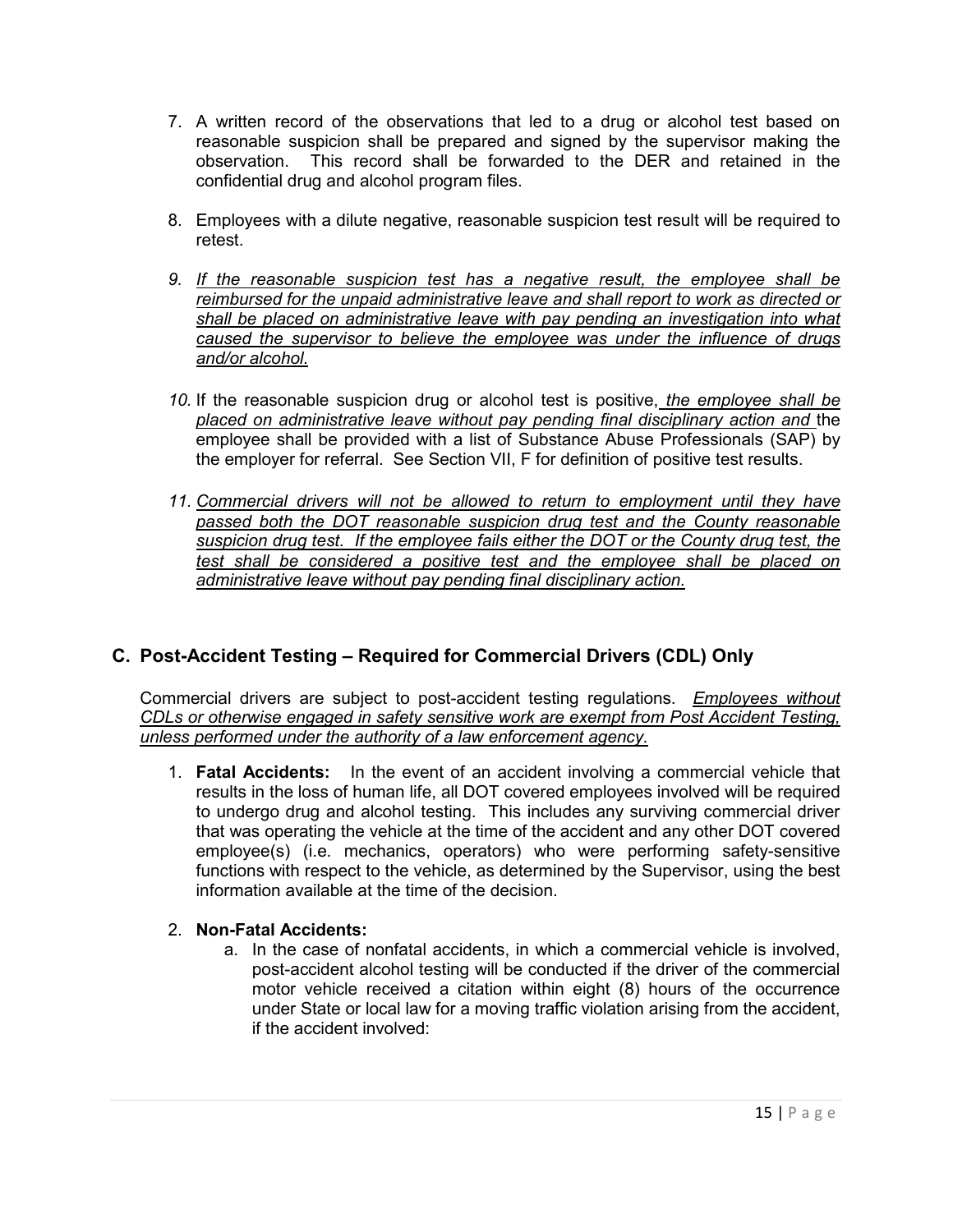- i. The accident results in injuries requiring immediate medical treatment away from the scene of the accident, or
- ii. One or more motor vehicles incurred disabling damage as a result of the accident and must be transported away from the scene by a tow truck or other motor vehicle.
- b. In the case of nonfatal accidents, in which a commercial vehicle is involved, post-accident drug testing will be conducted if the driver of the commercial motor vehicle received a citation within thirty-two (32) hours of the occurrence under State or local law for a moving traffic violation arising from the accident, if the accident involved:
	- i. The accident results in injuries requiring immediate medical treatment away from the scene of the accident, or
	- ii. One or more motor vehicles incurred disabling damage as a result of the accident and must be transported away from the scene by a tow truck or other motor vehicle.
- 3. The following table notes when a post-accident test is required to be conducted:

| <b>TYPE OF ACCIDENT</b><br><b>INVOLVED</b> | <b>CITATION ISSUED TO</b><br><b>THE CMV DRIVER</b> | <b>TEST MUST BE PERFORMED</b><br><b>BY THE EMPLOYER</b> |
|--------------------------------------------|----------------------------------------------------|---------------------------------------------------------|
|                                            | YES                                                | YES                                                     |
| <b>HUMAN FATALITY</b>                      | NO >                                               | YES                                                     |
| <b>BODILY INJURY WITH</b>                  |                                                    |                                                         |
| <b>IMMEDIATE MEDICAL</b>                   | YES >                                              | <b>YES</b>                                              |
| <b>TREATMENT AWAY</b>                      | NO >                                               | NO                                                      |
| <b>FROM THE SCENE</b>                      |                                                    |                                                         |
| <b>DISABLING DAMAGE</b>                    |                                                    |                                                         |
| <b>TO ANY MOTOR</b>                        | YES                                                | <b>YES</b>                                              |
| <b>VEHICLE REQUIRING</b>                   | NO >                                               | NO                                                      |
| <b>TOW AWAY</b>                            |                                                    |                                                         |

#### **TABLE FOR §382.303**

*4.* Any commercial driver involved in an accident must refrain from alcohol use for eight (8) hours following the accident or until he/she undergoes a post-accident alcohol test. *Failure to comply with this section shall be considered a test refusal.* 

The Supervisor or DER shall ensure that an employee required to test under this section, is promptly tested, or as soon as practicable, but within eight (8) hours after the accident for alcohol and within thirty-two (32) hours for drugs. If an alcohol test is not performed within two (2) hours of the accident, the supervisor will document and maintain on file the reason(s) for the delay. If the alcohol test is not conducted within eight (8) hours, or the drug test within thirty-two (32) hours, attempts to conduct the test shall cease and the reasons from the failure to test shall be documented and forwarded to the DER.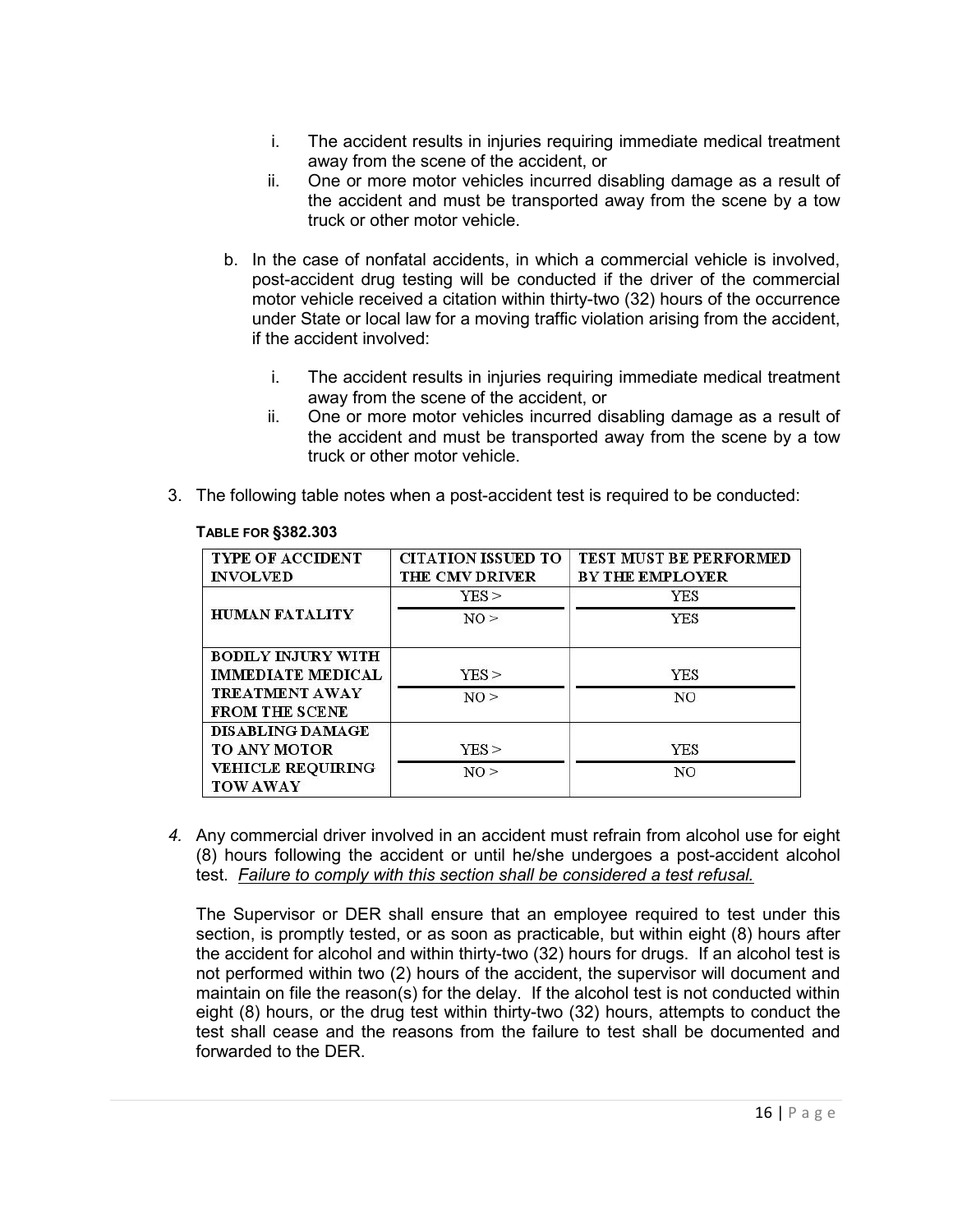- 5. An employee who is subject to post-accident testing shall remain readily available for such testing or may be deemed by the employer to have refused to submit to testing. Nothing in this section shall be construed to require the delay of necessary medical attention for injured people following an accident or to prohibit an employee from leaving the scene of an accident for the period necessary to obtain assistance in responding to the accident, or to obtain necessary emergency medical care.
- 6. In the rare event that Pottawattamie County is unable to perform a DOT drug and alcohol post-accident test (i.e. employee is unconscious, employee is detained by law enforcement agency), Pottawattamie County may use drug and alcohol postaccident test results of tests administered by Federal, State, or local officials having independent authority to test, in lieu of the DOT test provided the test conforms to the applicable Federal, State, or local testing requirements and the test results are obtained by Pottawattamie County.
- 7. If the post-accident drug or alcohol test is positive, *the employee shall be placed on administrative leave without pay pending final disciplinary action and* the employee shall be provided with a list of Substance Abuse Professionals (SAP) by the employer for referral. See Section VII, F for definition of positive test results.

## <span id="page-17-0"></span>**D. Random Drug & Alcohol Testing – Required for Commercial Drivers (CDL) only:**

Random drug testing regulations shall only apply to commercial drivers performing safetysensitive functions for Pottawattamie County in accordance with 49 CFR Part 382.305. *Employees without CDLs or otherwise engaged in safety sensitive work are exempt from Random Drug and Alcohol testing.*

Random drug and alcohol tests are unannounced and unpredictable and the dates for administering random tests shall be spread reasonably throughout the calendar year. Random testing will be conducted at all times of the day when safety-sensitive functions are performed.

- 1. Testing rates will meet or exceed the minimum annual percentage rate set each year within each DOT agency. If a given employee is subject to random testing under the rules of more than one DOT agency, the employee will be subject to random drug and alcohol testing at the annual percentage rate established by the DOT agency regulating more than 50% of the employee's work.
- 2. The random selection of employees will be made using a scientifically valid method that ensures each covered employee will have an equal chance of being selected each time selections are made. Each employee selected for testing shall be tested during the selection period, unless the employee is on an extended leave of absence. In those instances, the DER will document the reason that the employee was not tested.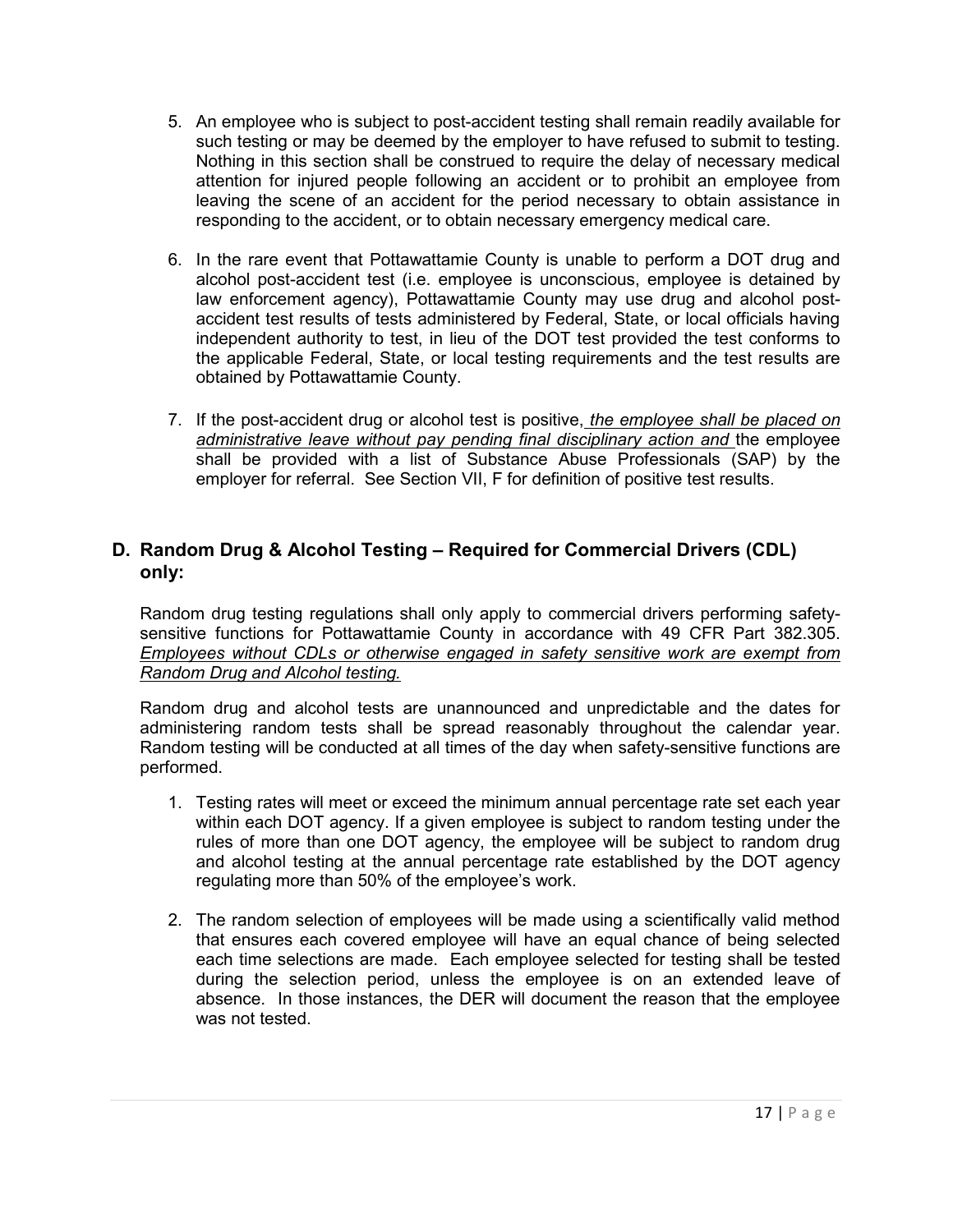- *3.* Employees are required to proceed immediately to the collection site upon notification of their random selection. If the covered employee is performing a safety-sensitive function at the time of the notification, they shall cease to continue performing the safety-sensitive function and proceed to the collection site immediately.
- 4. Random drug tests can be conducted any time a covered employee is on duty. Random alcohol tests shall only be performed just before, during, or just after the performance of a safety sensitive duty.
- 5. The employee shall report their random alcohol test result to their supervisor upon their return from testing. If the employee has an alcohol concentration level of 0.02 or greater but less than 0.04, the employee shall be removed from safety sensitive functions for at least twenty-four (24) hours. If the employee has a positive test (an alcohol concentration level of 0.04 or greater), the employee will be referred to a Substance Abuse Professional for evaluation.
- 6. If the random drug or alcohol test is positive, *the employee shall be placed on administrative leave without pay pending final disciplinary action and* the employee shall be provided with a list of Substance Abuse Professionals (SAP) by the employer for referral. See Section VII, F for definition of positive test results.

## <span id="page-18-0"></span>**E. Return-to-Duty and Follow-Up Testing**

Return-to-duty testing is required for commercial drivers who voluntarily admit to alcohol misuse or use of controlled substances. Commercial drivers may also be subject to monitoring and non-DOT follow-up testing. Pottawattamie County shall adhere to DOT, 49 CFR Part 40, subpart O for the return to duty and potential follow-up testing process.

*All employees who voluntarily admit to alcohol misuse or use of a controlled substance may be required to participate in return-to-duty or follow-up testing as determined by the drug and alcohol evaluation expert.*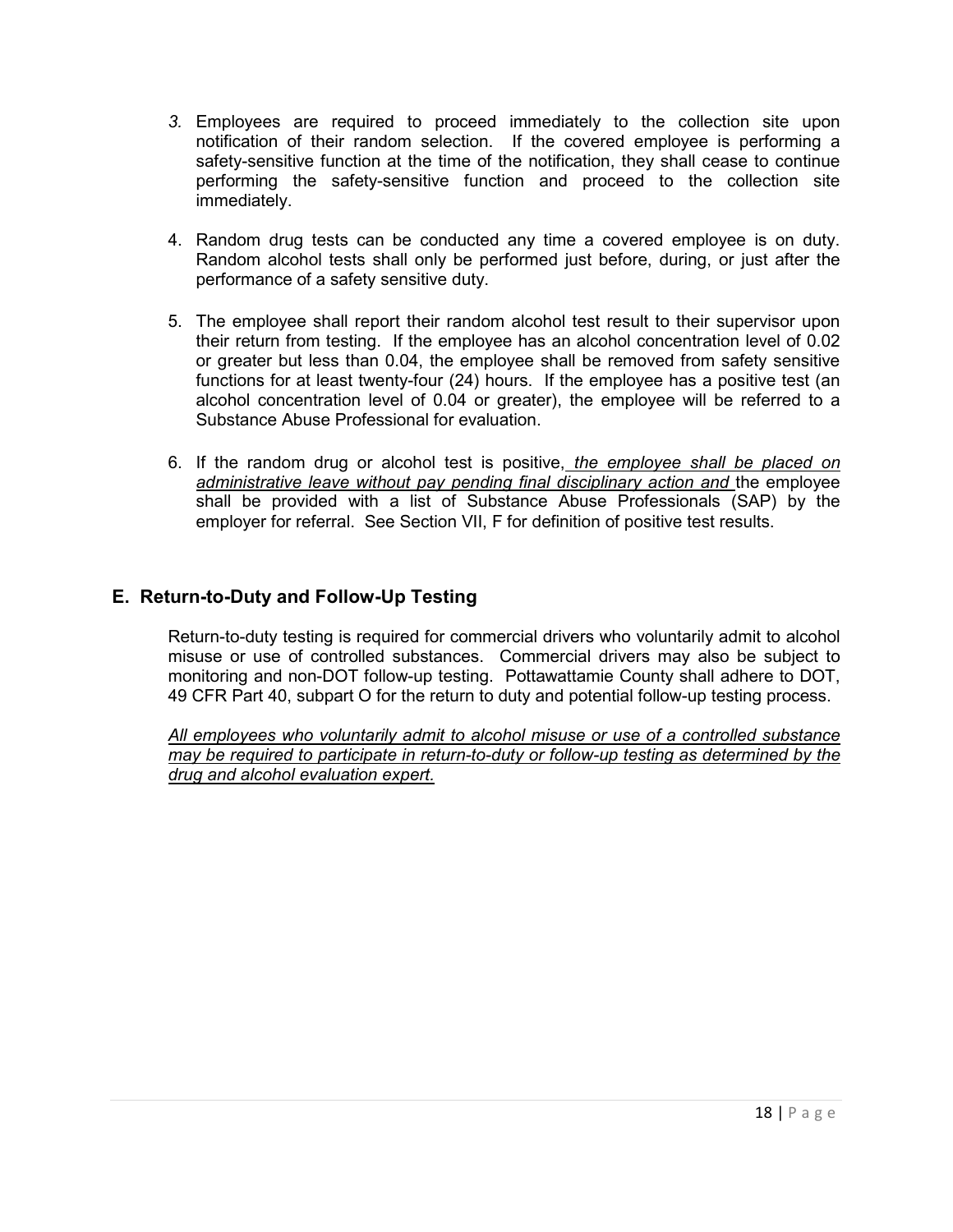## <span id="page-19-0"></span>**REFUSAL TO SUBMIT TO A DRUG OR ALCOHOL TEST (49 CFR, Part 40 & 382)**

- A. Employees will be subject to urine drug testing and breath alcohol testing as a condition of ongoing employment with Pottawattamie County. Any employee who refuses to comply with a request for testing suffers the same consequences as a positive test and shall be immediately removed from duty and the employer shall provide the employee with a list of substance abuse professionals for referral. *In addition, the employee will be placed on administrative leave without pay pending final disciplinary action.*
- B. The following is considered a test refusal:
	- 1. Fail to appear for any test within a reasonable time as determined by the designated DER.
	- 2. Fail to remain at the testing site until the testing process is complete.
	- 3. Fail to provide a urine specimen for any drug test.
	- 4. In the case of a directly observed or monitored collection in a drug test, fail to permit the observation or monitoring of a specimen collection.
	- 5. Fail to provide sufficient amount of urine or breath when directed, and it has been determined, through a required medical evaluation, that there was no adequate medical explanation for the failure.
	- 6. Fail or declines to take a second test the DER, MRO or collector has directed the employee to take.
	- 7. Fail to undergo a medical examination or evaluation as directed by the MRO as part of the verification process, or as directed by the DER as part of the "shy bladder" or insufficient breath procedures.
	- 8. Fail to cooperate with any part of the testing process, including refusal to complete necessary consent forms and other required documents. May also include but not be limited to refusing to empty pockets or wash hands when directed, behaving in a confrontational way that disrupts the collection process.
	- 9. Fail to follow an observer's instructions to raise or lower clothing and turn around during a directly-observed test.
	- 10. Possessing or wearing a prosthetic or other device used to tamper with the collection process.
	- 11. Tampering with the collection or testing process or failure to follow directions provided by collection facility.
	- 12. Admits to the adulteration or substitution of a specimen to the collector or MRO.
	- 13. Failure to remain readily available for testing following an accident where testing may be required or drinking alcohol within eight (8) hours after an accident where testing may be required.
	- *14. Refusal to participate in a second breath alcohol test or to provide a second urine specimen for the County drug test shall be considered a refusal to test for commercial drivers.*
- C. If the MRO reports a verified adulterated or substituted test result, it shall be considered a refusal to take a drug test. In addition, verification of any of the above listed actions will be considered a test refusal. Refusal can also include a verbal or written declaration. Such refusals constitute a violation of Pottawattamie County's drug and alcohol testing program.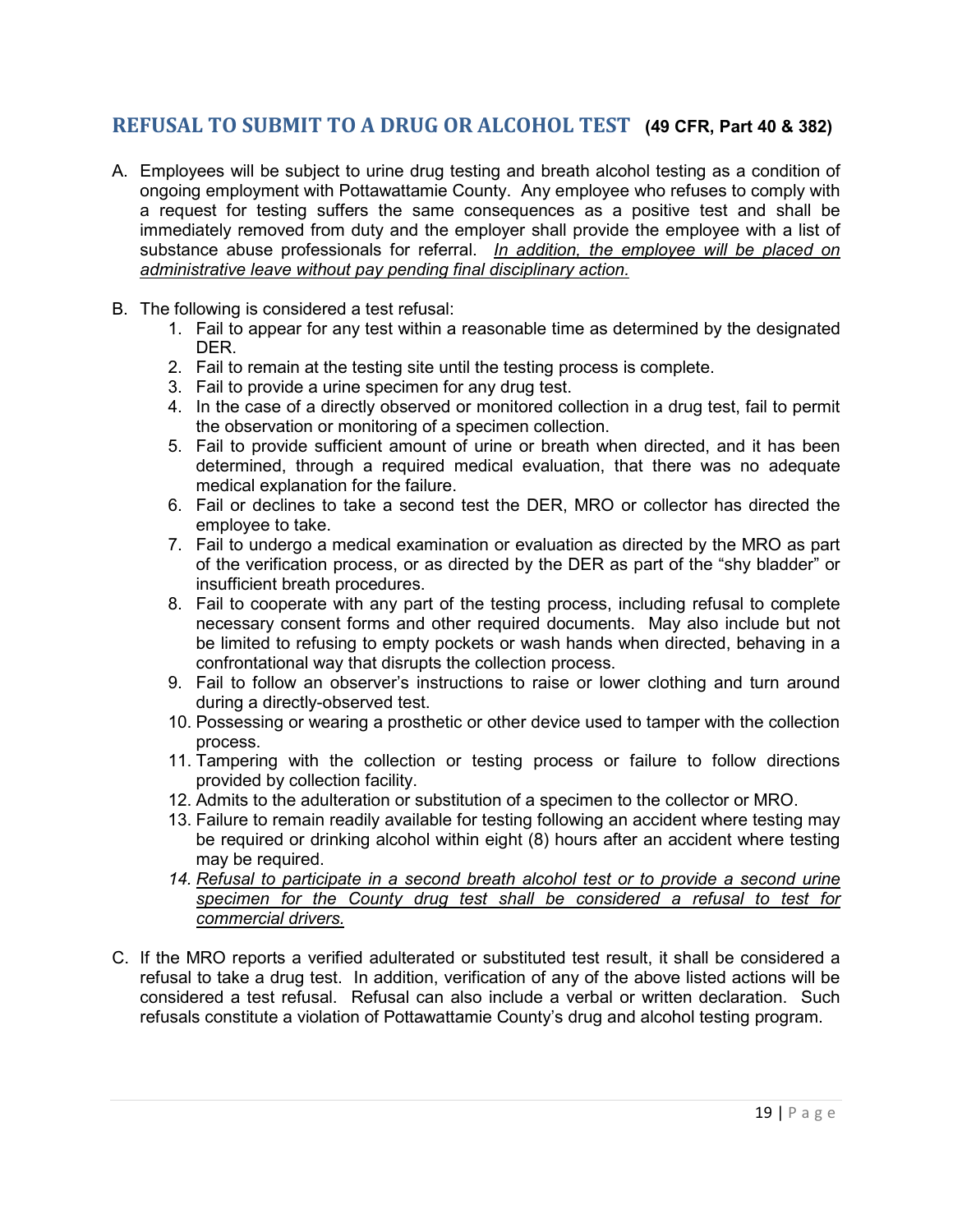D. Failure to appear for pre-employment drug testing by applicants, or covered employees being transferred into safety sensitive positions, is not considered a refusal to submit to a drug test. However, failure to complete the testing process once testing commences is considered a refusal to submit in pre-employment instances.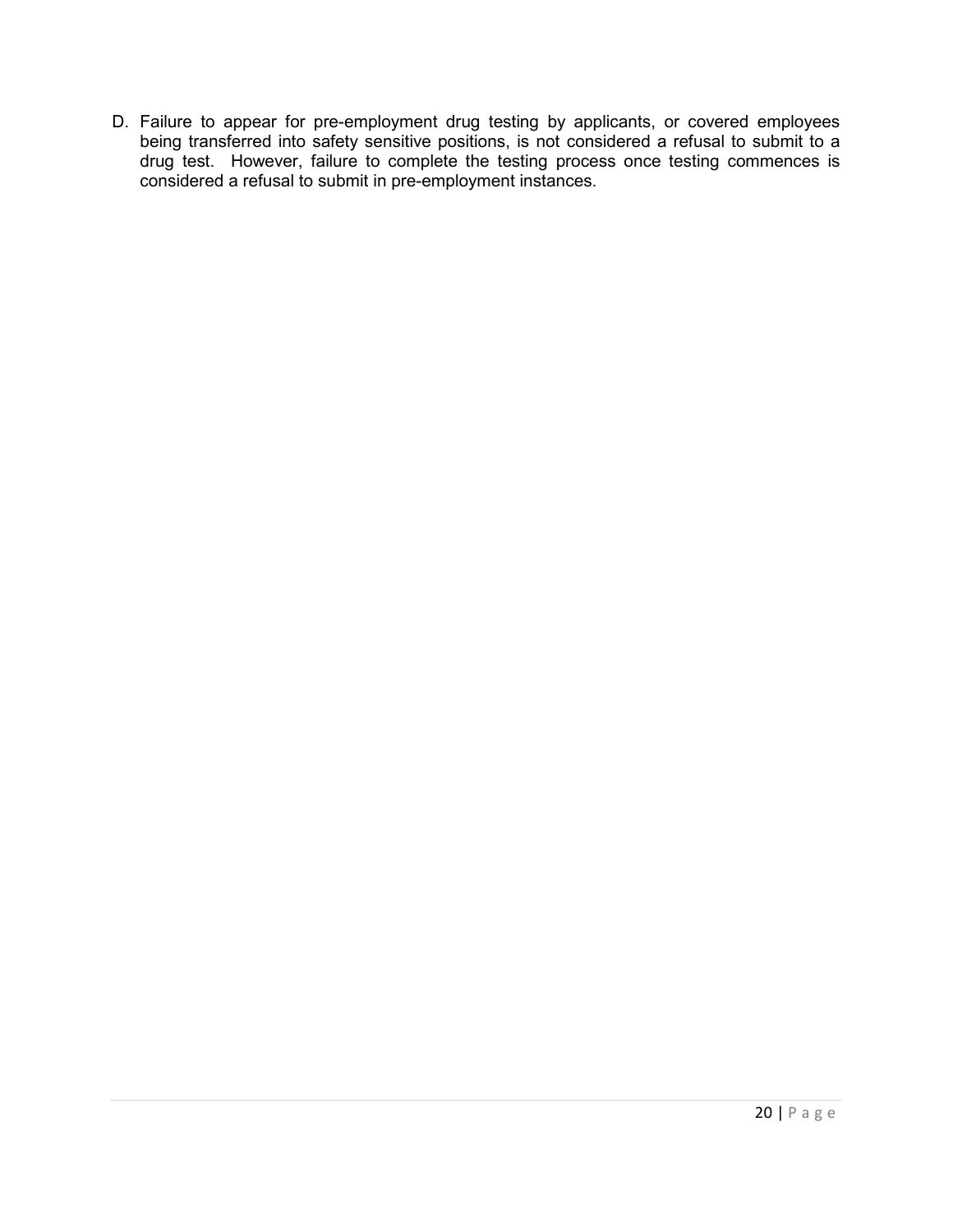## <span id="page-21-0"></span>**DRUG TESTING PROCEDURES ( 49 CFR Part 40)**

## <span id="page-21-1"></span>**A. Drug Testing Procedures:**

Drug and alcohol testing for employees, will be conducted consistent with DOT procedures set forth in 49 CFR Part 40, as amended.

*County drug and alcohol testing will be conducted consistent with the DOT procedures with the exception, that the collector shall use the NON-DOT chain of custody form and the NON-DOT alcohol testing form. The laboratories utilized for DOT and NON-DOT testing are separate and are listed in Attachment C of this policy. DOT covered employees will be required to complete a DOT drug and/or alcohol test and a County drug and/or alcohol test*  for pre-employment and reasonable suspicion testing. The DOT test and the County test *are completely separate and independent of one another. The DOT test shall be completed first and then the employee will be asked to provide another specimen or provide breath for a County drug or alcohol test. Refusal to participate in a second breath alcohol test or to provide a second urine specimen for the County drug test shall be considered a refusal to test.*

Drug Testing procedures are as follows:

- 1. Testing will be conducted in a manner to assure a high degree of accuracy and reliability. The procedures will be performed in a private, confidential manner and every effort will be made to protect the employee, the integrity of the drug and alcohol testing procedure, and the validity of the test result. The procedures will strictly follow federal chain of custody guidelines.
- 2. Employees are required to arrive at the collection site at a specific time or within a specified time frame of being ordered to report for testing. If the employee does not appear at the collection site at the scheduled time, the collection site will contact the DER to determine the appropriate interval within which the DER has determined the employee is authorized to arrive. If the employee's arrival has been delayed beyond that time, the collection site will notify the DER that the employee has not reported for testing. In cases where the DER has been notified that the employee has not reported for testing, the employee will be notified that he or she has refused to test.
- 3. When the employee enters the collection site, the testing process is to begin without undue delay. To the greatest extent practicable, collection sites shall ensure that covered employees reporting for both alcohol and drug testing complete the alcohol test before the urine collection process begins. In cases of post-accident testing, medical attention needed for an injured employee shall not be delayed to collect a specimen or conduct a breath alcohol test.
- 4. Collection sites shall meet DOT requirements. In most cases, a single-toilet room, having a full-length privacy door will be used. No one but the employee shall be present in the room during collection, except for the observer in the event of a directly observed collection. However, some collection sites may use a multi-stall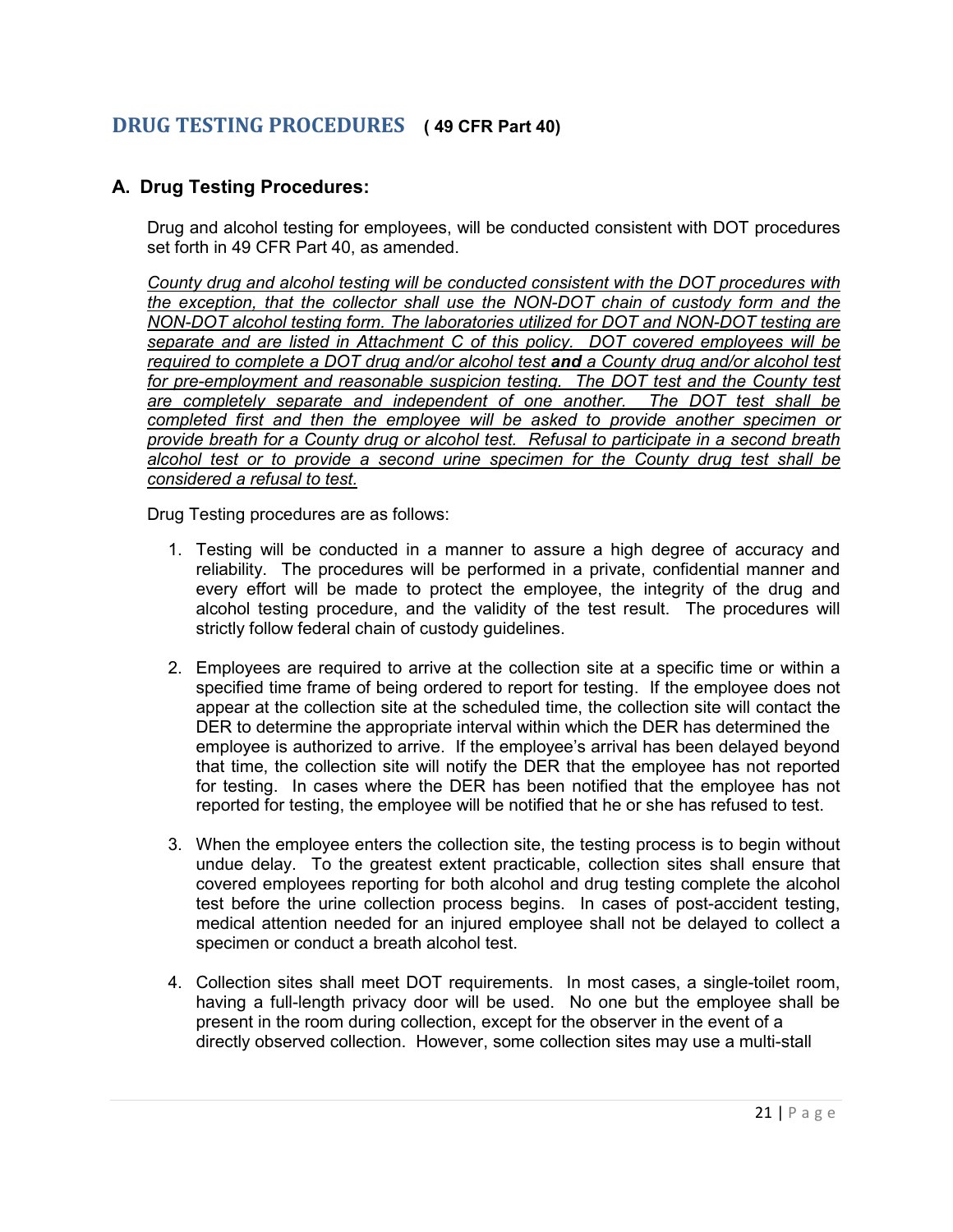restroom. In these cases, the collection site will take steps to prevent unauthorized access to ensure privacy for the employee. Security measures will be taken by the collection site to prevent access to all sources of water and any other substances that could be used for adulteration and substitution to deter tampering with specimens. If a multi-stall restroom is used, monitored collection procedures may be used. If the monitored collection procedure is used, no one but the monitor will be present in the multi-stall restroom during the collection, except for the monitor, or the observer in the event of a directly observed collection. A source of water or moist towelettes for washing hands external of the closed room will be made available.

- 5. Upon arrival, employees will be required to provide a positive photo identification issued by Pottawattamie County or a federal, state, or local government. (i.e. driver's license). Faxes or photocopies of identification will not be accepted. Positive identification by the DER (not a co-worker or other employee being tested) is also acceptable. The collection site will contact the DER to verify the identity of the employee in any case where an employee is unable to provide positive identification. The employee may ask the collector for identification.
- *6.* The drugs that will be tested during a DOT drug test include marijuana, cocaine, opioids, amphetamines, and phencyclidine. *The drugs that will be tested for a County drug test include marijuana, cocaine, opioids, amphetamines, phencyclidine, benzodiazepines, barbiturates, methadone, and propoxyphene.*
- 7. Collection site staff will explain the basic collection procedures. Employees will be directed to remove outer clothing (i.e. coveralls, jacket, coat, hat) that could be used to conceal items or substances that could be used to tamper with a specimen. These garments, as well as any briefcase, purse, or other personal belongings must be left outside the restroom. Failure to comply with the collection site directions constitutes a refusal to test.
- *8.* Employees will be directed to empty pockets and display the items from the pockets to ensure that no items are present which could be used to adulterate the specimen. If nothing is there that can be used to tamper with the specimen, the employee may be allowed to place the items back into their pockets or may be required to secure their belongings. Employees may be allowed to keep their wallet. Employees must allow the collector to make this observation. If any item has been brought into the collection site that appears to have been brought in with the intent to alter the specimen, it shall be considered a refusal to test. *Pottawattamie County recommends that employees not bring anything to the collection site that can be construed as potentially interfering with the collection process.*
- 9. The employee will be asked to wash and dry their hands and will be instructed not to do so again until after delivering the specimen to the collector. The employee will remain in the presence of collection site personnel and may not have access to fountains, faucets, soap dispensers, or other materials that could adulterate the specimen.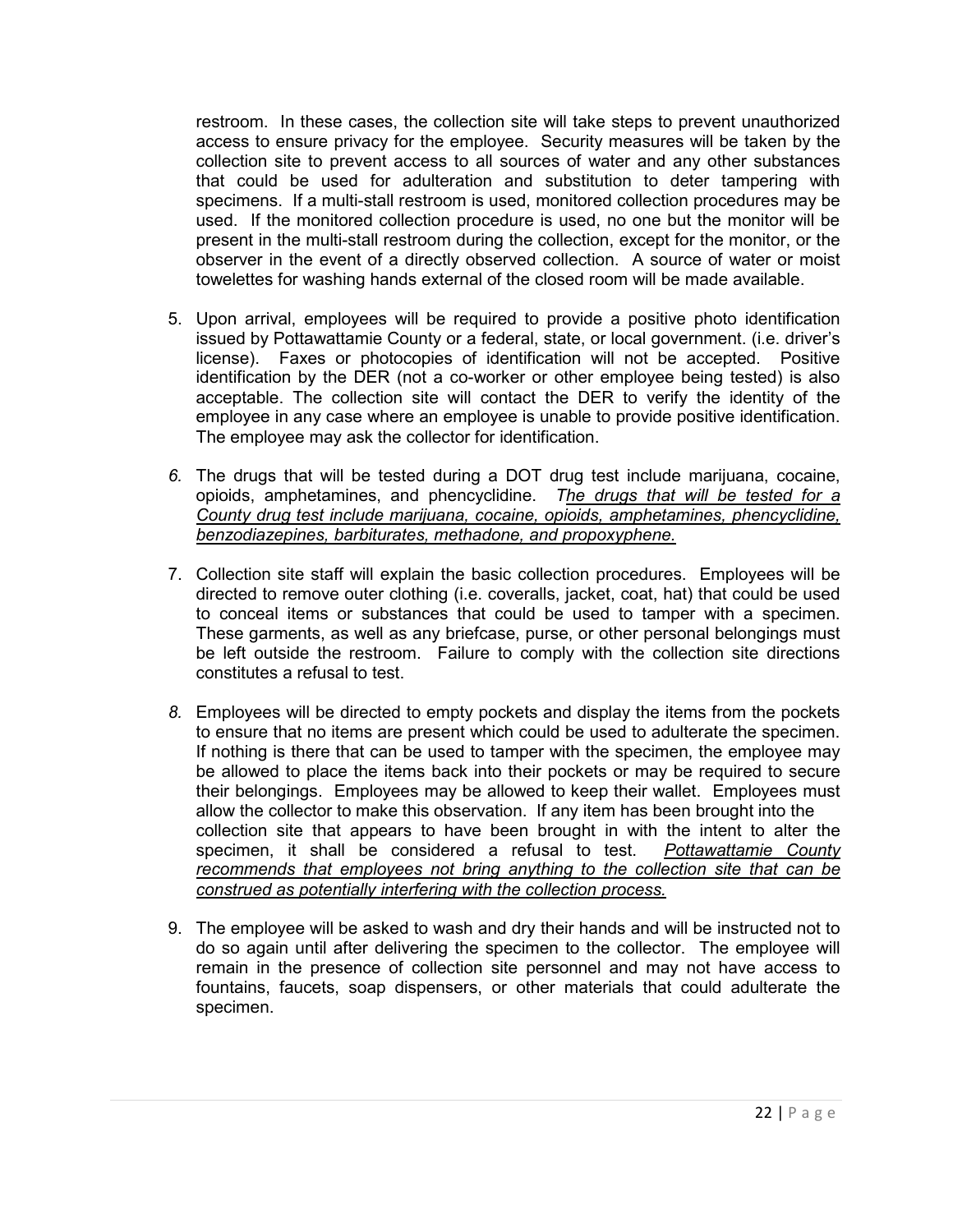- 10. A collection kit meeting the requirements of Part 40, Appendix A must be used for the drug test. The employee will be handed, or asked to select an individually wrapped or sealed collection container from collection kit materials. The employee may break the seal of the collection container or the collector may do so in front of the employee. The employee will not be allowed to take anything from the collection kit into the restroom except the collection container. The employee will then be directed to go into the restroom, provide a specimen of at least 45 mL, not to flush the toilet, and return to the collector with the specimen after completion of the void. A collector may set a reasonable time for voiding. Collections shall not occur by catheterization or other means, whether conscious or not, with the exception of an employee who normally voids through self-catheterization. In this case, the employee will be advised to provide a specimen in that manner. If, as an employee, you normally void through self-catheterization, and decline to do so, it will constitute a refusal to test.
- 11. Observed collections, shall be noted on the chain of custody form. The collection site supervisor and DER will both be notified as soon as possible of any direct observations that take place and the reason for doing so.
- 12. If the specimen provided contains less than 45 mL of urine "shy bladder" procedures (described in this policy) will be implemented. The original specimen will be discarded, unless another problem (i.e. temperature out of range, signs of tampering) also exists. Separate voids will never be combined to create a specimen. Excess urine will be discarded.
- 13. The temperature of the specimen will be checked within four (4) minutes after the employee has given the collector their specimen. If the temperature is within the range of 90-100 degrees Fahrenheit, the collector will note it on the chain of custody form. If the specimen temperature is out of range, the collectors findings will be noted on the chain of custody form and the employee will be required to provide a new specimen under direct observation. Both the original out of range specimen and the specimen collect under direct observation will be sent to the laboratory. The collector must notify both the DER and collection site supervisor that the collection took place under direct observation and the reason for doing so. If the employee refuses to provide another specimen or refused to do so under direct observation, the collection site will discard any specimen previously provided during the collection procedure and then notify the DER of the refusal.
- 14. Specimens will be inspected for signs of tampering, (i.e. unusual color, presence of foreign objects or matter, or any unusual odor). If tampering appears to have occurred, the employee will be ordered to conduct a new collection using direct observation. In these cases, both the original and the directly observed collection will be sent to the laboratory. The collector must notify both the DER and collection site supervisor that the collection took place under direct observation and the reason for doing so. If the employee refuses to provide a specimen under direct observation, the collection site will discard any specimen previously provided during the collection procedure and will then notify the DER of the refusal.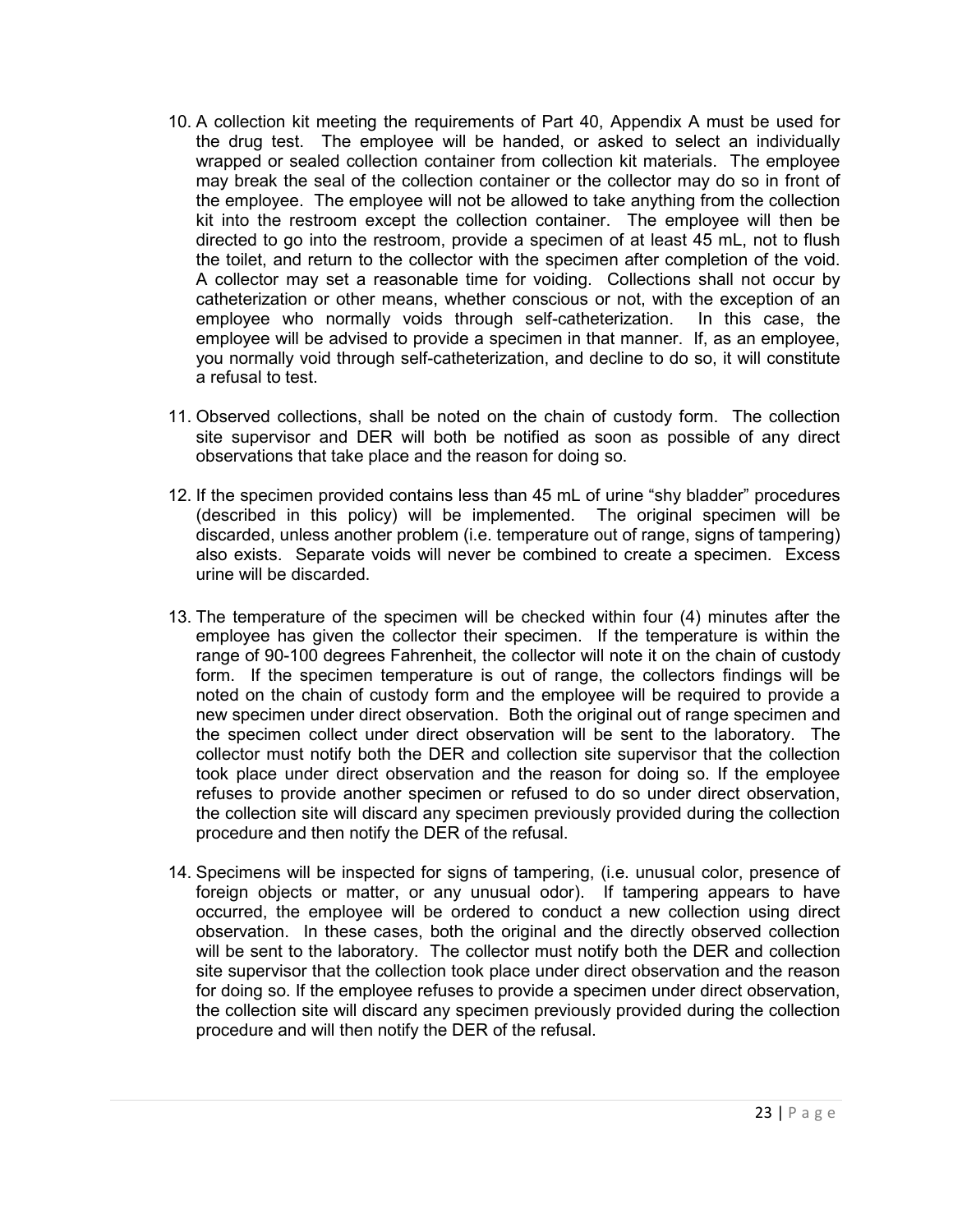- 15. All collections must be split specimen collections. The 45mL sample provided must be split into a primary specimen of 30 mL and a second specimen (used as the split) of 15 mL. The collection site person must place and secure the lids on the bottles, place tamper-evident bottle seals over the lids and down the sides of the bottles, and write the date on the tamper-evident seals. The employee will initial the tamperevident bottle seals to certify that the bottles contain specimens he or she provided. The split specimen process will be completed in the presence of the employee. If the employee fails or refuses to initial, the collector will note this on the chain of custody form, and complete the collection process.
- 16. All identifying information will be entered on the chain of custody form by the collection site person. The chain of custody form must be signed by the collection site person, certifying collection was accomplished in accordance with the instructions provided. The employee must also sign this form indicating that the specimen collected was his or hers. The collector is responsible for placing and securing the specimen bottles and a copy of the chain of custody form into an appropriate pouch or plastic bag and will advise the employee that they may leave the collection site.
- 17. The sealed plastic bag will be shipped to the laboratory within twenty-four (24) hours or the next business day.

## <span id="page-24-0"></span>**B. Observed Collections: (49 CFR, Part 40.67**

- 1. Direct observation of employee's urine specimen collections are allowed in certain circumstances. If an employee is required to participate in a direct observation, they along with the collector will be required to identify their gender on the collection form. Direct observation requires a collector of the same gender to watch the employee urinate into the collection container. Any employee that declines to allow a directly observed collection required or permitted under this section to occur shall be considered refusing to test. The observers name shall be noted in the "remarks" line of the chain of custody form, if observed by someone other than the collector.
- 2. If Pottawattamie County has directed an observed collection to be conducted, a supervisor or DER will advise the employee as to the reason for a directly observed collection. The collector will also inform the employee the reason for a directly observed collection ordered by the employer, if known. If the collector has directed an observed collection to be conducted, the collector will advise the employee as to the reason for a directly observed collection. When a collector learns that a directly observed collection should have been collected but was not, they will inform Pottawattamie County to direct the employee to undergo an immediate recollection under direct observation, even though some time may have passed since the original collection.
- 3. Collection under direct observation (by a person of the same gender) with no advance notice to the employee will occur if: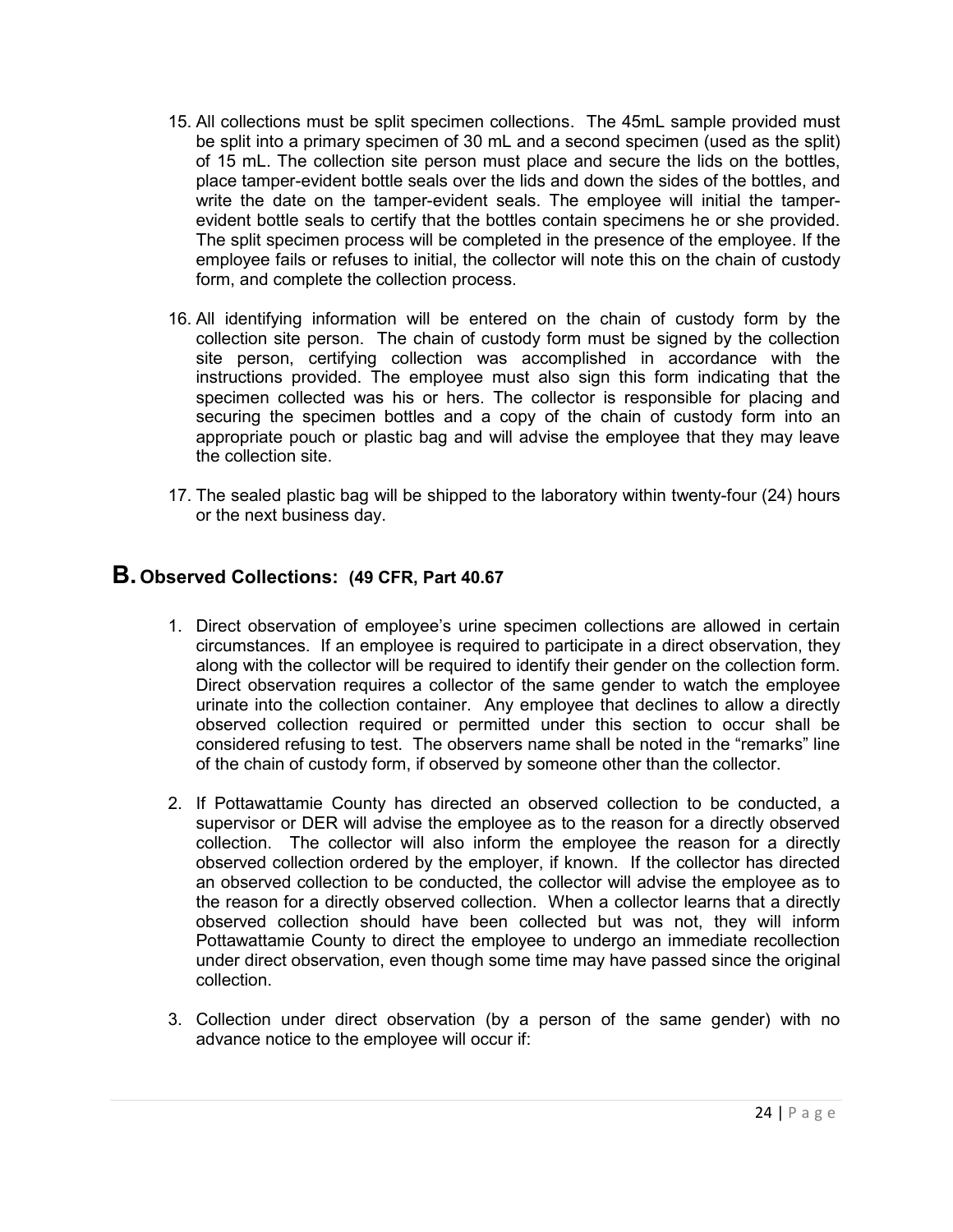- a. The laboratory reports to the MRO that a specimen is invalid, and the MRO reports to Pottawattamie County that there was not an adequate medical explanation for the result; or
- b. The MRO reports to the DER that the original positive, adulterated, or substituted test result had to be cancelled because the test of the split specimen could not be performed.
- c. The laboratory reports to the MRO that the specimen was negative-dilute, and the MRO reported the specimen as a negative-dilute and that a second collection must take place under direct observation.
- d. The collector, must immediately conduct a collection under direct observation if:
	- i. They are directed by the DER to do so; or
	- ii. The collector observes materials brought to the collection site or the employees conduct clearly indicates an attempt to tamper with the specimen; or
	- iii. The temperature on the original specimen was out of range; or
	- iv. The original specimen appeared to have been tampered with.

#### <span id="page-25-0"></span>**C. Monitored Collections: (49 CFR, Part 40.69, 382)**

- 1. Monitored collections allow for only the monitor and the employee to enter the room until after the collection has been completed. Monitors do not directly observe employee collections. This would occur if the restroom has multiple stalls.
- 2. Monitored collections are permitted by opposite-gender monitors who are medical professionals. Monitors who are not medical professionals must be the same gender as the employee. Any employee that declines to permit a collection to be monitored, shall be considered to be refusing to test. The monitor's name shall be noted in the "remarks" line of the chain of custody form, if monitored by someone other than the collector.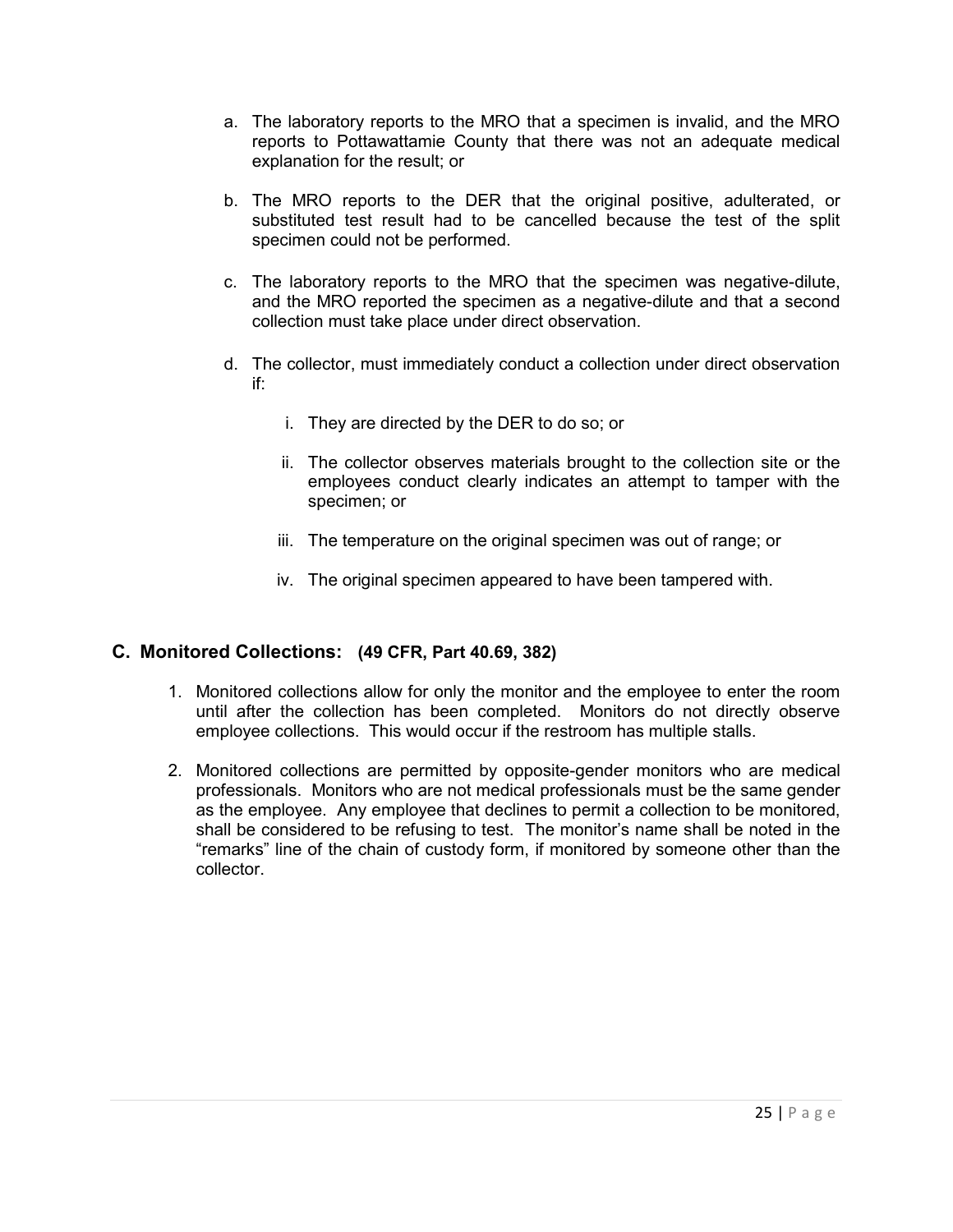## <span id="page-26-0"></span>**D. Shy Bladder: (40 CFR, Part 40.193)**

- 1. Insufficient specimens will be discarded, except where the insufficient specimen was out of temperature range or showed evidence of adulteration or tampering. Employees will be urged to drink up to 40 ounces of fluid, distributed randomly though a period of up to three (3) hours, or until the employee is able to provide a sufficient urine specimen, whichever occurs first. It is not a refusal to test if the employee declines to drink. If the employee refuses to attempt to provide a new urine specimen, the collection will be discontinued and noted in the "remarks" line of the chain of custody form. The collector will then immediately notify the DER. Refusing to attempt to provide a new urine specimen is refusal to test.
- 2. If the employee has not provided a sufficient specimen within three (3) hours of the first unsuccessful attempt to provide the specimen, the collection will be discontinued and noted on the "remarks" line of the chain of custody form. The collector will immediately notify the DER in these instances. Copy 2 of the chain of custody form will be sent to the MRO, and copy 4 to the DER within twenty-four (24) hours or the next business day. The DER will then consult with the MRO and direct the affected employee to obtain an evaluation, within five (5) days, from a licensed physician acceptable to the MRO, who has expertise in the medical issues raised by the employee's failure to provide a sufficient specimen. The MRO will provide the physician with specific information and instructions as required. If the MRO accepts the physician's recommendations, that a medical condition has, or with a high degree of probability could have precluded the employee from providing a sufficient amount of urine, the MRO will mark the test cancelled on the chain of custody form, and sign and date the chain of custody form. If the MRO agrees with the referral physician in their recommendation that there was not an adequate basis for determining that a medical condition has, or with a high degree of probability could have, precluded the employee from providing a sufficient amount of urine, the MRO will mark the test as a refusal and will note the reason on the chain of custody form. Once this is done, the MRO will notify the DER in writing as to their determination. When Pottawattamie County receives this report from the MRO, and the test was cancelled, no further action will be taken. Tests marked "refused to test" shall be acted upon the same as any other test refusal.

## <span id="page-26-1"></span>**E. Split Specimen Testing: (49 CFR, Part 40, Subpart H)**

- 1. Any employee who challenges the results of his/her drug test under this policy may request that the split sample be tested. The split sample test must be conducted at a second certified laboratory with no affiliation with the laboratory that analyzed the primary specimen.
- *2.* The test must be conducted on the split sample that was provided by the employee at the same time as the primary sample. *The method of collecting, storing, and testing the split sample for Non-DOT employees will be consistent with DOT procedures.*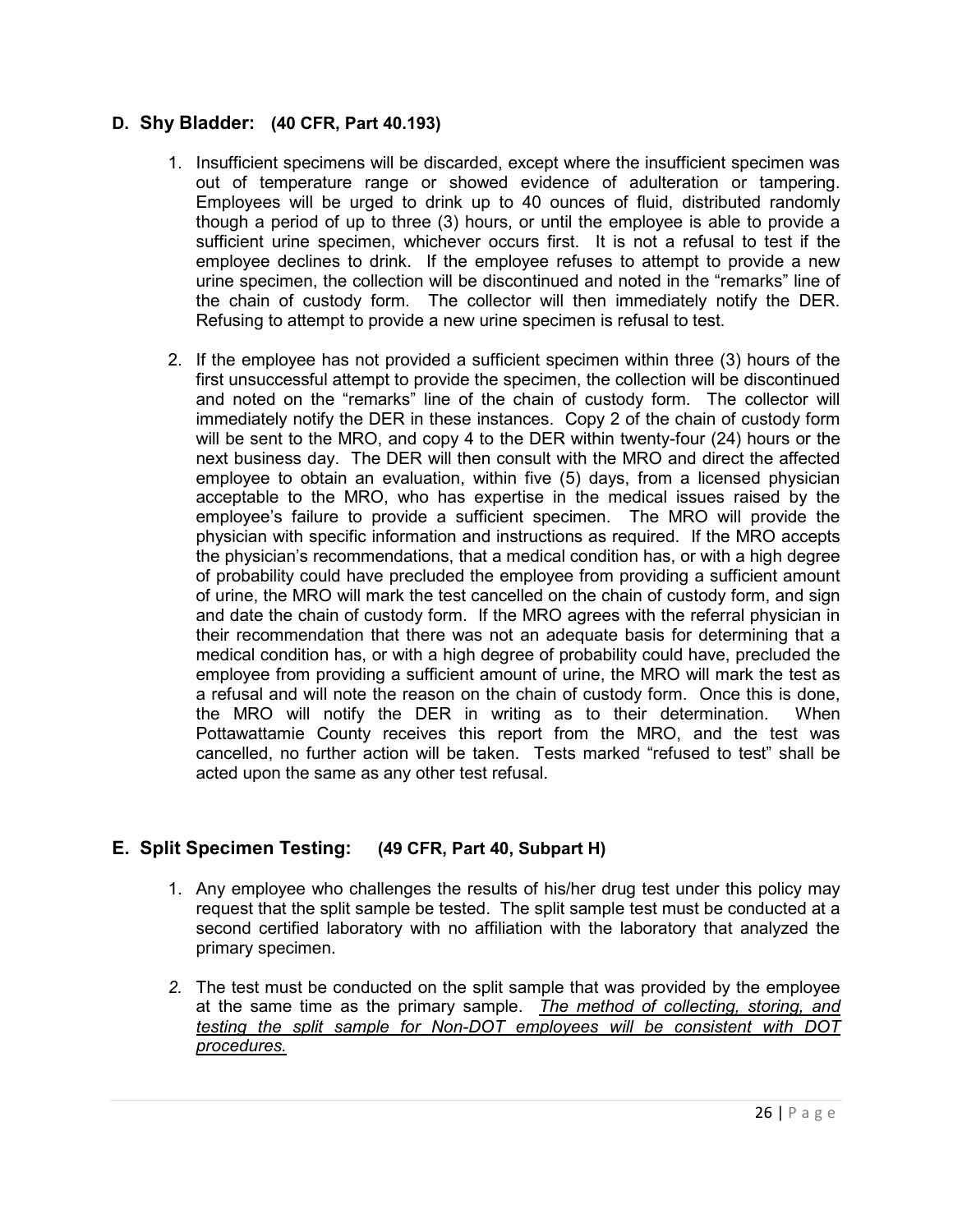- *3.* The employee's request for a split sample test must be made to the MRO within seventy-two (72) hours of notice of the original sample verified test result. Requests after seventy-two (72) hours will only be accepted at the discretion of the MRO if the delay was due to documentable facts that were beyond the control of the employee. Pottawattamie County will ensure that the cost for the split specimen is covered in order for a timely analysis of the sample; *however, the county will seek*  reimbursement from the employee for the cost of any split sample test that *reconfirms the original test.*
- 4. If the analysis of the split specimen reconfirms a positive test for a drug or drug metabolite, the MRO will report the reconfirmation to the DER and the employee. In the case of a reconfirmed adulterated or substituted result, in which case this constitutes a refusal to test, the MRO will report to the DER and the employee the final result of the reconfirmation and "refusal to test".
- 5. If the analysis of the split specimen fails to reconfirm the presence of the drug(s) detected in the primary specimen, if the split specimen cannot be analyzed, or if the results of the split specimen are not scientifically adequate, the MRO will report to the DER and the employee that both tests must be cancelled. In the case of the specimen not available for testing, the reason for cancellation must also be reported. The MRO will direct the DER to ensure the immediate collection of another specimen from the employee under direct observation, with no notice given to the employee of this collection requirement until immediately before the collection.
- 6. In the rare situation a primary specimen tests positive for a drug and a split specimen does not reconfirm the presence of the drug but the laboratory determines that an adulterant is present there is not a reconfirmed positive drug test. Should this situation occur, the MRO would contact the employee to ask if there is any legitimate medical explanation for the presence of the adulterant in the split specimen. If there is a legitimate medical explanation for the presence of the adulterant in the split specimen, the entire test is cancelled. If not, the MRO reports the test to the employee and the DER as a refusal. The employee will have seventy-two (72) hours to request a test of the primary specimen to determine if the adulterant is present there as well. If the primary specimen reconfirms the presence of the adulterant found in the split specimen, then the refusal result is reconfirmed. If not then the test is cancelled and the "split invalid" procedure applies.
- 7. The split specimen will be stored at the initial laboratory until the analysis of the primary specimen is completed. If the primary specimen is negative, the split will be discarded. If the primary is positive, the split will be retained for testing if so requested by the employee through the MRO. If the primary specimen is positive, it will be retained in frozen storage for one (1) year and the split specimen will also be retained for one (1) year.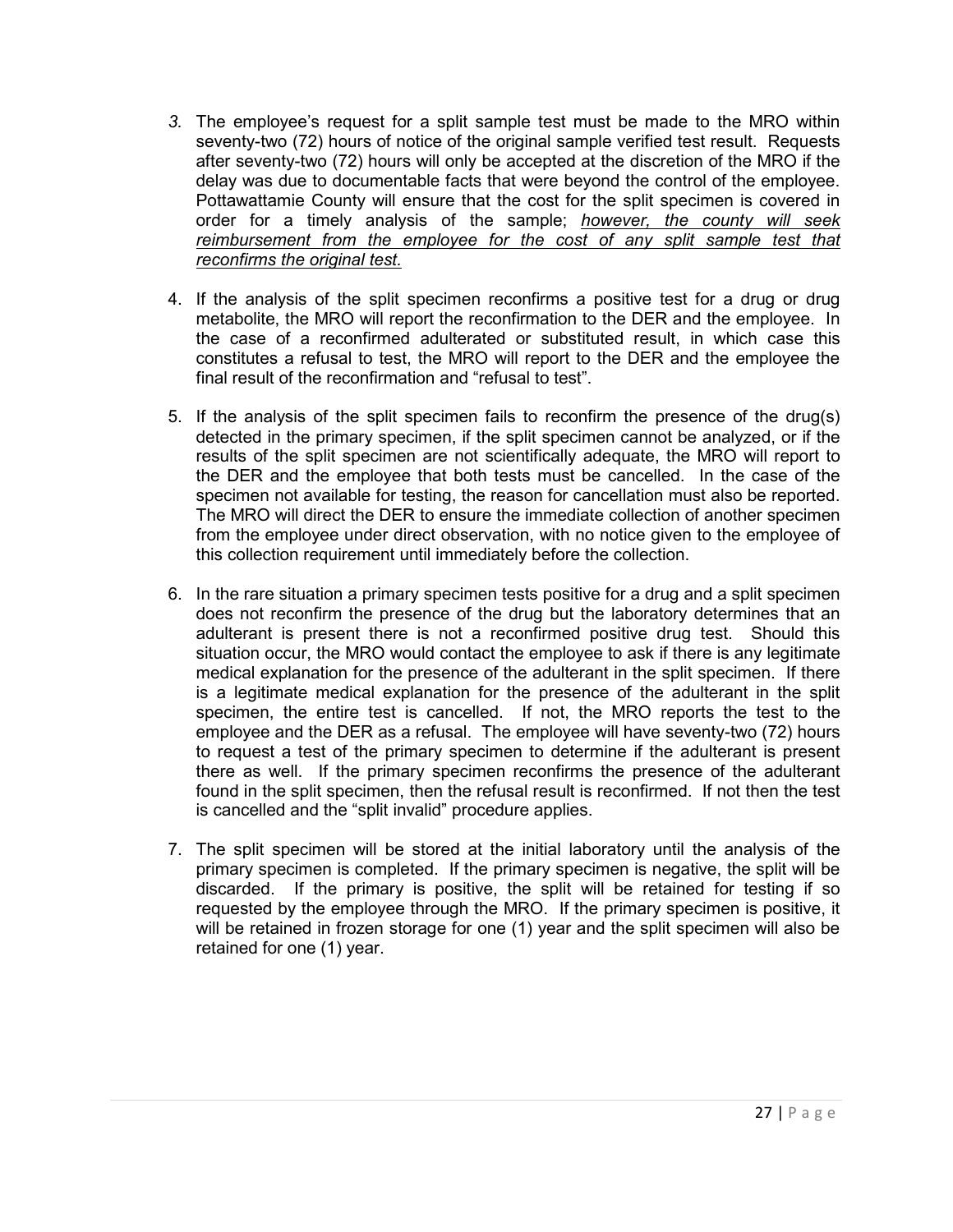## <span id="page-28-0"></span>**F. Laboratory Procedures: (49 CFR, Part 40, Subpart F)**

Pottawattamie County shall utilize laboratories that have been certified by the Department of Health and Human Services to conduct testing. Information on Laboratory procedures and reporting requirements can be found in 49 CFR, Part 40, Subpart F.

## <span id="page-28-1"></span>**G. Medical Review Officer (MRO): (49 CFR, Part 40, Subpart G & Part 382)**

- 1. The tests results from the certified laboratory are reported to the Medical Review Officer (MRO). The MRO is a licensed physician with detailed knowledge of substance abuse disorders and drug testing. The MRO will review the test results to ensure the scientific validity of the test and to determine whether there is a legitimate medical explanation for a confirmed positive, substitute, or adulterated test result.
- 2. The MRO will attempt to contact the employee to notify them of the non-negative laboratory result, and provide the employee with an opportunity to explain the confirmed laboratory test result. If the MRO is unable to reach the employee, the MRO will direct the employer to tell the employee to contact the MRO immediately and warn the employee that the MRO may declare the test a "non-contact positive" for failure to contact the MRO with seventy-two (72) hours.
- 3. The MRO will subsequently review the employee's medical history/medical records as appropriate to determine whether there is a legitimate medical explanation for a non-negative laboratory result. If no legitimate medical explanation is found, the MRO will mark the test cancelled, "invalid result" and "direct observation collection required". The MRO will also report to the DER that the test has been cancelled, the reason for cancellation and that a second collection must take place immediately under direct observation.
- 4. If a legitimate explanation is found, the MRO will mark test cancelled, "invalid result" and "direct observation collection not required". The MRO will also report the test result as cancelled to the DER, the reason for the cancellation, and that no further action will be taken unless a negative test result is required (i.e. pre-employment).
- 5. If the employee admits to having adulterated or substituted the specimen, the MRO must then report a refusal to test.
- 6. The MRO must report the use of any legally prescribed medication to the DER that could make the employee medically unqualified or pose a significant safety risk. The employee will be given five (5) days to contact their physician to have his/her physician contact the MRO to determine if the medication can be changed to one that does not make the employee medically unqualified or does not pose a significant safety risk. The MRO will report the results of this contact with the DER.
- 7. The MRO shall have sole authority to make medical judgments about drug test results.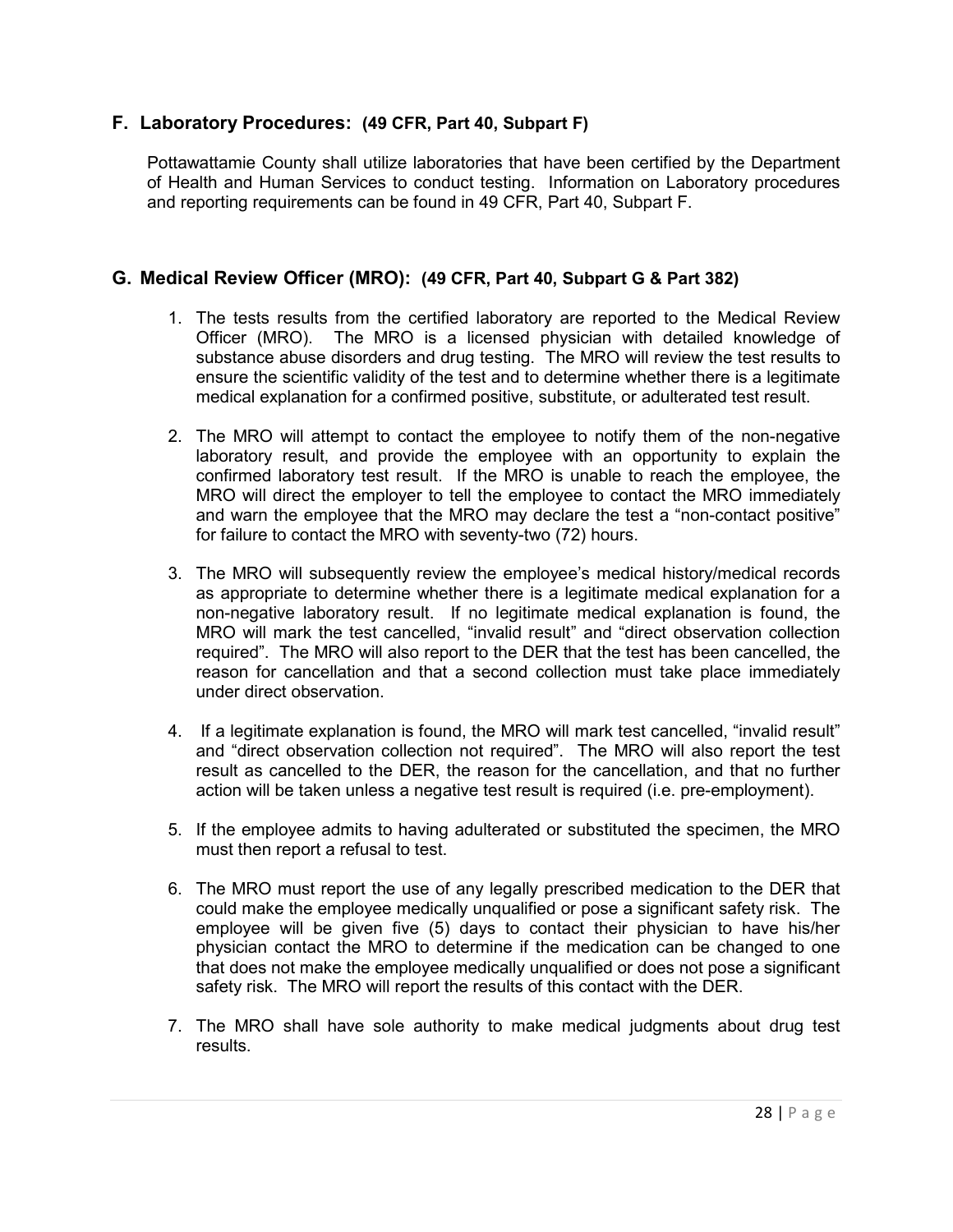## <span id="page-29-0"></span>**ALCOHOL TESTING PROCEDURES (49 CFR Part 40)**

- A. A trained Breath Alcohol Technician (BAT) will conduct tests for breath alcohol concentration utilizing a National Highway Traffic Safety Administration (NHTSA) approved Evidential Breath Testing device (EBT). Alcohol screening tests only may be performed by a Screening Test Technician.
- B. The testing will be performed in a private setting and steps shall be taken to protect the security of the alcohol testing site. In addition, BAT's are limited to conducting an alcohol test for only one employee at a time and may not leave the testing site while the test in in progress. If at any time the integrity of the testing procedures or the validity of the test results is compromised, the test will be cancelled. Minor inconsistencies or procedural flaws that do not impact the test result will not result in a cancelled test.
- C. Upon arrival, employees will be required to provide a positive photo identification issued by Pottawattamie County or a federal, state, or local government. (i.e. driver's license). Faxes or photocopies of identification will not be accepted. Positive identification by the DER (not a co-worker or other employee being tested) is also acceptable. The collection site will contact the DER to verify the identity of the employee in any case where an employee is unable to provide positive identification. The employee may also ask the BAT for identification. The BAT will explain the testing procedure to the employee.
- D. An alcohol screening test will be performed first. The employee will be handed, or allowed to select, an individually wrapped or sealed mouthpiece from the testing materials. The mouthpiece will be inserted into the device and then the employee will be instructed to blow steadily for at least six (6) seconds or until the device indicates that an adequate amount of breath has been obtained. Once the test is complete, the BAT will then show the employee the displayed test result. The BAT will make sure the test number, testing device name and serial number, time, and result have been printed correctly onto the Alcohol Testing Form if the device is capable of doing so, or, if the device is one that prints this information on a separate printout, the BAT will affix the printout of the information to the designated space on the alcohol testing form with tamper-evident tape or use a self-adhesive label that is tamper-evident. If the device does not print this information and it is also not being used with a printer, the BAT will record this information on the alcohol testing form.
- E. An alcohol concentration of less than 0.02 on an initial screening test conducted by a BAT will be considered a negative test and no additional alcohol testing will be conducted. The BAT will sign and date the alcohol testing form and transmit the result to the DER in a confidential manner. If the screening test is invalid, the BAT will tell the employee that the test is cancelled and note the problem on the "remarks" line of the alcohol testing form. If practicable, the testing process will be repeated.
- F. If the initial test indicates an alcohol concentration of 0.02 or greater, the employee will be directed to take a confirmation test. To prevent the accumulation of mouth alcohol from leading to an artificially high reading, the confirmatory test will be conducted at least (15) minutes after the screening test but within thirty (30) minutes of the screening test. The employee will be advised by the BAT not to eat, drink or put anything (i.e. chewing gum, cigarette) into their mouth, or belch.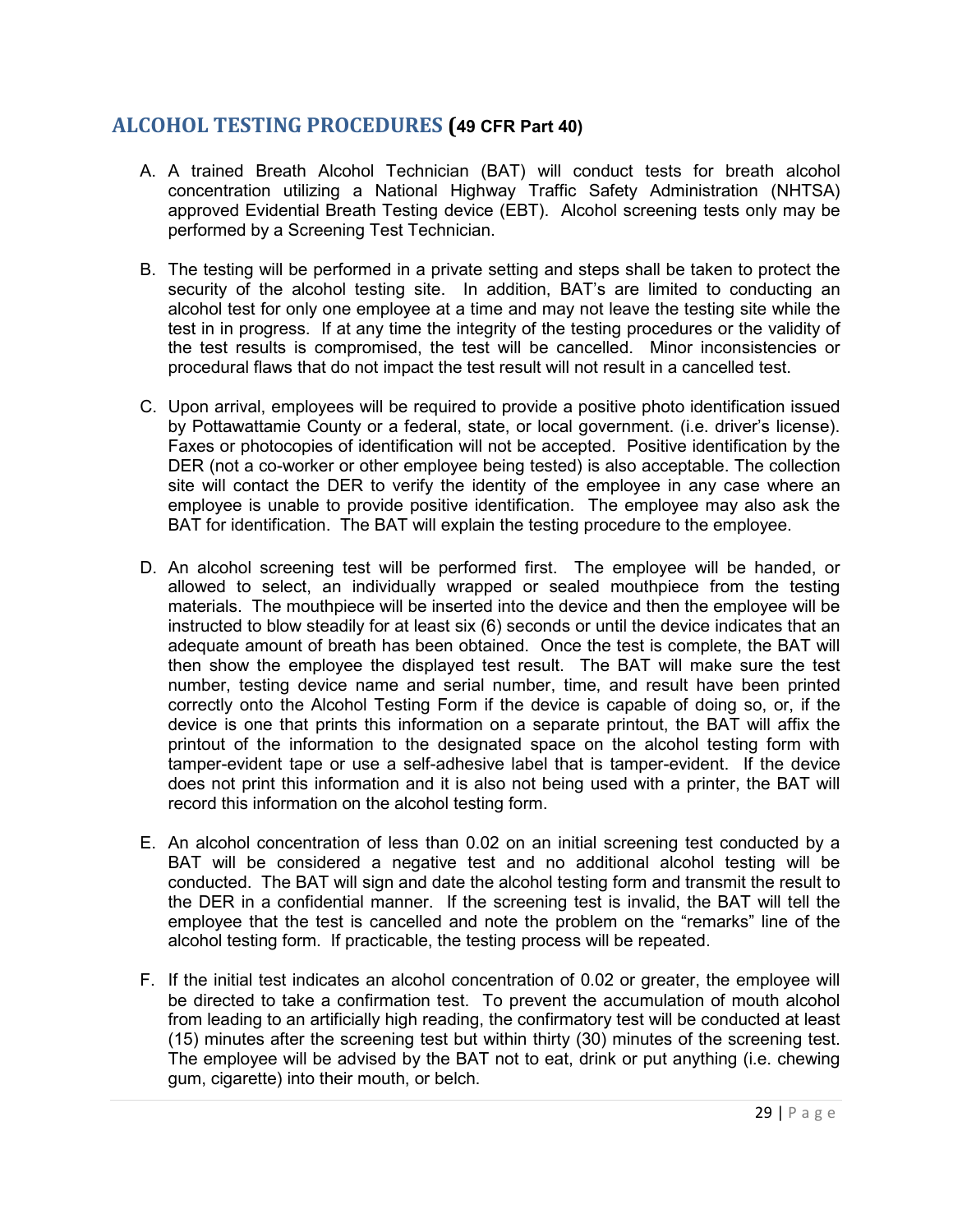- G. Confirmatory tests will be performed using an NHTSA approved EBT operated by a trained BAT. A new, sealed mouthpiece must be used for the new test. The calibration of the EBT must be checked. All of this must be done in the employee's presence. If the device used is one that does not print the test number, testing device name and seral number, time, and result, or it is a device not being used with a printer, this information will be recorded by the BAT on the alcohol testing form. This information along with the alcohol testing form will be used to document the test, the subsequent results, and to attribute the test to the correct employee. The alcohol testing form required by 49 CFR Part 40 as amended shall be used for all DOT required testing. *The NON-DOT alcohol testing form shall be used for any county alcohol testing.* Failure of an employee to sign the alcohol testing form will be considered a refusal to submit to testing.
- H. If the results of the confirmation test and screening test are not the same, the confirmation test will be used.
- I. Even though an employee who has a confirmed alcohol concentration of 0.02 or greater but less than 0.04 is not considered to have tested positive under DOT regulations, the BAT will notify the DER of the confirmed alcohol testing result and the employee will not be permitted to perform or continue to perform safety-sensitive functions for twenty-four (24) hours.

An employee who has a confirmed alcohol concentration of 0.04 or greater will be considered as having a positive alcohol test and in violation of this policy. The BAT will notify the DER of positive test results and the mandatory requirement that the covered employee be immediately removed from his or her safety-sensitive function and evaluated by a substance abuse professional before they can perform safety sensitive functions.

*Any employee who has a confirmed alcohol concentration of 0.02 or higher on a alcohol test will be considered as having a positive alcohol test and in violation of this policy. The employee shall be immediately removed from his or her duties and placed on administrative leave without pay pending final disciplinary action.* 

Any employee that refuses to take an alcohol test shall incur the same consequences as a positive test result.

#### J. **Insufficient Amount of Breath "Shy Lung": (40 CFR, Part 40.265)**

1. If an employee does not provide a sufficient amount of breath to permit a valid breath test, the BAT or Screening Test Technician will instruct the employee to attempt again and advise the employee regarding proper procedures. If the employee refuses to make the attempt, the test will be discontinued, noted on the "remarks" line of the alcohol testing form and the BAT will immediately notify the DER. This is a refusal to test.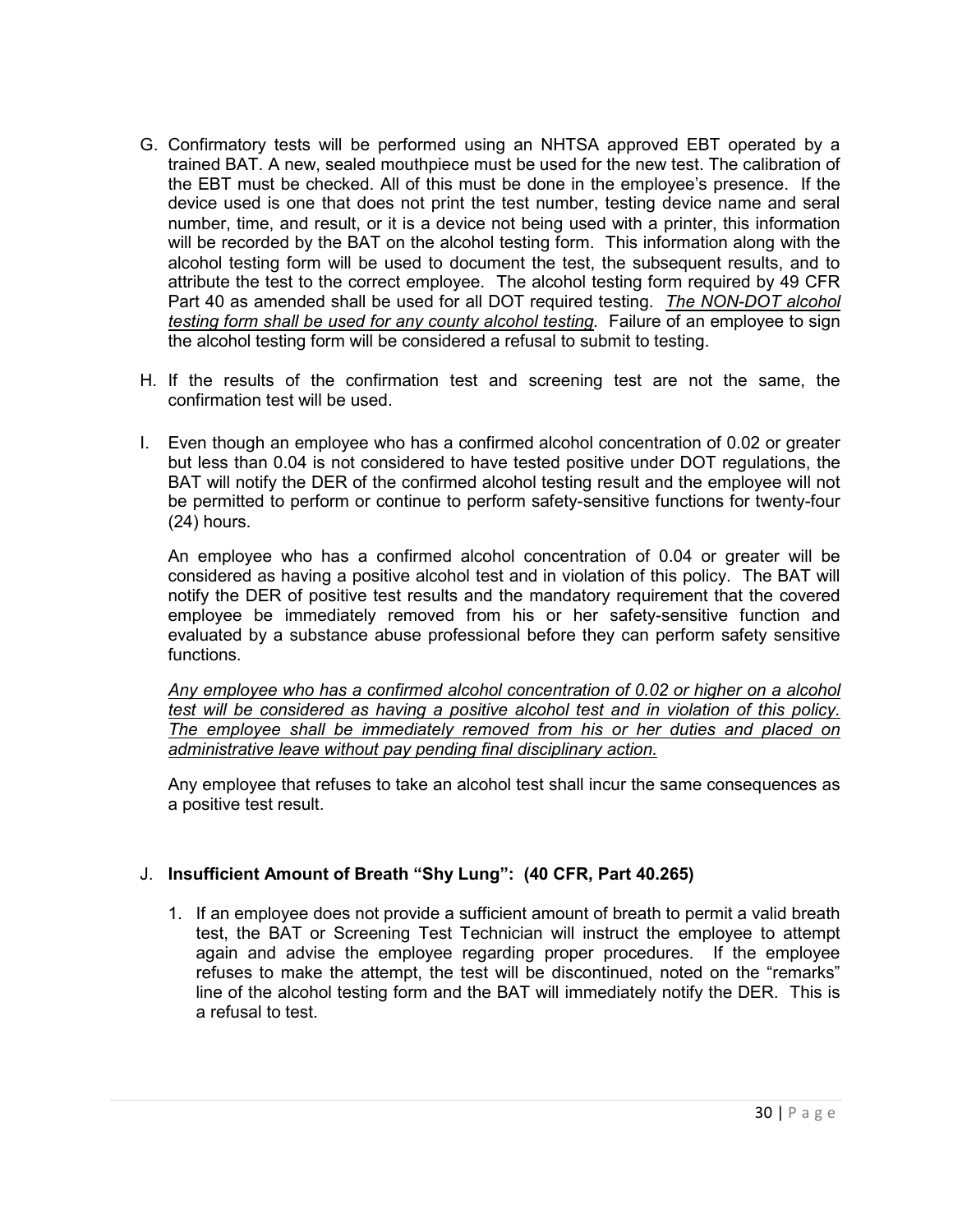- 2. If the employee again attempts and fails to provide a sufficient amount of breath, the BAT will make the determination as to whether to allow the employee to make another attempt.
- 3. When the BAT informs Pottawattamie County that an employee has not provided a sufficient amount of breath, the DER will direct the employee to obtain, within five (5) days, an evaluation from a licensed physician who is acceptable to Pottawattamie County and who has expertise in the medical issue raised by the employee's failure to provide sufficient breath. Pottawattamie County will provide the physician, who will conduct the evaluation, with specific information and instructions. After making their evaluation and subsequent determination, the physician must provide a written statement of their conclusion and the basis for it to the DER directly. If the physician determines the employee has a medical condition that could have precluded the employee from providing a sufficient amount of breath, the test will be cancelled. If the physician determines that there is not an adequate basis for determining that a medical condition had precluded the employee from providing a sufficient amount of breath, the test will be considered a refusal to test.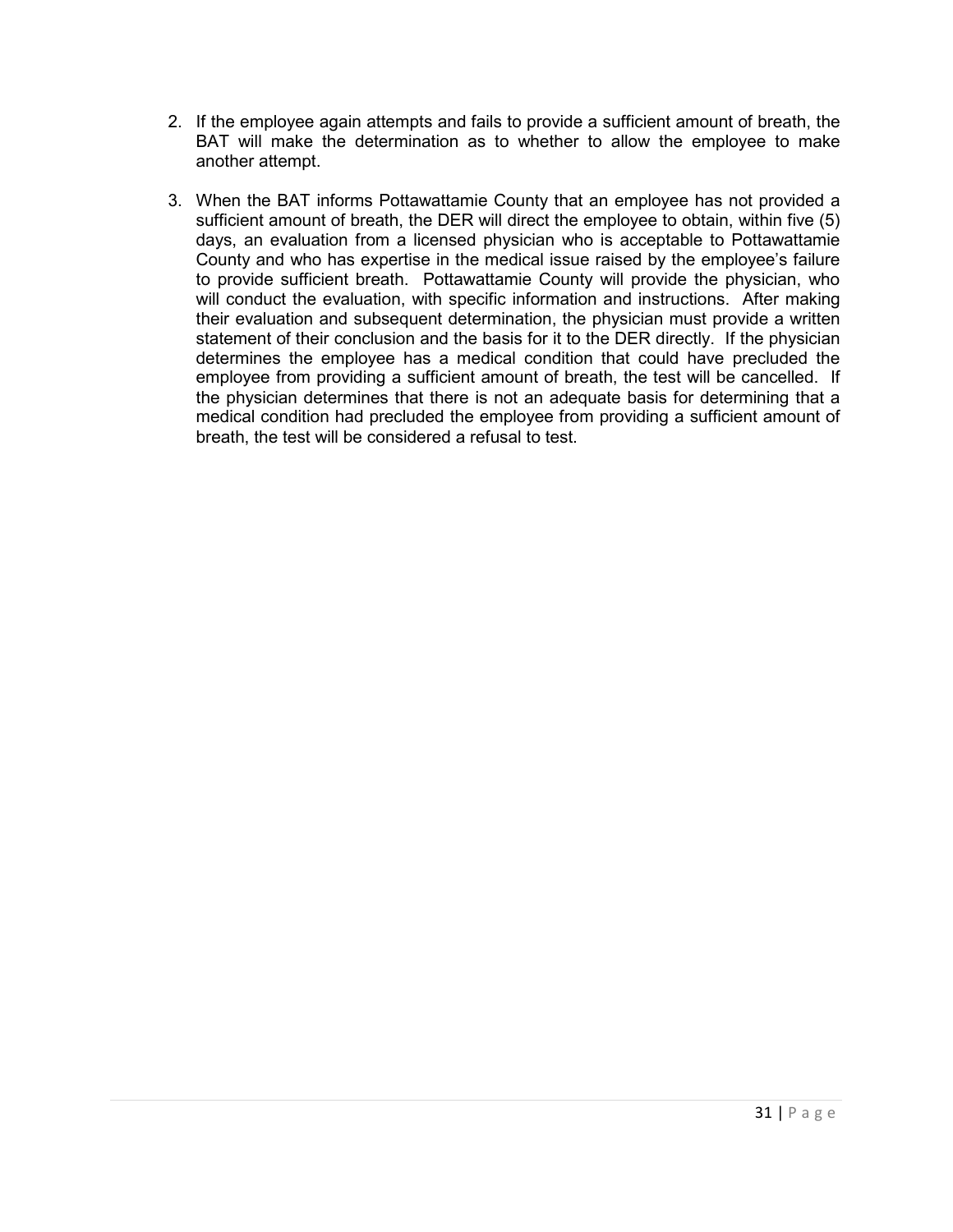## <span id="page-32-0"></span>**DISCIPLINARY ACTION FOR POLICY VIOLATIONS**

In accordance with DOT and FCMSA drug and alcohol testing regulations, commercial drivers that have a verified positive drug or confirmed alcohol test result of 0.04 or greater, or refused to submit to a drug or alcohol test will be removed from his/her safety-sensitive position and referred to a Substance Abuse Professional. The employee is responsible for any costs associated with services provided by a Substance Abuse Professional. Commercial drivers who test positive are required to be evaluated by a Substance Abuse Professional and are subject to testing requirements before being allowed to perform safety sensitive functions for any employer.

In accordance with DOT and FCMSA drug and alcohol testing regulations, commercial drivers that have a confirmed alcohol test result of 0.02 or greater, but less than 0.04, will be immediately removed from safety-sensitive duties until the start of the employee's next scheduled duty period, but not less than twenty-four (24) hours following administration of the test.

*Pottawattamie County shall enforce a zero-tolerance policy for all employees for illegal drug use. Pottawattamie County shall also enforce a zero-tolerance policy for all employees for alcohol misuse which affects the employee's ability to safety perform their job functions.* 

*Under the authority of Pottawattamie County, all employees who engage in prohibited conduct and violate the county's drug and alcohol policies shall be subject to termination of employment.*

*All employees who violate Pottawattamie County's drug and alcohol policies shall be placed on administrative leave without pay, pending a pre-termination hearing and final disciplinary action.*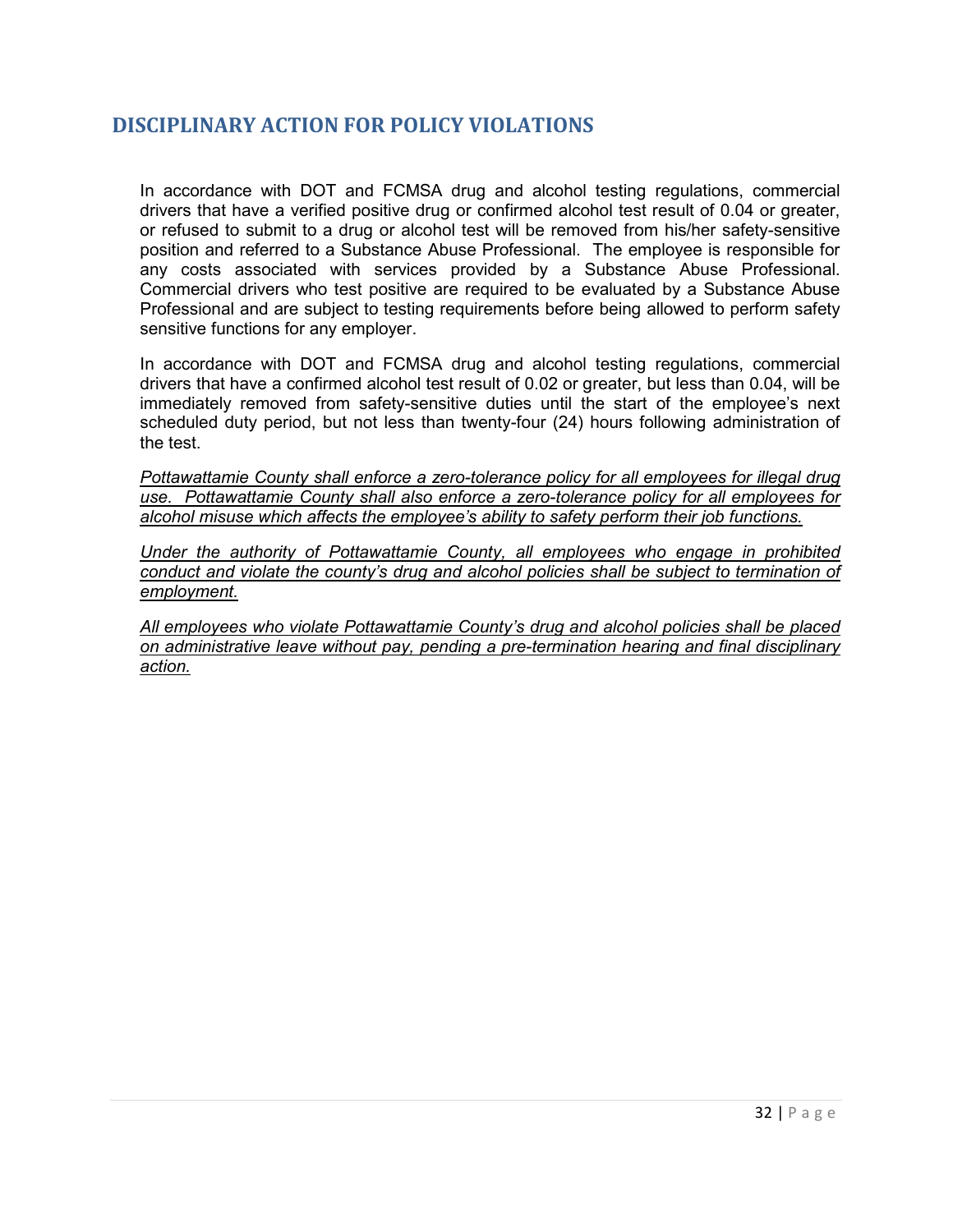## <span id="page-33-0"></span>**DEFINITIONS**

**Adulterated Specimen**: A specimen that contains a substance that is not expected to be present in human urine, or contains a substance expected to be present but is at a concentration so high that it is not consistent with human urine.

**Alcohol:** The intoxicating agent in beverage alcohol, ethyl alcohol, or other low molecular weight alcohols including methyl and isopropyl alcohol, contained in any beverage, liquid mixture or preparation, mouthwash, candy, food, or medication.

**Alcohol Concentration:** The alcohol in a volume of breath expressed in terms of grams of alcohol per 210 liters of breath as measured by an evidential breath-testing (EBT) device.

**Alcohol Confirmation Test:** A subsequent test using an EBT, following a screening test with a result that provides quantitative data about alcohol concentration.

**Alcohol Screening Test:** An analytic procedure to determine whether an employee may have a prohibited concentration of alcohol in a breath or saliva specimen.

**Alcohol Testing Site:** A place selected by the employer where employees present themselves for the purpose of providing breath or saliva for an alcohol test.

**Breath Alcohol Technician (BAT):** A person who instructs and assists employees in the alcohol testing process and operates an evidential breath-testing (EBT) device.

**Cancelled Test:** A drug or alcohol test that has a problem identified that cannot be or has not been corrected, or been declared invalid by a Medical Review Officer. A cancelled test is neither a positive or negative test.

**Chain of Custody:** The procedure used to document the handling of the urine specimen from the time the employee gives the specimen to the collector until the specimen is destroyed. This procedure uses the Federal Drug Testing Custody and Control Form (CCF). *For non-DOT employees the procedure uses the non-Federal Drug Testing Custody and Control Form.* 

**Collection Site:** A place selected by the employer where employees present themselves for the purpose of providing a urine specimen for a drug test.

**Collector:** A person who instructs and assists employees at a collection site, who receives and makes an initial inspection of the specimen provided by those employees, and who initiates and completes the custody and control form (CCF).

**Commercial Driver:** An employee whose position has been designated as requiring possession of a Commercial Driver's License (CDL).

**Confirmation Drug Test:** A second analytical procedure performed on a urine specimen to identify and quantify the presence of a specific drug or drug metabolite.

**Consortium/Third Party Administrator:** A service agent that provides or coordinates the provisions of a variety of drug and alcohol testing services to employers.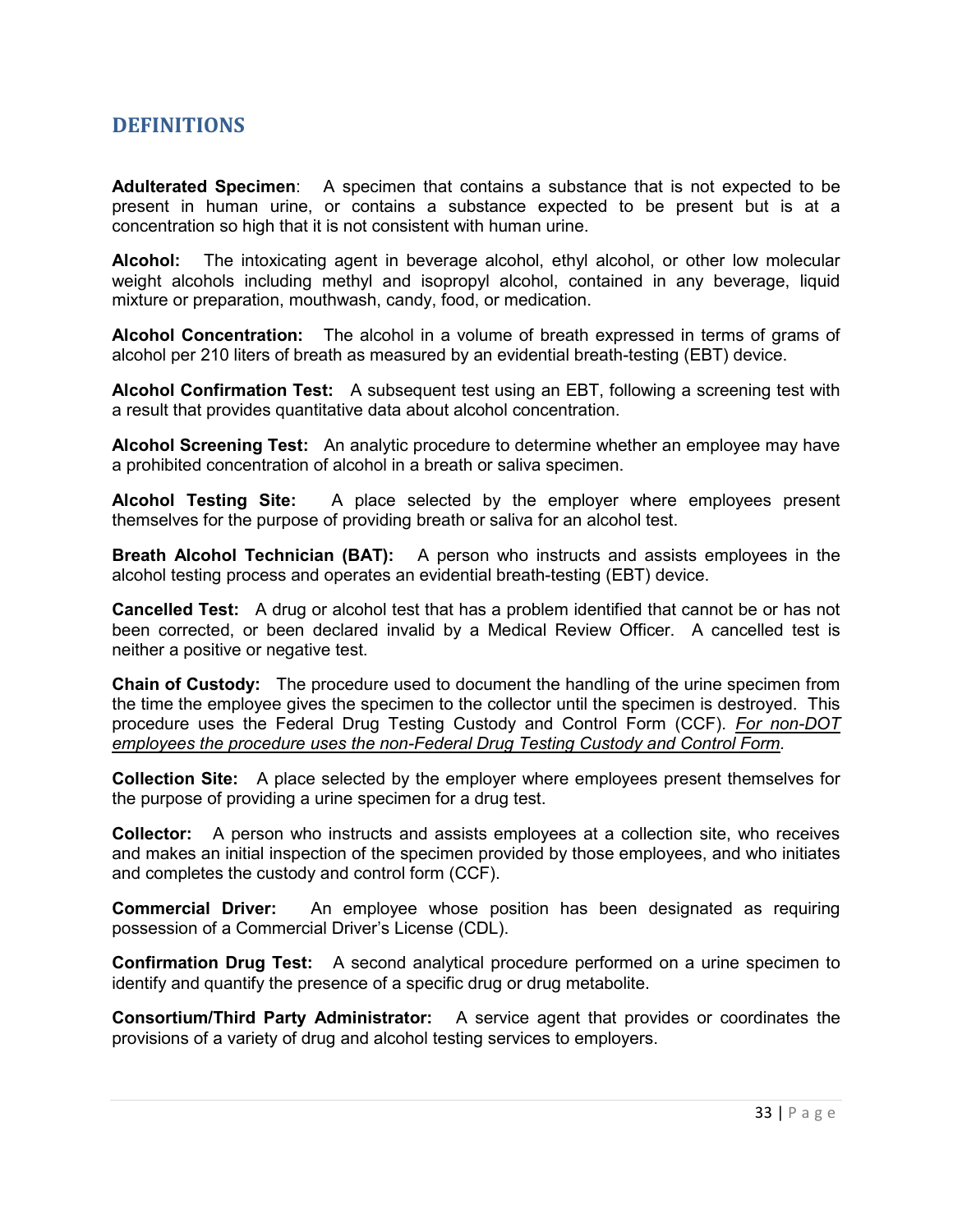**Controlled Substance (DOT):** The five (5) prohibited substances specified by the DOT regulations: marijuana (THC metabolite), cocaine, amphetamines, opioids (including heroin), and phencyclidine (PCP).

**Controlled Substance (County):** The five (5) prohibited substances specified by the DOT regulations: marijuana (THC metabolite), cocaine, amphetamines, opioids (including heroin), and the following: phencyclidine (PCP) and Benzodiazepines, Barbiturates, Methadone, and Propoxyphene.

**Designated Employer Representatives (DER):** An employee authorized by the employer to take immediate action(s) to remove employees from safety-sensitive duties, or cause employees to be removed from these covered duties, and to make required decisions in the testing and evaluation processes. The DER also receives the test results and other communications in relation to the drug and alcohol policy. See Attachment C for designated employer representatives (DER).

**Dilute Specimen:** A specimen with creatinine and specific gravity values that is lower than expected for human urine.

**Disabling Damage:** Damage that precludes departure of any vehicle from the scene of the occurrence in its usual manner in daylight after simple repairs. Disabling damage includes damage to vehicles that could have been operated but would have been further damaged if so operated, but does not include damage which can be remedied temporarily at the scene of the occurrence without special tools or parts, tire disablement without other damage even if no spare tire is available, or damage to headlights, taillights, turn signals, horn, mirrors or windshield wipers that makes them inoperative.

**Drug:** Any drug or substance considered a controlled substance and included in Schedule I, II, III, IV, or V under the federal Controlled Substances Act.

**Drug Test:** Any drug test performed under DOT regulations for the five (5) specified controlled substances, hereinafter referred to as a DOT drug test. *Under the authority of Pottawattamie County a drug test is any test performed under County policy for the nine (9) specified controlled substances, hereinafter referred to as a County drug test*

**FMCSA:** The Federal Motor Carrier Safety Administration, an agency of the U.S. Department of Transportation (DOT).

**Initial Drug Test:** The test used to differentiate a negative specimen from one that requires further testing for drugs or drug metabolites.

**Invalid Drug Test:** The result of a drug test for a urine specimen that contains an unidentified adulterant or an unidentified interfering substance, has abnormal physical characteristics, or has an endogenous substance at an abnormal concentration that prevents the laboratory from completing or obtaining a valid drug test result.

**Medical Review Officer (MRO):** A licensed physician (medical doctor or doctor of osteopathy) responsible for receiving laboratory results generated by the drug testing program who has knowledge of substance abuse disorders, and has appropriate medical training to interpret and evaluate an individual's confirmed positive test result, together with his/her medical history, and any other relevant bio-medical information.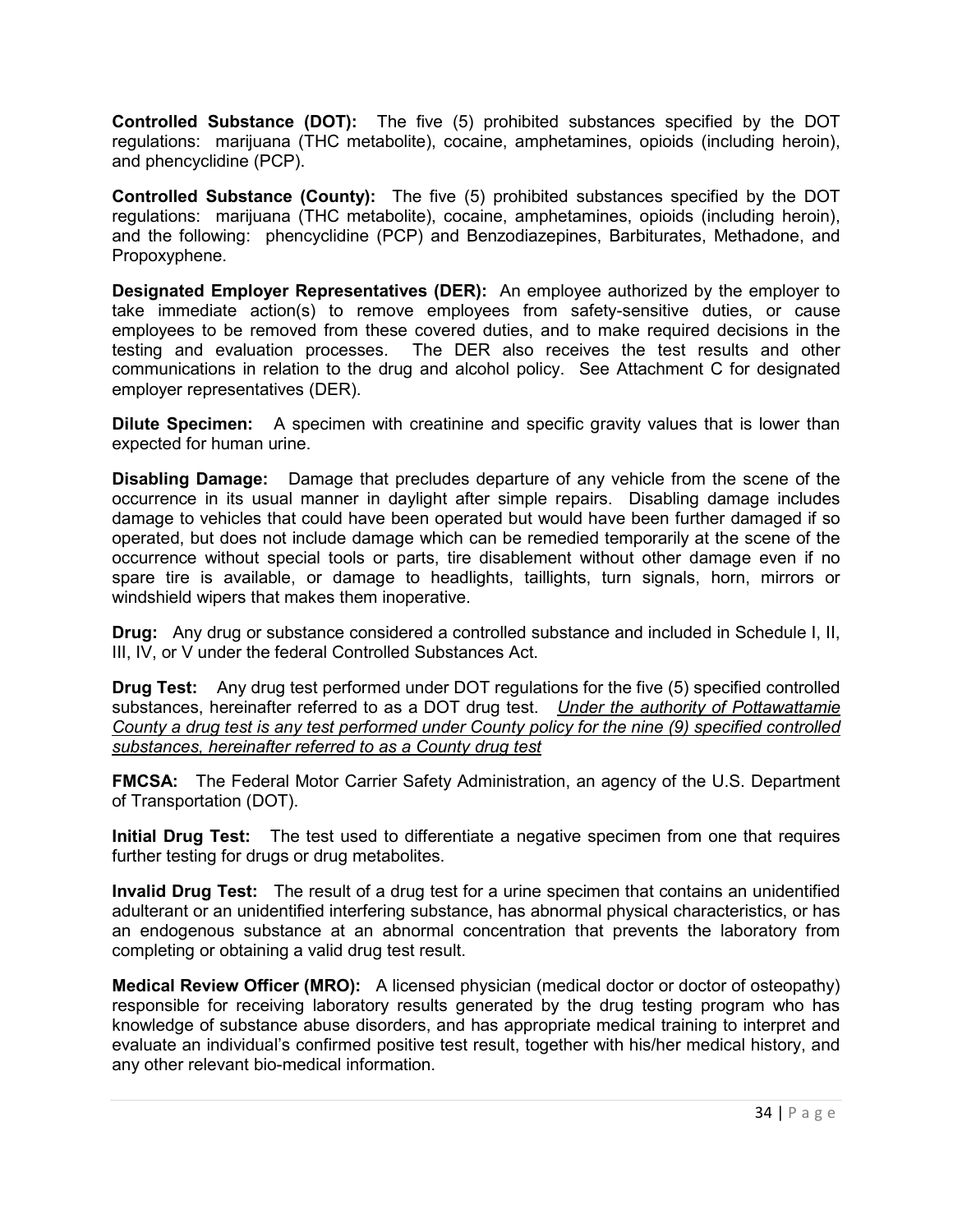**Negative Dilute:** A drug test that is negative for the tested drugs or drug metabolites but has a specific gravity value lower than expected for human urine.

**Negative Test Result for a Drug or Alcohol Test:** Tests for which no verified presence of the of the five specified drugs or drug metabolites is identified or the verified presence of the identified drug or its metabolite is below the minimum levels specified in 49 CFR Part 40, as amended. An alcohol concentration of less than 0.02 BAC is a negative test. *A negative test result are tests for which no verified presence of the nine specified drugs or drug metabolites is identified.* 

**Performing a Safety-Sensitive Function:** An employee is considered to be performing a safety-sensitive function and includes any period in which he or she is actually performing, ready to perform, or immediately available to perform such functions.

**Positive Test Result for a Drug or Alcohol Test:** For a drug test means a verified presence of the identified drug or its metabolite at or above the minimum levels specified in 49 CFR Part 40, as amended. A positive alcohol test result means a confirmed alcohol concentration of 0.04 BAC or greater. *A positive drug test means a verified presence of the identified drug or its metabolite. A positive alcohol test results means a confirmed alcohol concentration of 0.02 or higher BAC.*

**Prohibited Drug:** The drugs for which tests are required under 49 CFR Part 40, as amended, specifically marijuana, cocaine, opioids, amphetamines, or phencyclidine (PCP) at levels above the minimum thresholds specified in 49 CFR Part 40, as amended. *The drugs for which tests are required by County policy include marijuana, cocaine, opioids, amphetamines, or phencyclidine (PCP), benzodiazepines, barbiturates, methadone, and propoxyphene.*

**Split Specimen:** A part of the urine specimen that is sent to the first laboratory and retained unopened, and which is transported to a second laboratory in the event that the employee requests that it be tested following a verified positive test of the primary specimen or a verified adulterated or substituted test result.

**Substance Abuse Professional (SAP):** A licensed physician (medical doctor or doctor of osteopathy), or licensed or certified psychologist, social worker, employee assistance professional or addiction counselor certified by the National Association of Alcoholism and Drug Abuse Counselors Certifications Commission with knowledge of and clinical experience in the diagnosis and treatment of drug and alcohol related disorders. A SAP evaluates employees who have violated a drug and/or alcohol regulation and makes recommendation concerning education, treatment, follow-up testing and aftercare. Commercial drivers who violate DOT & FCMSA drug and alcohol regulations must be evaluated by a SAP before they can again perform any DOT safety sensitive duties for any employer. Payment for SAP evaluations and services is the responsibility of the employee.

**Substituted Specimen**: A specimen with creatinine and specific gravity values that are so diminished that they are not consistent with human urine.

**Validity Testing:** The evaluation of the specimen to determine if it is consistent with normal human urine. The purpose of validity testing is to determine whether certain adulterants or foreign substances were added to the urine, if the urine was diluted, or it eh specimen was substituted.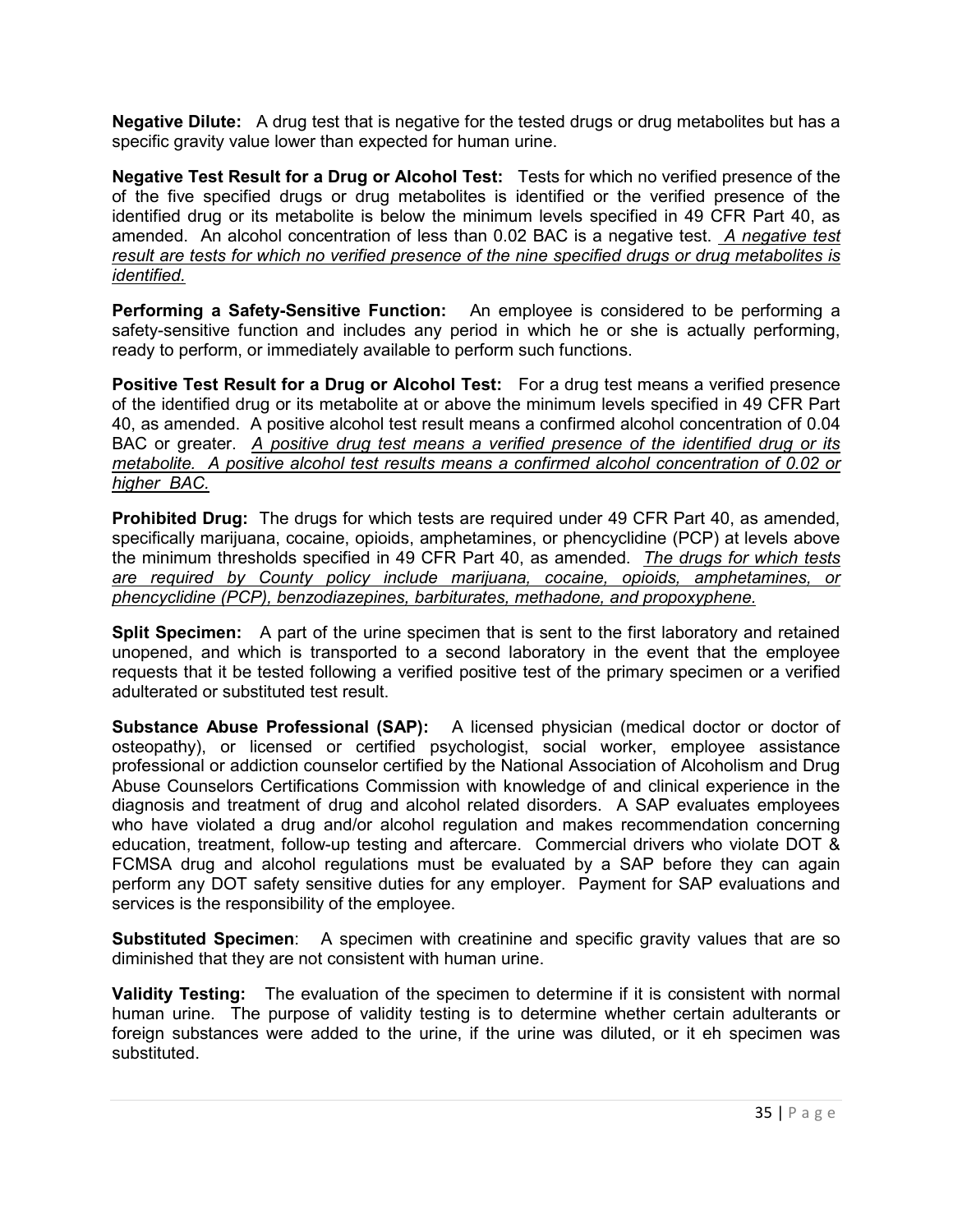# <span id="page-36-0"></span>**ATTACHMENT A**

# **COMMERCIAL DRIVERS (CDL)**

# **SAFETY-SENSITIVE POSITIONS**

<span id="page-36-1"></span>Positions considered upholding safety sensitive functions while maintaining a CDL include the following. *These positions will be subject to drug and alcohol testing as required by both the Department of Transportation (DOT) AND Pottawattamie County. The tests are separate and independent of each other. The DOT testing shall be completed before any County testing occurs.*

#### **County Engineer's Office**

Truck Driver/Laborer

Tractor/ Trailer Driver

Equipment Operator

Crew Leader

Mechanic Technician

Sign Technician

Engineering Technician, if maintaining a CDL (not required)

Inventory Technician

Roadside Technicians

Foreman

#### **Conservation Department**

Natural Resource Manager, if maintaining a CDL (not required)

Park Ranger, if maintaining a CDL (not required)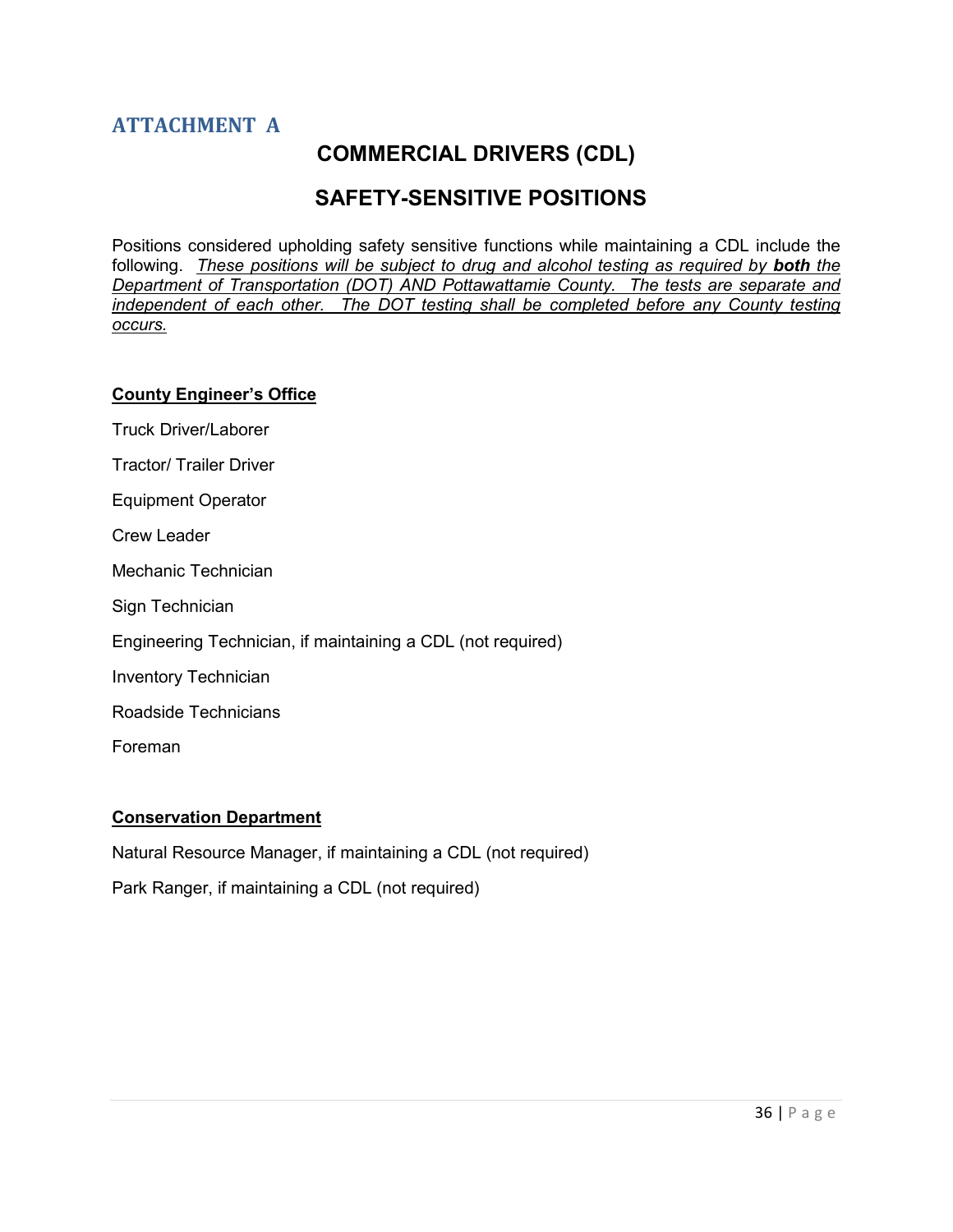# <span id="page-37-1"></span><span id="page-37-0"></span>**ATTACHMENT B**

## **SIGNS, SYMPTOMS AND DANGERS OF SUBSTANCE ABUSE**

(Reference: Unity Point CDL Manual)

The law requires that Commercial Drivers, be made aware of the effects of substance abuse. *Pottawattamie County requires that all employees be made aware of the effects of substance abuse in order to provide a Drug & Alcohol Free Workplace.* All employees must report to work "fit for duty" and remain fit throughout the workday in order to perform in a safe, efficient, and productive manner.

In an effort to establish a work environment free from the adverse effects of substance abuse, the following information is provided to help you evaluate the risks of involvement with chemical substances.

#### **I. Prohibited Illegal Drugs**

The prohibited illegal drugs include marijuana (THC metabolite), cocaine, opioids (including heroin), amphetamines (including MDMA (ecstasy)) and phencyclidine (PCP). Information pertaining to each drug is specified below:

#### A. **Marijuana**

- 1. Marijuana is the common name for a crude drug made from the chopped leaves, stems and flowering tops of a plant called Cannabis Sativa. The active ingredient in marijuana (THC) is stored in body fat and is retained for days to weeks after use.
- 2. Slang terms for marijuana include but are not limited to: dope, weed, herb, grass, pot, reefer, Mary Jane.
- 3. Marijuana can be smoked by rolling it into joints, or in a pipe, hookah or bong (which filters the smoke through the liquid); it can be smoked in a blunt (which is a cigar that has been hollowed out to replace the tobacco with marijuana, or a mixture of tobacco and marijuana; a new method is by vaporization (vaping); marijuana can also be eaten in brownies or other "marijuana edibles" such as snacks, candy, cereal, granola bars, cookies, and other items.
- 4. Immediate effects: Reddened eyes; increased heart rate; dry mouth and throat, lethargy, slow reflexes, difficulty in performing job duties, difficulty in focusing on task.
- 5. Chronic and long term effects: Reduction in efficiency of the respiratory, cardiovascular, reproductive and immunological systems; impaired short-term memory; altered sense of time; slowed reaction time; reduced ability to concentrate; psychological dependence; impaired motor skills; addiction.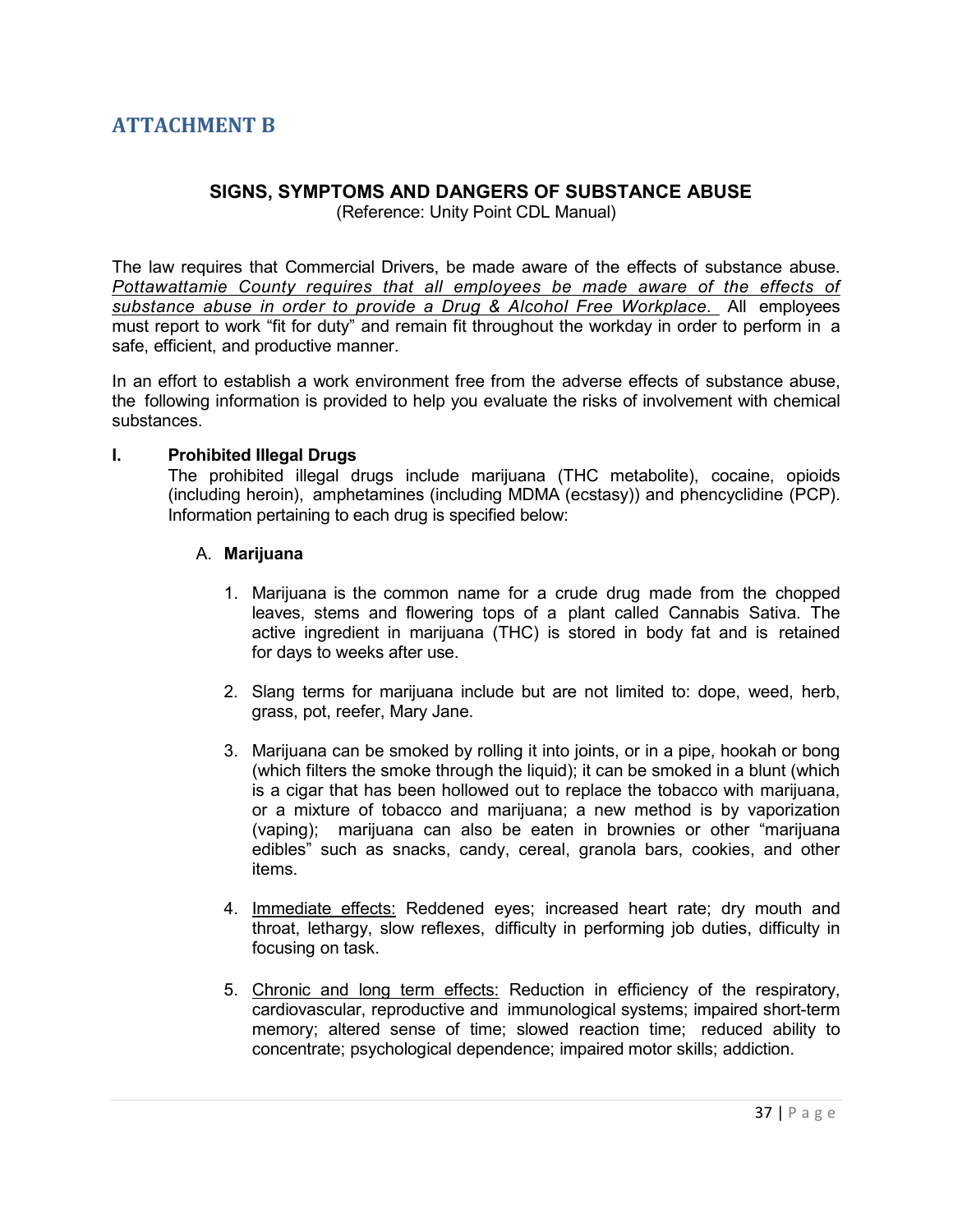- 6. Effects on motor skills: A person driving, or operating aircraft, machinery, equipment, etc, while using marijuana is likely to experience:
	- Impaired reaction time Reaction time is increased, and action time is slowed. Thinking and reflexes are slowed, making it difficult to respond to sudden, unexpected events.
	- Impaired short term memory The learning process is slowed. Remembering a sequence of numbers or memorizing and following a series of directions becomes difficult.
	- Reduced concentration Inability to display continuous attention or process complex information occurs. There is difficulty with complex decisions.
	- Impaired tracking The act of following a moving stimulus is significantly and consistently diminished. Tracking can be affected up to ten hours after use.
	- Distorted time and distance sense The ability to perceive accurately the passage of time is adversely affected. The user typically overestimates the time that has elapsed.
	- Lengthened glare recovery and blurred/double vision
	- Distorted visual and depth perception Confusion is created about traffic movement and appropriate driver response.
- 7. Consumption of hemp products, specifically Hemp Seed Oil which contains THC may cause a positive drug test result, and will not be accepted by the MRO as legitimate explanation of a positive test.
- 8. Marijuana use is NOT allowed for any Federal Safety-Sensitive positions.

## B. **Opioids**

- 1. Sometimes referred to as narcotics, opioids are a group of drugs used medically to relieve pain and range from legal drugs such as fentanyl, codeine, oxycodone and morphine to illegal drugs such as heroin and opium. Some opioids come from a resin taken from the seed pod of the Asian Poppy, (opium, morphine, heroin and codeine) and other opioids are synthesized or manufactured. The term "opioids" includes naturally occurring opiate drugs, as well as the synthetic narcotics.
- 2. Slang terms for Opioids include but are not limited to: horse, smack, junk, H, morpho, dollies, heroin, opium, morphine, codeine.
- 3. Opioids can be taken orally or injected, it can be snorted or smoked.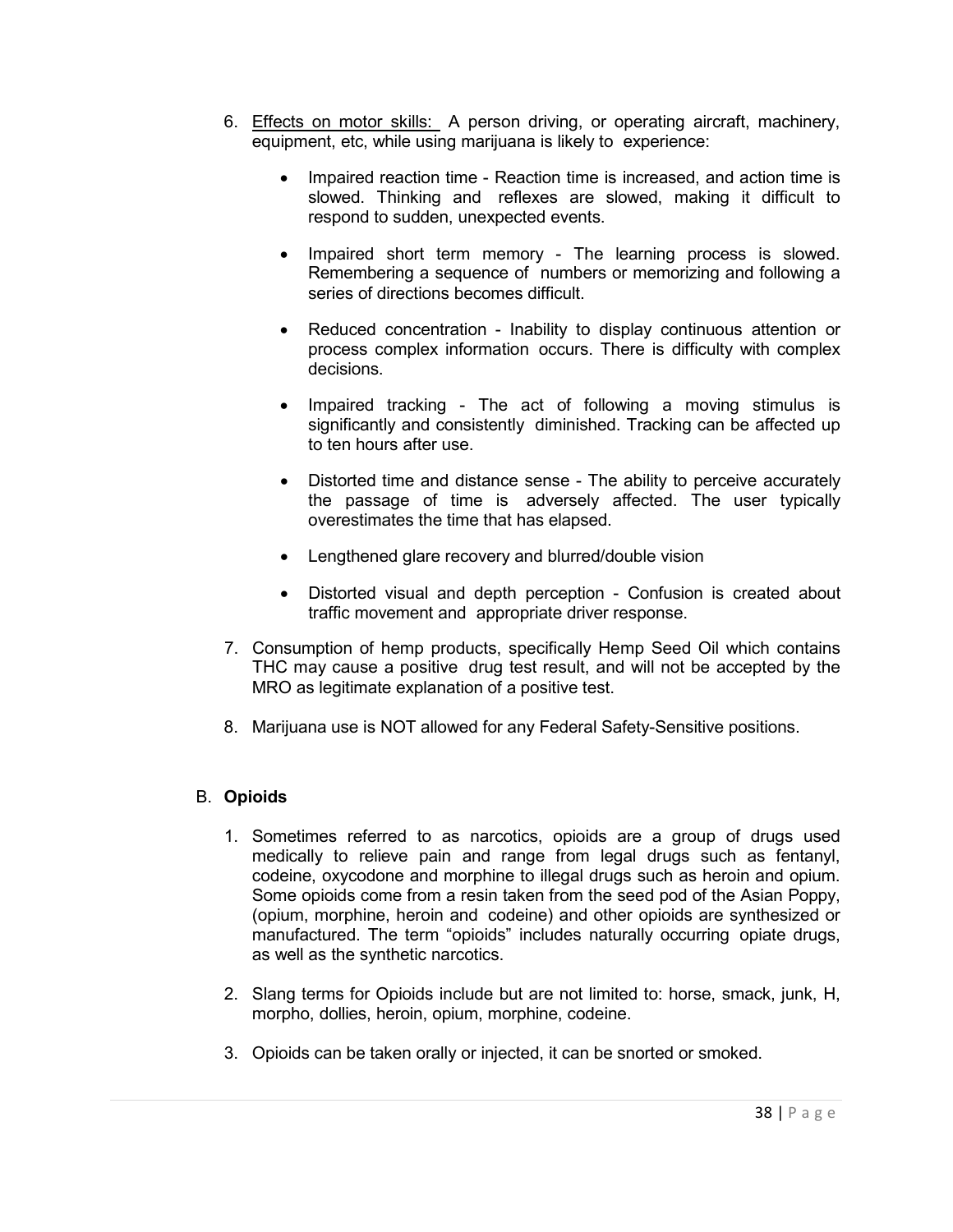- 4. Immediate effects: Relaxation and induced sleep; reduction of pain; decrease in size of pupils; cold, moist and bluish skin, lethargy, slow reflexes, difficulty in performing job duties, difficulty in focusing on task.
- 5. Chronic and long term effects: Restlessness, nausea and vomiting; breathing slows down, and death may occur; user may go "on the nod" going back and forth from feeling alert to drowsy; loss of appetite; addiction even with occasional use; infections of the heart lining and valves, skin abscesses, and congested lungs; infections from unsterile solutions, illness such as liver disease, tetanus, serum hepatitis and AIDS from use of needles.
- 6. Effects on Motor Skills: A person driving, or operating aircraft, machinery, equipment, etc. while using Opioids/Opioids is likely to experience:
	- Effects of intoxication These effects are similar to those produced by alcohol abuse.
	- False sense of security This state of mind will cause the user to take more chances and risks.
	- Euphoric high followed by a period of stuporous inactivity The user daydreams while in this state of mind. Attention is not given to the piloting conditions and situations. This subsequently creates the probability of a collision.
	- Difficulty in focusing The pupils are so constricted (pinpoint size) that vision is impaired.
	- Visual distortion Blurred and/or double vision occurs as it does with any depressant drug.
	- Loss of consciousness This is due to extreme fatigue and drowsiness.
	- Coma This creates an obvious safety risk.

## C. **Cocaine**

- 1. A powerful stimulant drug extracted from the leaves of the Erythroxylon coca plant. It is the most powerful central nervous system stimulant known to mankind. (Crack is a form of cocaine).
- 2. Slang terms for cocaine include but are not limited to: coke, crack, snow.
- 3. Cocaine can be inhaled nasally, smoked, taken orally or injected.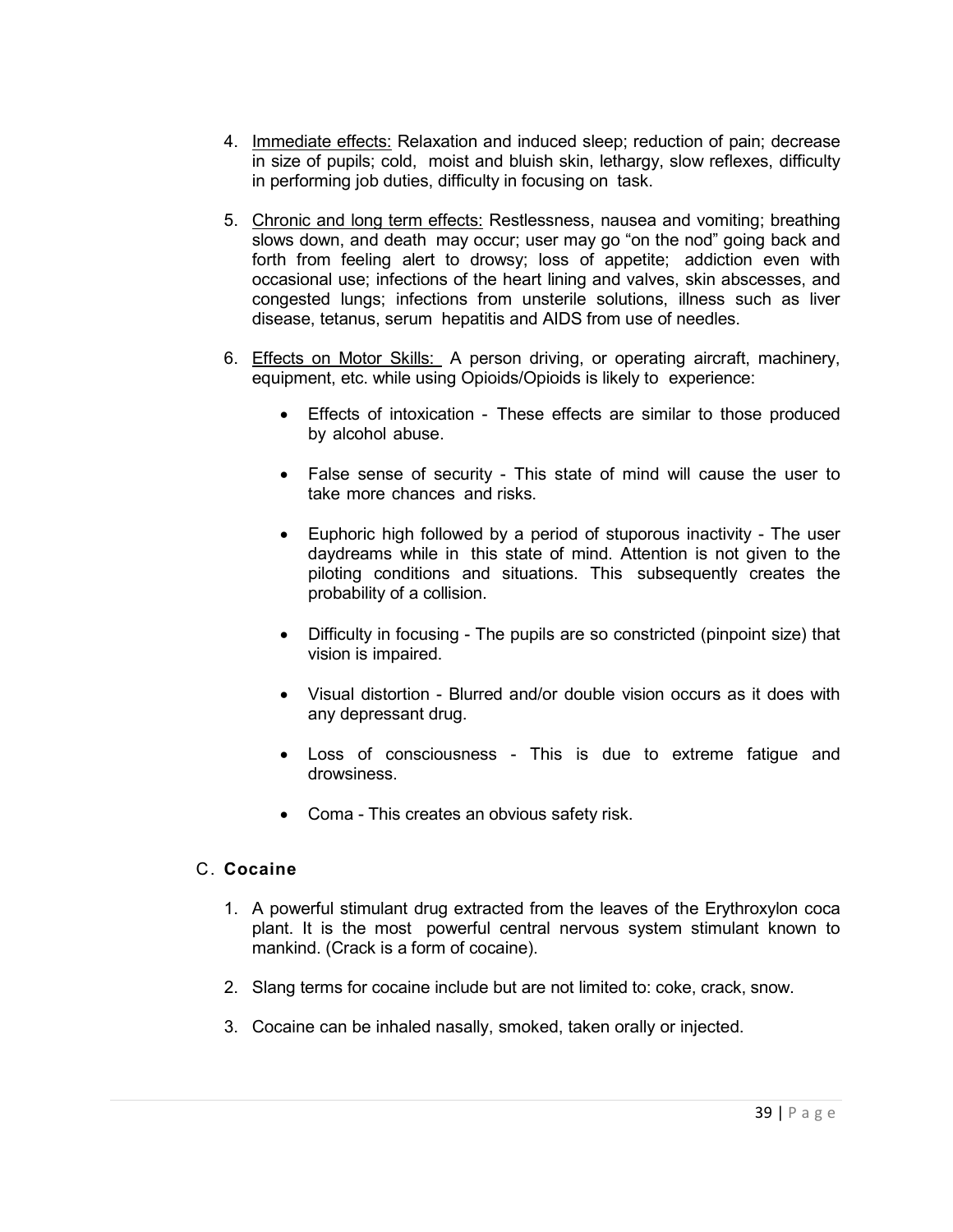- 4. Immediate effects: Euphoria; dilated pupils; increase in blood pressure, heart rate, respiration rate, and body temperature.
- 5. Chronic and long term effects: Short attention span; irritability, anxiety and depression; seizure and heart attack; loss of appetite and sleeplessness; psychological problems and dependence; hallucinations of touch, sight, taste, and/or smell.
- 6. Effects on Motor Skills: A person driving, or operating aircraft, machinery, equipment, etc. while using Cocaine is likely to experience:
	- Lapses in attention and concentration Awareness is adversely affected regardless of the amount used.
	- Aggressive behavior The result manifestations are anger and hostility toward coworkers as well as impatience and inappropriate risk-taking. The user often overreacts to minor irritations.
	- Tendency to overreact and overcompensate Acceleration, frequent braking, etc. are affected by over-stimulated reflexes.
	- Impaired motor coordination A decrease in hand-steadiness and eye/hand coordination which affects proper response.
	- Periods of loss of consciousness This is the result of fatigue due to lack of sleep and food.
	- Impaired judgment
	- False sense of alertness and security User becomes overly confident in judgment and skill. This affects their ability to perceive impending danger.
	- Convulsions, seizures, cardiac arrest and/or stroke These effects can obviously result in a dangerous situation.
	- Distorted vision and difficulty in seeing The pupils are so dilated that sunlight or bright head lights cause pain and discomfort. Glare recovery is also affected.
	- Auditory and visual hallucinations as well as cocaine psychosis -Changes in perception are experienced. The user is out of touch with reality and loses sight of where he/she is going.
	- Profound depression, anxiety, irritability, and restlessness Cocaine is a fast-acting drug. The euphoria ends in less than an hour. The user is more depressed after using cocaine than before use. The higher the "high" the lower the "low."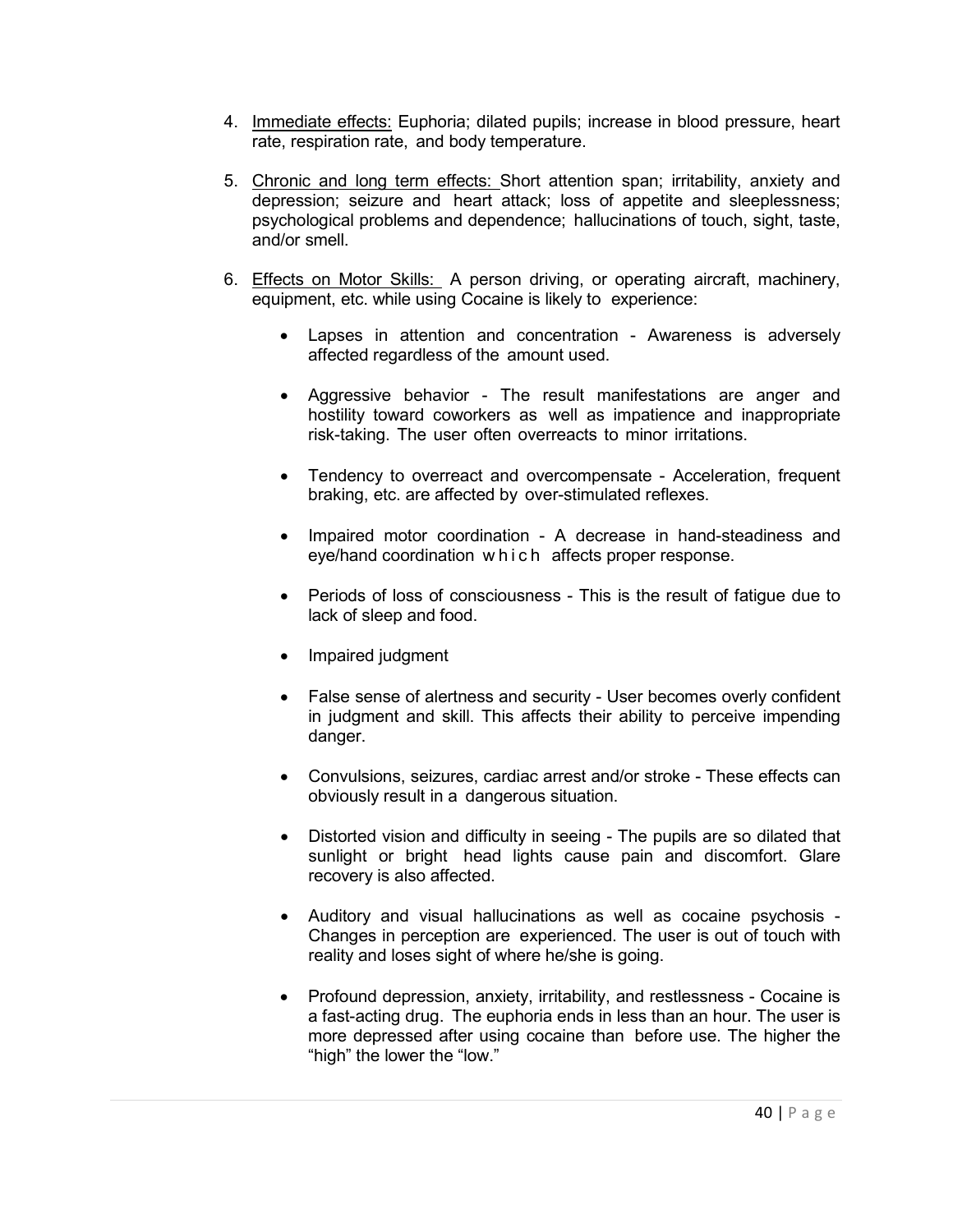## D. **Amphetamines**

- 1. Drugs which are central nervous system stimulants used to increase alertness and physical activity. In pure form they are yellowish crystals that are manufactured into tablets or capsules. The three amphetamines include: Amphetamine, Dextroamphetamine, Methamphetamine (free-based methamphetamine is called ICE) and MDMA (Ecstasy).
- 2. Slang terms for the different types of amphetamine include but are not limited to: speed, meth, hearts, pep pills, beanies, uppers, peaches, cartwheels, skyrockets, ecstasy, Molly
- 3. Amphetamines can be snorted, smoked, injected or swallowed. Legal amphetamines are taken in pill form, illegal amphetamines are taken orally, smashed into a powder and snorted or shot into veins or smoked/inhaled.
- 4. Immediate effects: Increased heart rate and respiration; increased blood pressure; dilated pupils; dry mouth.
- 5. Chronic and long term effects: Sweating; headache; blurred vision and dizziness; decreased appetite and weight loss; insomnia, sleeplessness and anxiety; rapid or irregular heartbeat; tremors; loss of coordination; physical collapse; depression; addiction and brain damage; amphetamine psychosis (hallucinations, delusions, or paranoia).
	- In case of methamphetamine abuse: a person may experience dental problems, skin sores, and severe weight loss.
- 6. Effects on Motor Skills: Very similar to the effects of Cocaine/Crack, except intensity decreases and duration increases. Stimulant drugs used to combat fatigue make the user edgy, less coordinated and more likely to be involved in accidents. A person driving, or operating aircraft, machinery, equipment, etc. while using amphetamines is likely to experience:
	- Overestimation of performance capabilities User takes more risks
	- Likelihood of being more accident prone
	- Anxiety, irritability and frequent over-reaction, minor irritations affect inappropriate reactions
	- Extreme mental and physical fatigue This occurs during the "down" period. During this time the user is unable to concentrate and make sound judgments.
	- Food and sleep deprivation Amphetamine psychosis can result: the user is out of touch with reality and does not know where he/she is going.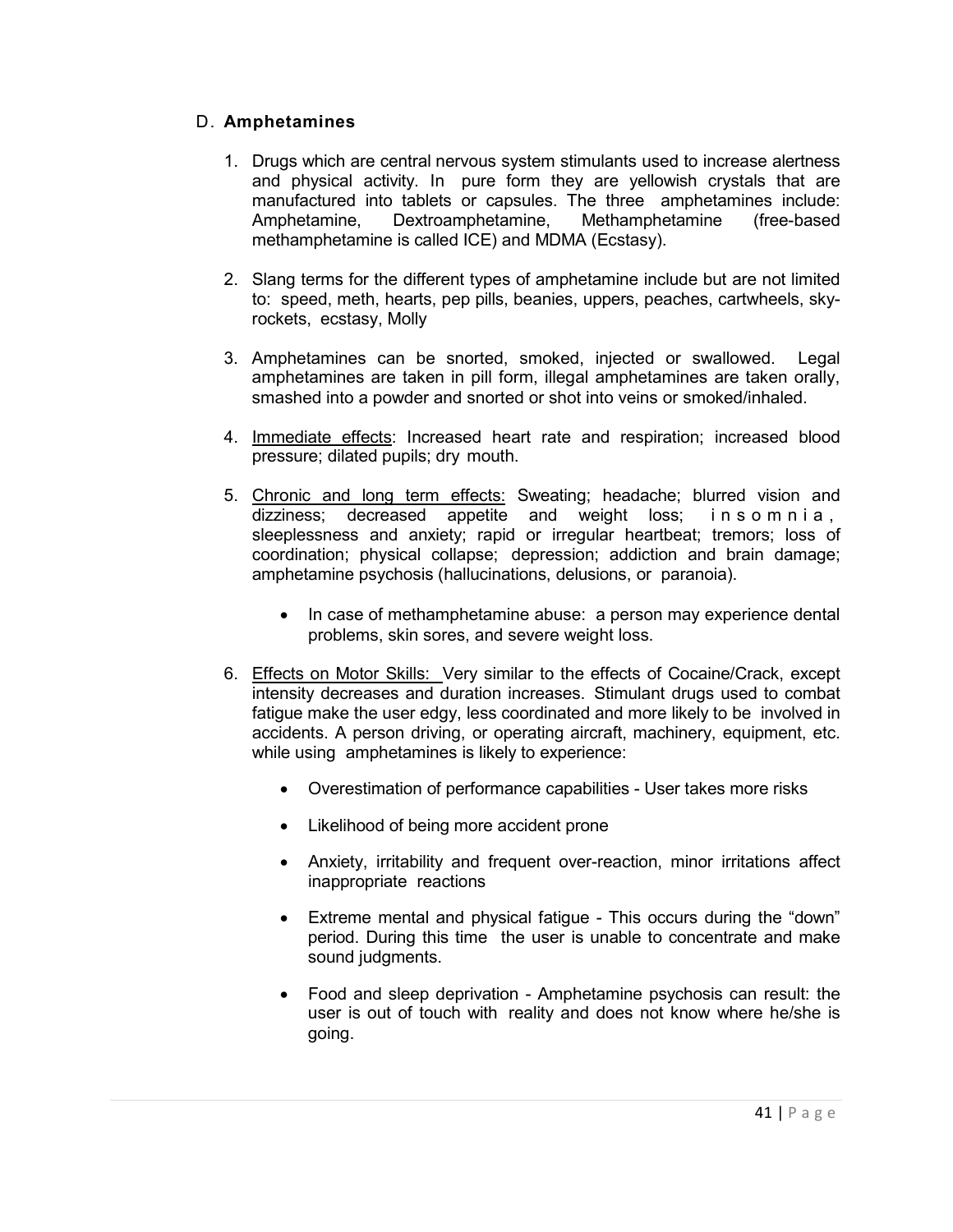- Auditory and visual hallucinations
- Impaired motor coordination Responses necessary for hand/eye coordination are impaired.

## E. **Phencyclidine (PCP)**

- 1. PCP was first developed as an anesthetic in the 1950's and was taken off the market because it sometimes caused hallucinations. Most often called "angel dust," it is available in various forms: a white crystal-like powder, a tablet or capsule.
- 2. Slang terms for PCP include but are not limited to: angel dust, killer weed, rocket fuel, supergrass, hog, love boat, peace pill.
- 3. PCP can be snorted, smoked, injected or swallowed. It is most commonly sold as a powder or liquid and is applied to a leafy material such as mint, parsley, oregano, tobacco, or marijuana when used for smoking.
- 4. Immediate effects: Increased heart rate and blood pressure; flushing, sweating, dizziness, numbness and poor muscular coordination. People using PCP experience a feeling of being "out of body" and detached from their environment.
- 5. Chronic and long term effects: Stimulation or speeding up of body functions (may also act as a depressant, pain killer, anesthetic, or hallucinogenic drug); change in user's perception of own body and other forms; changes in speech, muscle coordination and vision; slowing of body movements; dulled sense of touch and pain; "spacing out" of time; drowsiness, convulsions and coma (effects of large doses); death from repeated convulsions, heart and lung failure or ruptured blood vessels in the brain; signs of paranoia, fearfulness and anxiety; flashbacks or PCP psychosis.
- 6. Effects on Motor Skills: The person using this drug is extremely dangerous. Its effects are so varied and so bizarre that the dangers are unpredictable. A person driving, or operating aircraft, machinery, equipment, etc. while using PCP is likely to experience:
	- $\bullet$  A feeling of superiority
	- Sense of invulnerability and power This causes the user to take more risks.
	- Aggressive behavior This drug creates a very aggressive, hostile and violent person with very little patience and no fear of death.
	- Auditory and visual hallucinations This creates the likelihood of the user reacting to something not there, causing an accident.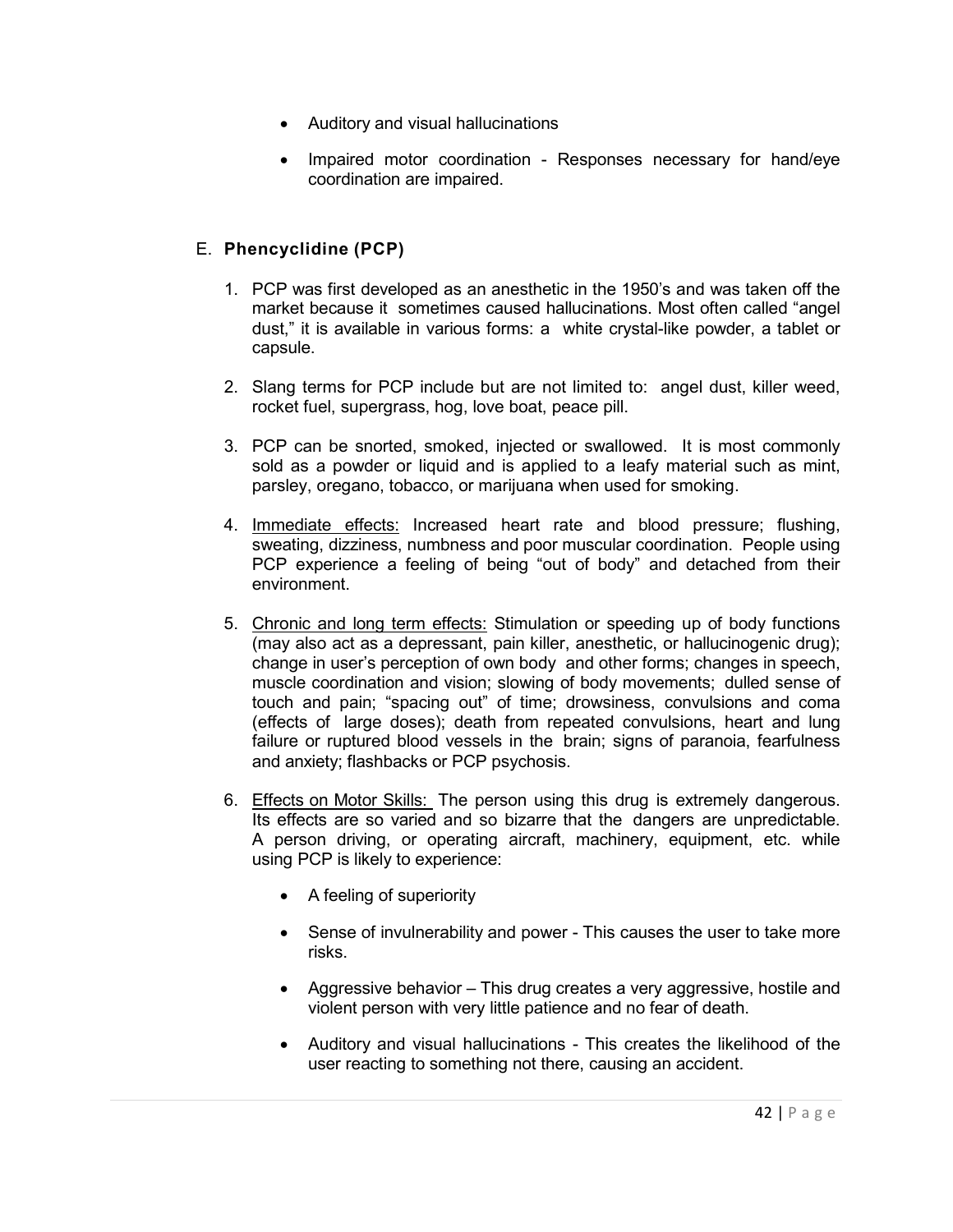- Visual distortion Blurred and/or double vision can occur.
- Convulsions, coma and/or death This creates the obvious possibility of an accident.
- Loss of perception of time Time appears to slow down.
- Impaired coordination & dulled senses

## *F. Benzodiazepines, Barbiturates, Methadone, Propoxyphene*

*These drugs are prescription medications that may affect an employee's ability to safely perform job functions. These medications may become habit forming and if taken without a prescription or not in accordance with a prescription, an individual may suffer a number of side effects or long term effects. A brief description of each medication is listed below.* 

*1. Benzodiazepines are a class of psychoactive drugs used to treat a range of conditions, including anxiety, insomnia seizures, alcohol withdrawl, panic attacks. They are one of the most widely prescribed medications in the United States. Benzodiazepines possess sedative, hypnotic, anti-anxiety, anticonvulsant, and muscle relaxant properties.* 

*Types of Benzodiazepines: There are many different benzodiazepines; they all differ in potency, the speed at which they are metabolized and their therapeutic use. They include Alprazolam (Xanax), Chlordiazepoxide (Librium), Clorazepate (Tranxene), Diazepam (Valium), Estazolam, Flurazepam (Dalmane), Loprazolam (Somnovit), Oxazepam, Temazepam (Restoril), Triazolam (Apo-Triazo, Halcion, Hypam and Trilam).*

*2. Barbiturates are a group of drugs in the class of drugs known as sedativehypnotics, which generally describes their sleep-inducing and anxietydecreasing effects. Barbiturates are central nervous depressants used to treat headaches, insomnia and seizures. They reduce the activity of nerves causing muscle relaxation. They can reduce heart rate, breathing and blood pressure.* 

*Barbiturates evolved into recreational drugs that some people used to reduce inhibitions, decrease anxiety, and to treat unwanted side effects of illicit drugs. For example, a common reason to abuse barbiturates is to counteract the symptoms of other drugs, the barbiturates (downers) counteract the excitement and alertness obtained from stimulants drugs like cocaine and methamphetamines.*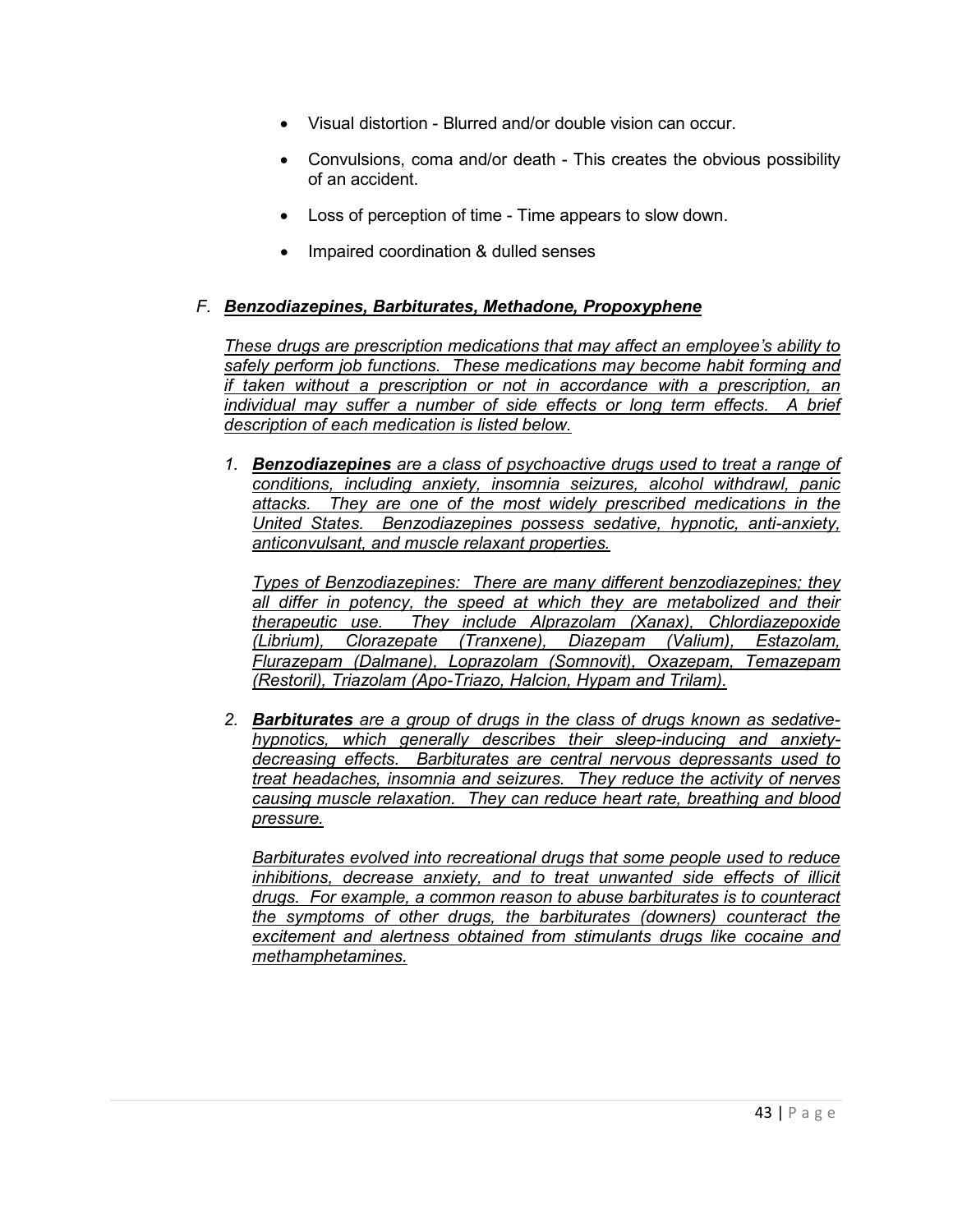*Types of Barbiturates: Examples of barbiturates available include: Amobarbital (Amytal), Butabarbital (Butisol), Pentobarbital (Nembutal), Secobarbital (Seconal), Belladonna and Phenobarbital (Donnatal), Butalbital/acetaminophen/caffeine (Esgic, Fioricet), Butalbital/aspirin/caffeine (Fiorinal, Ascomp, Fortabs)*

*3. Methadone is commonly used to treat addiction to opioids (such as heroin). Taken once a day, methadone eases opiate withdrawal for 24 to 36 hours, decreasing the chance of relapse.*

*As a treatment for opiate addiction, methadone reduces the cravings and withdrawal symptoms caused by opiate use by blocking the "high" and preventing the intense euphoric rush of these drugs. This effect allows people to avoid the physical and psychological highs and lows caused by changing levels of opioids in the blood, decreasing the chance of relapse. In some cases of opiate addiction, methadone treatment may be needed for several years or longer.*

*4. Propoxyphene is a narcotic medication to treat mild to moderate pain. Propoxyphene drugs include Darvon, Darvon-N, Dolene and Darvocet. In 2010, the FDA recommended that health care professionals stop prescribing and dispensing propoxyphene-containing products to patients because of the dangerous side effects to the heart.* 

## G. **Alcohol**

- 1. Immediate effects: Odor on breath; initial stimulation followed by depressed nervous system; flushed skin; glazed appearance of eyes; slowed reaction time; impaired motor skills.
- 2. Chronic and long term effects: Nutritional deficiencies and sleeping difficulty; impaired short term memory; inability to concentrate; physical and psychological dependence; brain and nervous system damage; liver damage; digestive problems (gastric ulcer); higher likelihood of stroke, coronary problems in general and several forms of cancer; disease of pancreas and kidneys; birth defects in children of women that drink heavily.
- 3. Effects on Motor Skills: A person operating aircraft, machinery, equipment, etc. while using alcohol is likely to experience the following under even minute amounts of alcohol. These reactions increase in intensity with blood alcohol level.
	- Impaired reaction time and motor coordination Reaction time is increased, and action time is slowed. Thinking and reflexes are slowed, making accidents more likely in unexpected situations.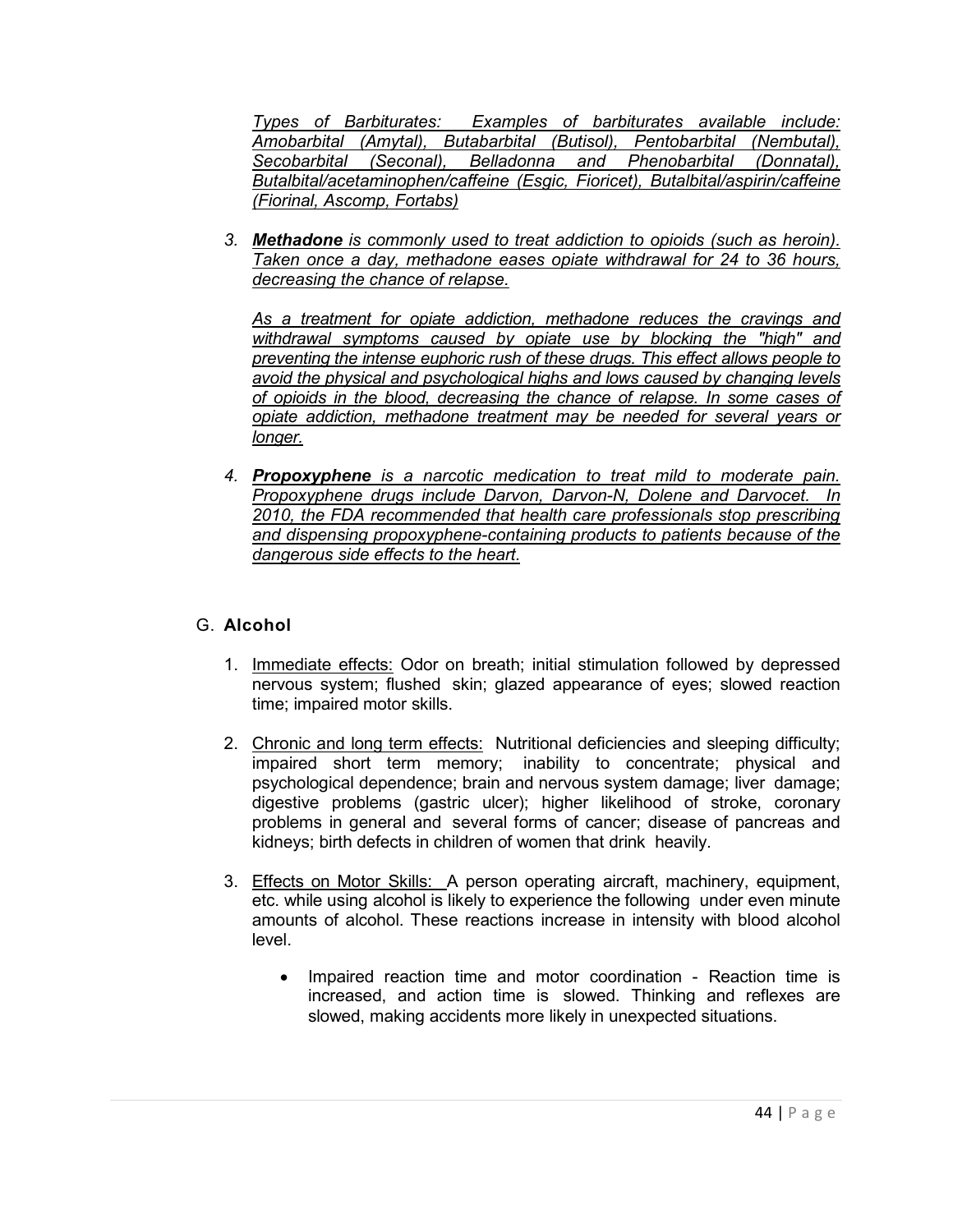- Reduced concentration Memory is impaired and learning processes are slowed. Remembering sequences of numbers or directions can be difficult. Daydreaming can lead to accidents.
- Tendency to take unnecessary risks Impaired judgment and disinhibition make it more likely user will take unnecessary risks. May also occur due to false sense of security.
- Possibility of reacting with anger toward others As blood alcohol level decreases, agitation may cause outbursts of anger.
- Euphoric high followed by a period of stuporous inactivity -Daydreaming occurs and attention is diverted. Possibility of accidents is increased due to sluggishness and inattention.
- Visual distortion Blurred and/or double vision occurs as with any depressant drug.

## **II. Warning Signs of Substance Abuse on the Job**

Substance abuse has a noticeable impact on the way people perform on the job. Even if you don't use drugs or alcohol, you can help keep your workplace drug free by learning to recognize the warning signs of substance abuse on the job.

You must remember, however, some of these same warning signs are indicative of other problems such as diabetes, thyroid disease, and other medical conditions. It is not the job of co-workers or supervisors to diagnose or treat substance abuse. Your job is to know the facts and help protect your family, your co-workers, and the public from the effects of substance abuse.

#### **A. Signs of marijuana use include**:

- Rapid loud talking
- Excessive laughter or inappropriate happiness
- Forgetfulness in a conversation (i.e. "What was I saying?")
- Inflammation in whites of eyes; pupils unlikely to be dilated
- Appearance of intoxication, but has no smell of alcohol
- Appearance of sleepiness or stupor in the latter stages
- Distorted sense of time passage, tendency to overestimate time intervals
- Tendency to drive vehicles slowly, below speed limit
- Increase in appetite especially after smoking marijuana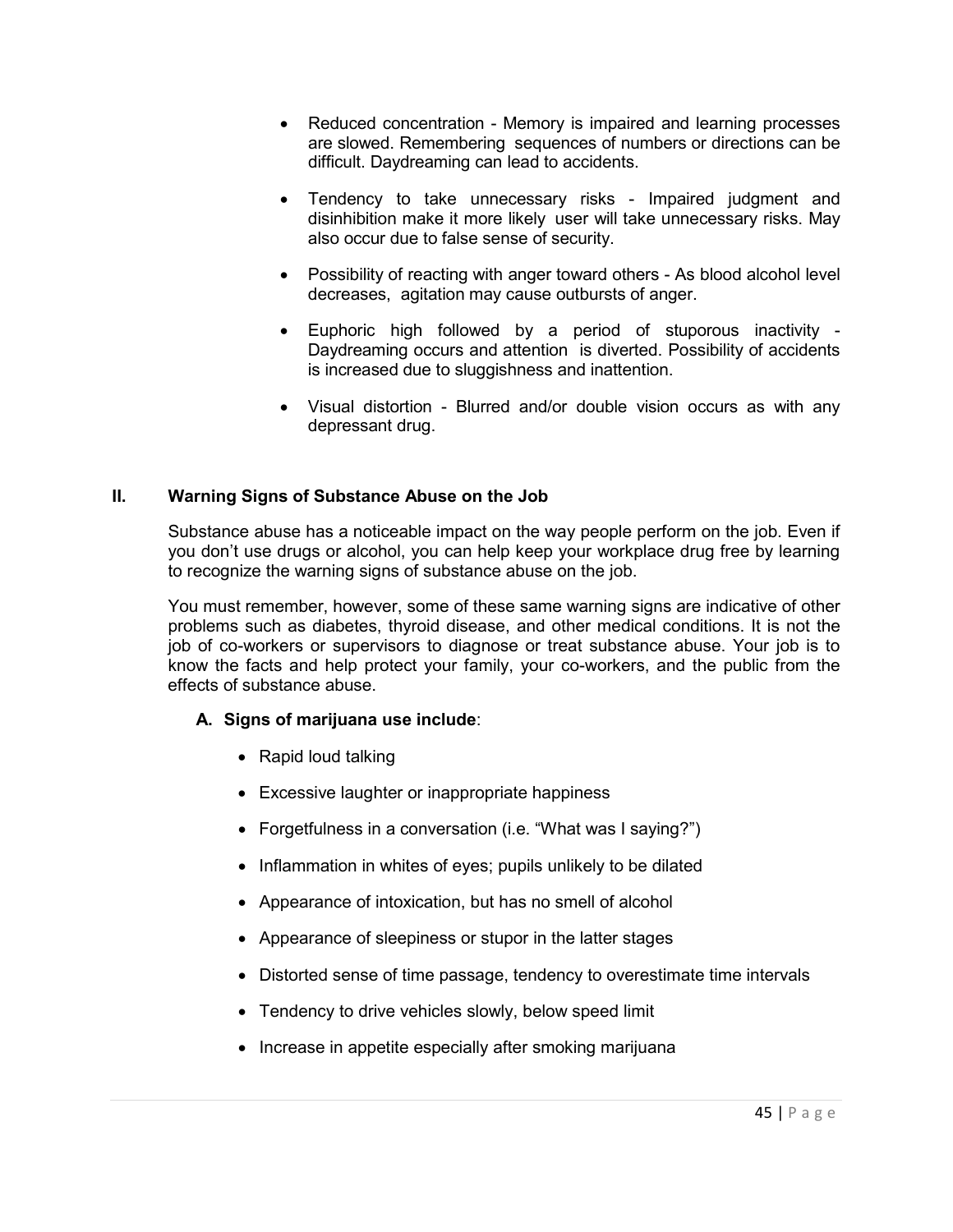- Odor similar to burnt rope on clothing or breath
- Presence of roach clips (e.g. paperclips, bobby pins, hemostats or tweezers) and bongs or water pipes

## **B. Signs of opiate use include**:

- Pinpoint pupils that fail to respond to light
- Respiratory depression
- Drowsiness
- Nausea and vomiting
- Apathy and decreased physical activity
- Short-lived euphoria or feeling good effects
- Changes in state of mind, going back and forth from feeling alert to drowsy
- Coma or death (result of overdose)

## **C. Signs of cocaine use include**:

- $\bullet$  Dilated pupils
- Runny nose; reddened and sore nose, cold or chronic sinus/nasal problems, nosebleeds
- Respiratory problems
- Unexplained bursts of energy
- Restlessness or nervousness
- Repetitive and non-purposeful behavior
- Irritability and anxiety
- Long periods without sleeping or eating, likely to be emaciated
- White powder in container and/or around nose
- Use or possession of paraphernalia including spoons, razor blades, mirrors, little bottles of white powder, straws and currency rolled into tight tube-like formation.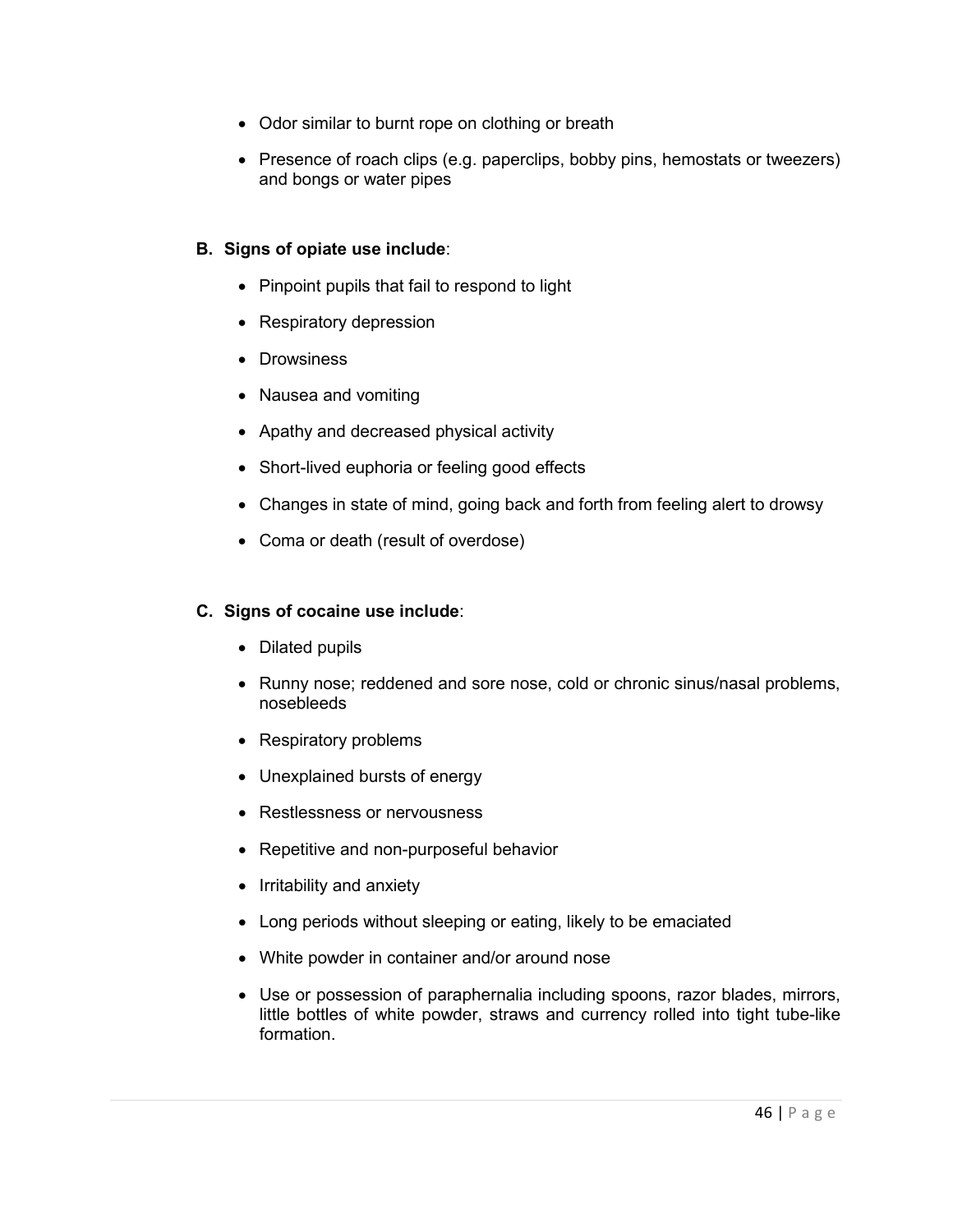## **D. Signs of amphetamine use include:**

- Dilated pupils
- Dryness of mucous membranes (dry mouth and lips)
- Excessive sweating and shakiness
- Reduced or loss of appetite
- Lack of sleep, insomnia
- Talkativeness, but conversation often lacks continuity, changes subjects rapidly
- Unusual energy, accelerated movements and activities

## **E. Signs of phencyclidine (PCP) use include:**

- Pupils may appear dilated
- Mask-like facial appearance
- Rigid muscles, strange gait
- Irrational speech or behavior
- Symptoms of intoxication
- Hallucinations/ Subject to flashbacks
- Violent or frightened reactions
- Exaggerated physical and mental reactions to situations
- Disorientation; agitation and violence if exposed to excessive sensory stimulation
- Deadened perception (may experience severe injuries while not appearing to notice)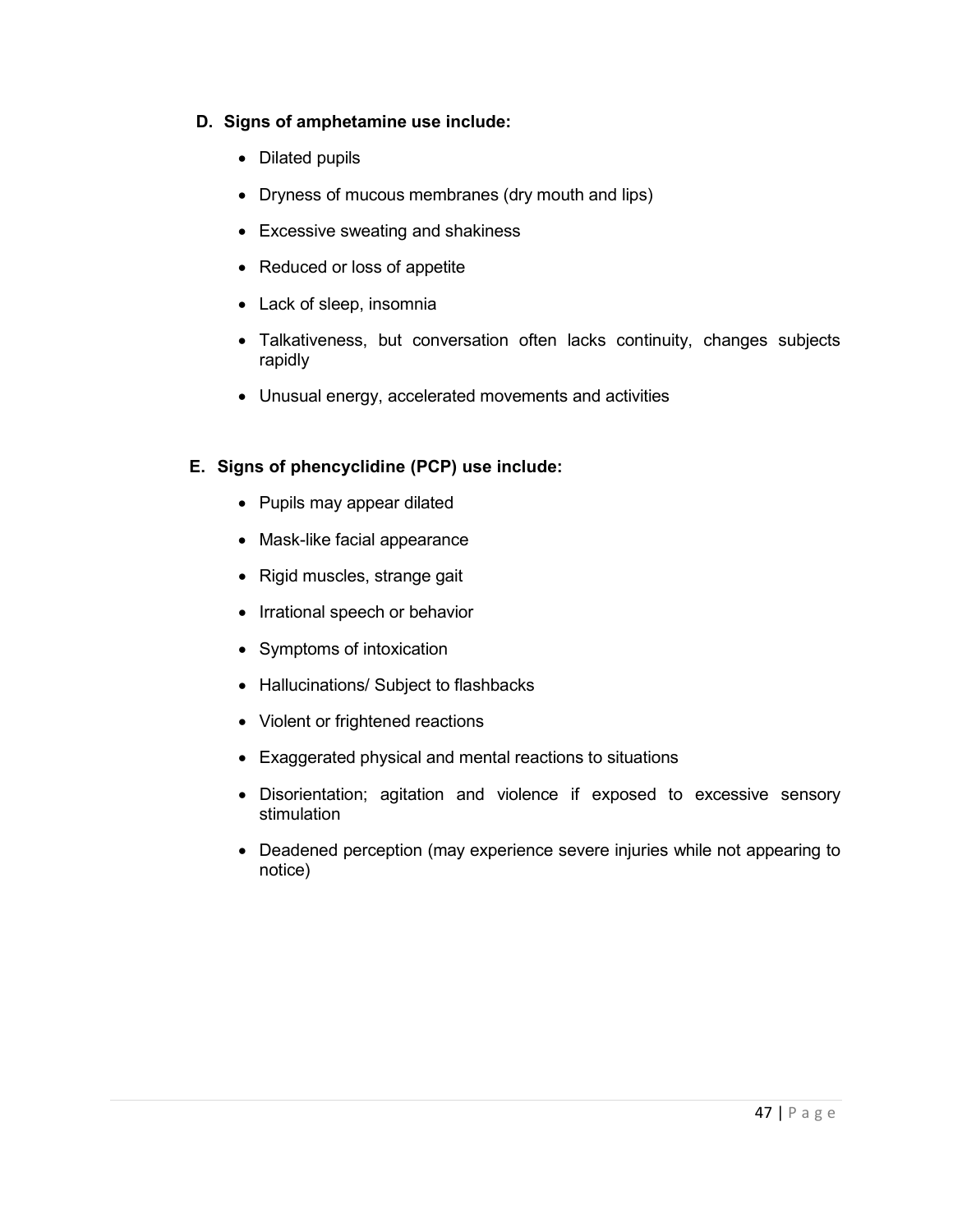# <span id="page-48-1"></span><span id="page-48-0"></span>**ATTACHMENT C**

## **PROGRAM CONTACT INFORMATION**

## **COMMERCIAL DRIVERS & COUNTY ENGINEER EMPLOYEES**

#### **Primary Designated Employer Representative (DER)**

| Name:    | Tina Hauger                                    |
|----------|------------------------------------------------|
| Title:   | Assistant to the Engineer                      |
| Address: | 223 South 6th Street, Council Bluffs, IA 51501 |
| Phone:   | 712-328-5608                                   |
| Fax:     | 712-328-4751                                   |
| Email:   | Kristina.hauger@pottcounty-ia.gov              |

#### **Secondary Designated Employer Representative (DER)**

| Name:    | Mary Davis                                     |
|----------|------------------------------------------------|
| Title:   | Human Resources Director                       |
| Address: | 227 South 6th Street, Council Bluffs, IA 51501 |
| Phone:   | 712-328-4777                                   |
| Fax:     | 712-328-5770                                   |
| Email:   | mary.davis@pottcounty-ia.gov                   |

#### **Medical Review Officer (MRO)**

#### **DOT Employees Non-DOT Employees**

| Name:    | Assigned as needed   | Name:    | James G. Kalar, M.D.           |
|----------|----------------------|----------|--------------------------------|
|          | Unity Point Clinic   |          | <b>CHI Occupational Health</b> |
| Address: | 4230 War Eagle Drive | Address: | 715 Harmony Street,            |
|          | Sioux City, IA 51109 |          | Council Bluffs, IA 51503       |
| Phone:   | 712-224-4300         | Phone:   | 712-328-5550                   |
|          |                      |          |                                |

#### **Drug Testing Laboratory**

Name: Clinical Reference Laboratory Address: 8433 Quivira Rd, Lenexa, KS 66215, Phone: 913- 492-3652

#### **Employee Assistance Program**

| Provider: | CHI Health                               |
|-----------|------------------------------------------|
| Phone:    | 402-398-5566 or toll free 1-888-847-4975 |
| Website:  | www.chihealth.com/eap                    |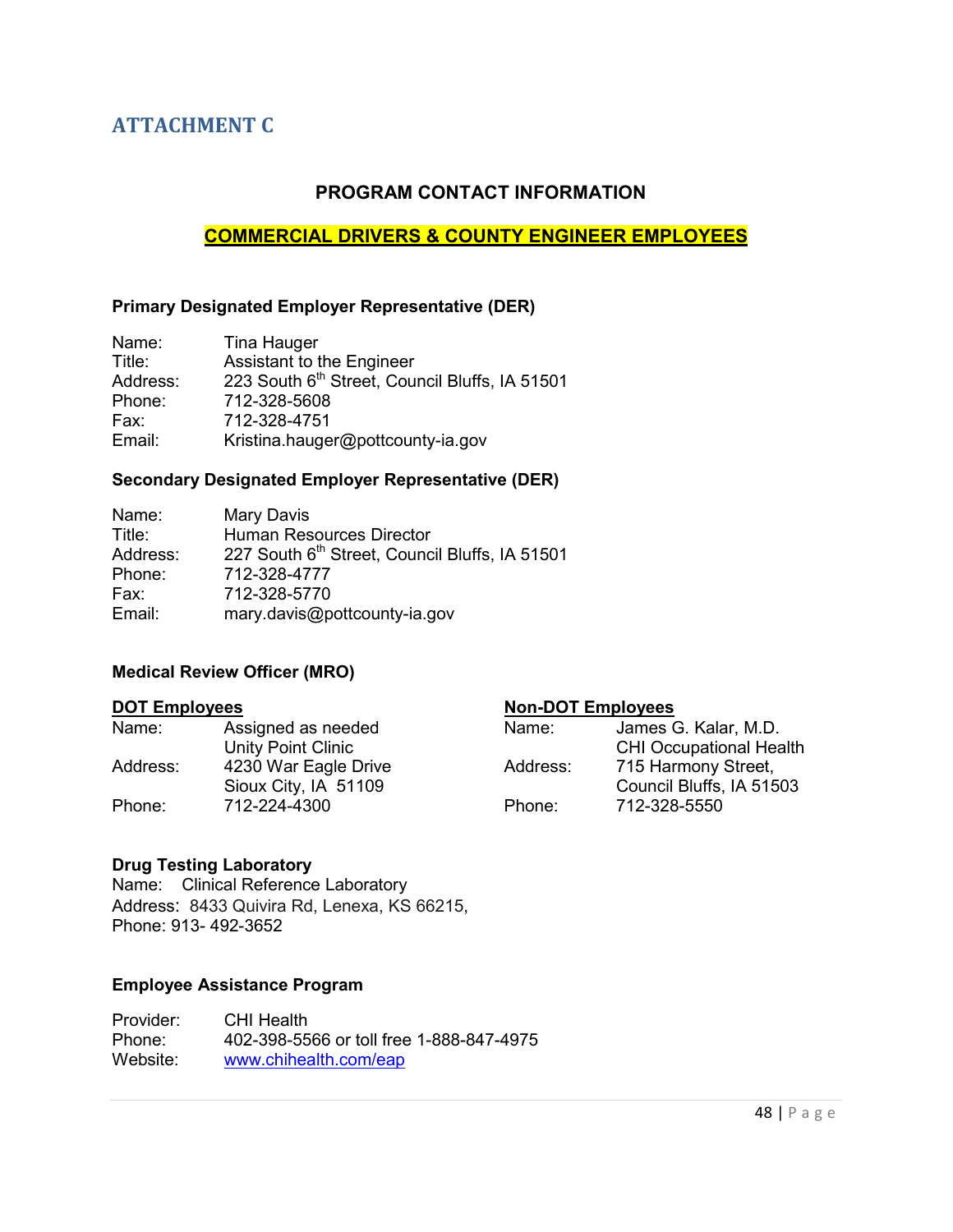## **PROGRAM CONTACT INFORMATION**

## **EMPLOYEES OF THE POTTAWATTAMIE COUNTY SHERIFF'S OFFICE**

#### **Primary Designated Employer Representative (DER)**

| Name:    | Rob Ambrose                                  |
|----------|----------------------------------------------|
| Title:   | <b>Chief Deputy</b>                          |
| Address: | 1400 Big Lake Road, Council Bluffs, IA 51501 |
| Phone:   | 712-890-2202                                 |
| Fax:     | 712-890-2205                                 |
| Email:   | rambrose@sheriff.pottcounty-ia.gov           |

#### **Secondary Designated Employer Representative (DER)**

| Name:    | Mary Davis                                     |
|----------|------------------------------------------------|
| Title:   | <b>Human Resources Director</b>                |
| Address: | 227 South 6th Street, Council Bluffs, IA 51501 |
| Phone:   | 712-328-4777                                   |
| Fax:     | 712-328-5770                                   |
| Email:   | mary.davis@pottcounty-ia.gov                   |

#### **Medical Review Officer (MRO)**

| Name:    | James G. Kalar, M.D.                         |
|----------|----------------------------------------------|
|          | Occupational Medicine                        |
| Address: | 715 Harmony Street, Council Bluffs, IA 51503 |
| Phone:   | 712-328-5550                                 |
| Fax:     | 712-325-2483                                 |

#### **Drug Testing Laboratory**

Name: Clinical Reference Laboratory Address:8433 Quivira Rd, Lenexa, KS 66215, Phone: 913- 492-3652

#### **Employee Assistance Program**

Provider: CHI Health<br>Phone: 402-398-55 Phone: 402-398-5566 or toll free 1-888-847-4975<br>Website: www.chihealth.com/eap [www.chihealth.com/eap](http://www.chihealth.com/eap)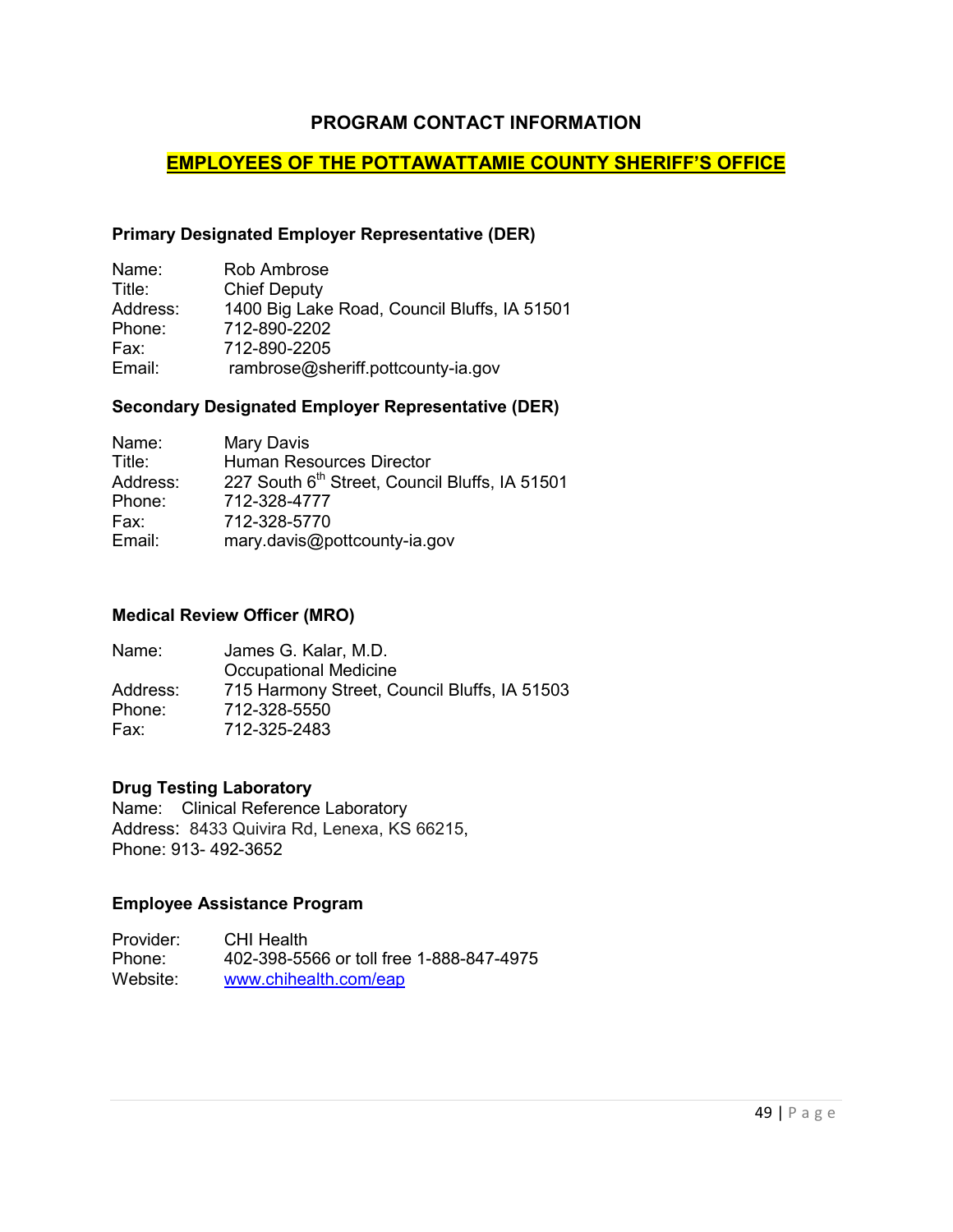## **PROGRAM CONTACT INFORMATION**

## **ALL REMAINING POTTAWATTAMIE COUNTY EMPLOYEES**

#### **Primary Designated Employer Representative (DER)**

Name: Mary Davis Title: Human Resources Director<br>Address: 227 South  $6<sup>th</sup>$  Street, Counci Address:  $227$  South 6<sup>th</sup> Street, Council Bluffs, IA 51501<br>Phone:  $712-328-4777$ Phone: 712-328-4777<br>Fax: 712-328-5770 Fax: 712-328-5770 Email: [mary.davis@pottcounty-ia.gov](mailto:mary.davis@pottcounty-ia.gov)

#### **Secondary Designated Employer Representative (DER)**

| Name:    | Tina Hauger                                    |
|----------|------------------------------------------------|
| Title:   | Assistant to the Engineer                      |
| Address: | 223 South 6th Street, Council Bluffs, IA 51501 |
| Phone:   | 712-328-5608                                   |
| Fax:     | 712-328-4751                                   |
| Email:   | Kristina.hauger@pottcounty-ia.gov              |

#### **Medical Review Officer (MRO)**

| Name:    | James G. Kalar, M.D.                         |
|----------|----------------------------------------------|
|          | <b>Occupational Medicine</b>                 |
| Address: | 715 Harmony Street, Council Bluffs, IA 51503 |
| Phone:   | 712-328-5550                                 |
| Fax:     | 712-325-2483                                 |

#### **Drug Testing Laboratory**

Name: Clinical Reference Laboratory Address:8433 Quivira Rd, Lenexa, KS 66215, Phone: 913- 492-3652

#### **Employee Assistance Program**

Provider: CHI Health Phone: 402-398-5566 or toll free 1-888-847-4975 Website: [www.chihealth.com/eap](http://www.chihealth.com/eap)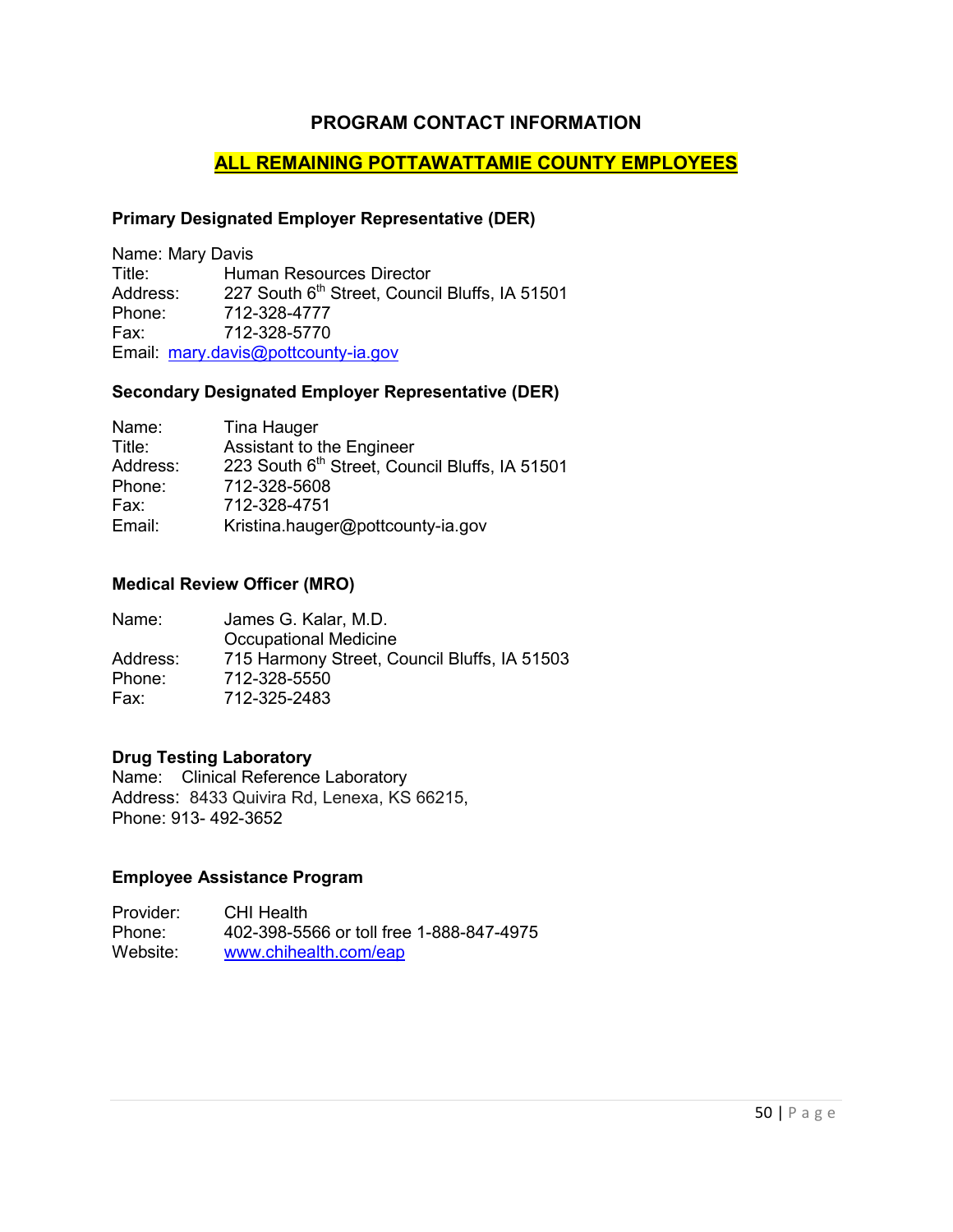## <span id="page-51-1"></span><span id="page-51-0"></span>**ATTACHMENT D**

## **MANDATORY REPORTABLE DRUGS WITH CONSTRAINT TIMES FOR COMMERCIAL DRIVERS (CDL)**

| Drug               | <b>Constraint Time</b> |
|--------------------|------------------------|
| Antivert           | 24 hrs.                |
| <b>Atarax</b>      | 8 hrs.                 |
| Benedryl           | 6 hrs.                 |
| Codiene            | 6 hrs.                 |
| Compazine          | 8 hrs.                 |
| Darvocet           | 6 hrs.                 |
| Darvon             | 6 hrs.                 |
| Demerol            | 8 hrs.                 |
| Empirin/codiene    | 6 hrs.                 |
| Equagesic          | 8 hrs.                 |
| Flexeril           | 8 hrs.                 |
| Hydrocodone        | 8 hrs.                 |
| Hyphen             | 8 hrs.                 |
| Levsin             | 12 hrs.                |
| Lioresal           | 8 hrs.                 |
| Lomotil            | 6 hrs.                 |
| Lotab              | 8 hrs.                 |
| Meperdine          | 8 hrs.                 |
| Mepergan           | 8 hrs.                 |
| Meprobamate        | 8 hrs.                 |
| Morphine           | 8 hrs.                 |
| Naldecon           | 6 hrs.                 |
| Norgesic           | 8 hrs.                 |
| Percocet/Percoddan | 8 hrs.                 |
| Phenergan          | 8 hrs.                 |
| Pyridium           | 6 hrs.                 |
| Reglan             | 12 hrs.                |
| <b>Skelaxin</b>    | 6 hrs.                 |
| <b>Talwin</b>      | 8 hrs.                 |
| Tylenol/codeine    | 8 hrs.                 |
| Valium             | 48 hrs.                |
| Vicodin            | 8 hrs.                 |

#### **Please note this is NOT a complete list.**

Constraint means the time between when you take the medication and perform your safety sensitive job.

Certain medications and prescription drugs contain chemicals that are cross-reactive and can produce positive drug tests. The MRO cannot accept the use of a substance that is not prescribed to that employee as legitimate explanation of a positive test.